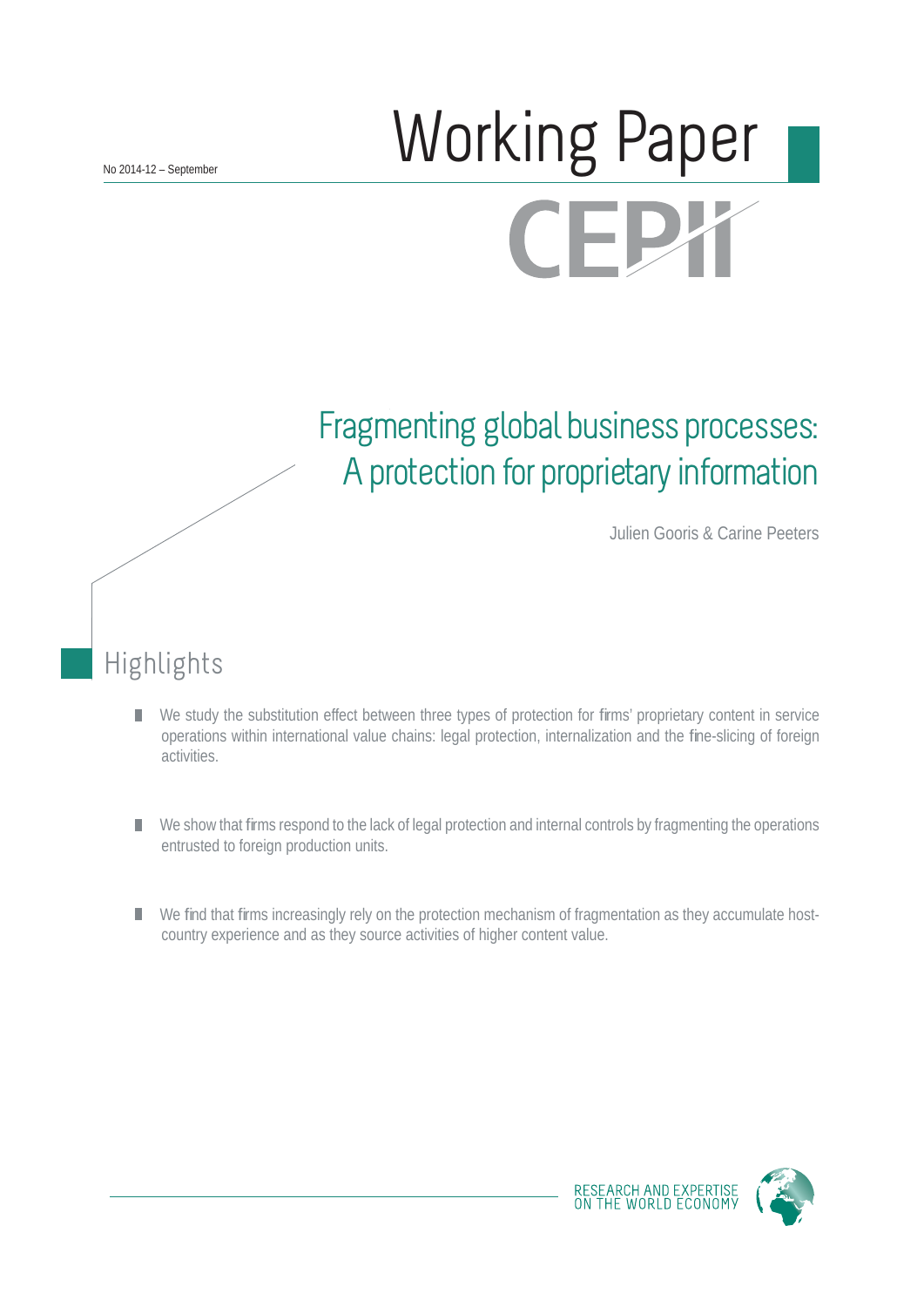## **Abstract**

With the progress of information and communication technologies, the cost and efforts to remotely exchange information have drastically fallen. It has created new opportunities to leverage comparative advantages by reorganizing value chains along the geographic dimension and by reconsidering the organizational boundaries of the firm (i.e. the governance model of operations). However the global disaggregation of the firm's processes tends to increase the dispersion of firm's proprietary information and knowledge across locations and intermediate producers. Firms are potentially exposed to higher levels of misappropriation hazard and forced to elaborate protection strategies to mitigate that risk. This study shows that firms adjust the fragmentation of activities entrusted to foreign services production units to adapt their information and knowledge protection strategy to the availability of strong legal protection (from the local institutions) or internal control mechanisms. We hypothesize and empirically support that, when the above mechanisms are not available, firms use the substitute protection mechanism of fragmenting global business processes across multiple services production units. Through their capabilities to integrate the multiple fragments that compose production processes, firms can exploit the complementarities between these fragments while reducing the misappropriation hazard of individual fragments. We find also that the propensity to turn to this alternative protection mechanism increases with firm's host country specific experience and with the alternative value of the proprietary information.

## **Keywords**

Fragmentation, Misappropriation, Services, Information, Institutional environment, Outsourcing.



F23, O34, L8.

### Working Paper

CEPII (Centre d'Etudes Prospectives et d'Informations Internationales) is a French institute dedicated to producing independent, policyoriented economic research helpful to understand the international economic environment and challenges in the areas of trade policy, competitiveness, macroeconomics, international finance and growth.

CEPII Working Paper Contributing to research in international economics

© CEPII, PARIS, 2014

All rights reserved. Opinions expressed. in this publication are those of the author(s) alone.

Editorial Director: Sébastien Jean

Production: Laure Boivin

No ISSN: 1293-2574

**CEPII** 113, rue de Grenelle 75007 Paris +33 1 53 68 55 00

www.cepii.fr Press contact: presse@cepii.fr

RESEARCH AND EXPERTISE<br>ON THE WORLD ECONOMY

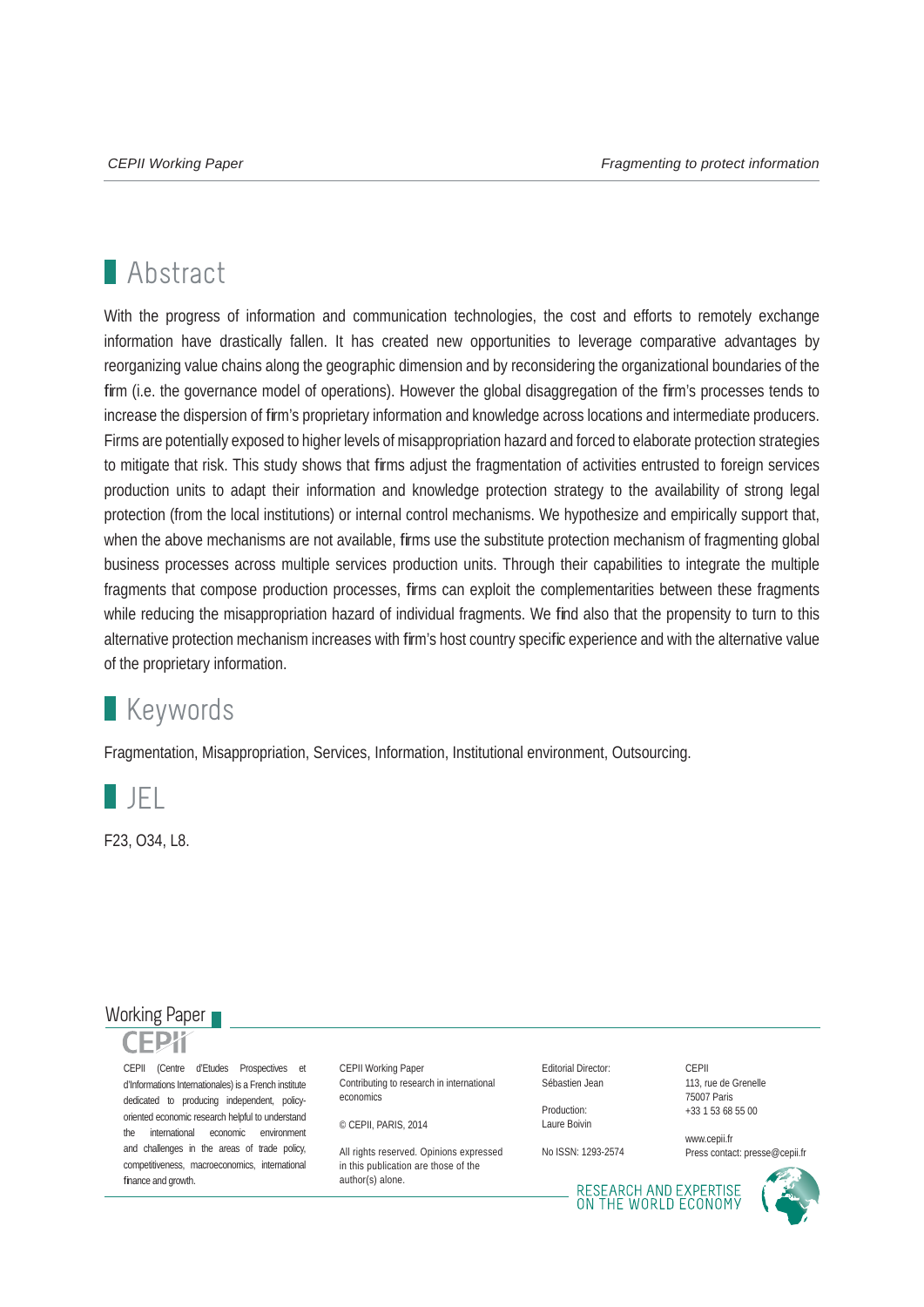#### **Fragmenting global business processes: A protection for proprietary information**

Julien GOORIS $<sup>1</sup>$ </sup>

Carine PEETERS<sup>2</sup>

#### **1. Introduction**

Thank to the advances of information and communication technologies (ICT), firms have reorganized their value chain configuration to exploit previously untapped comparative advantages, in particular for their service activities. This reorganization not only tends to increase the geographic dispersion of the activities, but also affect the governance of the activities with the ability to further transfer activities to third party providers (in arm's length relationship). This disaggregation potentially exposed firms to higher levels of misappropriation hazard as the dispersion of firms' proprietary information and knowledge increases. To the extent that many production locations present a weak legal environment for the information/knowledge protection and that internalizing the foreign production (with a hierarchical model) may not be efficient, firms are forced either to develop alternative protection strategies, or to renounce to produce in risky locations or to outsource activities. This research addresses this issue of misappropriation hazard for service activities, and it shows that firms adjust the fragmentation of activities entrusted to foreign services production units to adapt their information and knowledge protection strategy to the availability of institutional protection or internal control mechanisms.

Together with the rise of new economies as potential host markets or trade partners, rapid improvements in information and communication technologies (ICT) have drastically lowered the cost and effort to exchange information remotely (Roberts, 2000; Forman, Goldfarb and Greenstein, 2005). The resulting ease of distant coordination and transaction has created unprecedented opportunities for firms to choose, and possibly completely rethink what is the best delivery location for every value chain activity; whether at home or abroad, and whether inside or outside organizational boundaries (e.g. Gereffi, Humphrey and Sturgeon, 2005; Buckley and Ghauri, 2004; Contractor, Kumar, Kundu and Pedersen, 2010; Mudambi and Venzin, 2010). Consequently, the nature of multinational enterprises (MNE) activity has evolved from the direct control over foreign subsidiaries to the coordination and integration of interdependent activities distributed across countries and possibly under ownership of other firms (Buckley, 2009). Such global disaggregation of firms' value chains across both geographical and organizational boundaries is associated with multidirectional flows of information and knowledge across the entities involved in the international network of MNEs

-

<sup>1</sup> CEPII (Centre d'Etudes Prospectives et d'Informations Internationales) 113, rue de Grenelle – 75007 Paris, FRANCE

julien.gooris@cepii.com

<sup>&</sup>lt;sup>2</sup> Vlerick Business School Reep 1 – 9000 Ghent, BELGIUM carine.peeters@vlerick.com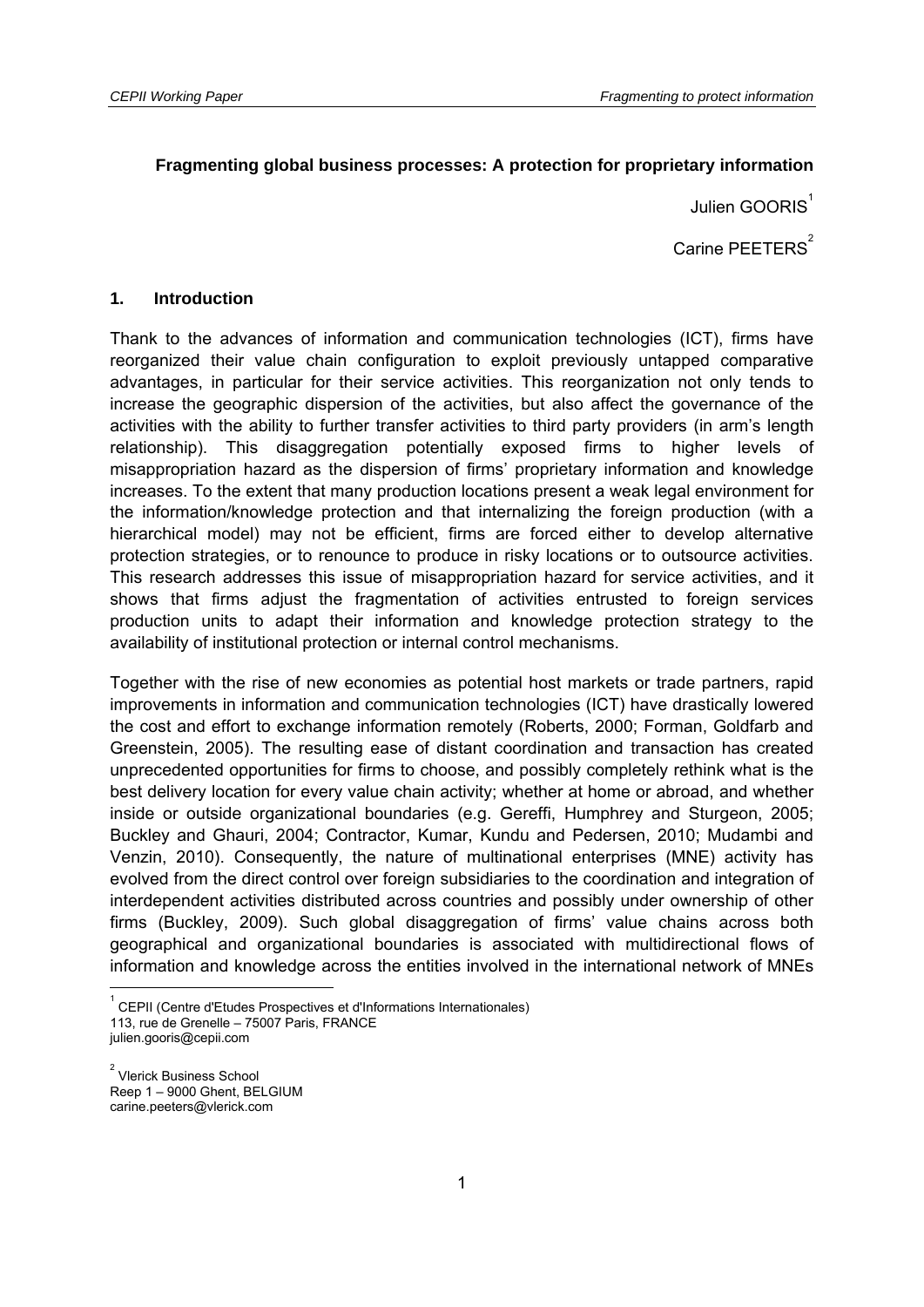(Mariotti, Piscitello and Elia, 2010; Piscitello, 2011), which, without proper protection, exposes firms to higher levels of misappropriation hazard (e.g. Martinez-Noya and Garcia-Canal, 2011).

Since many destinations offering comparative advantages for global sourcing of business services provide weak institutional environments, the use of regulative institutions as protection mechanism is often challenged (Delios and Henisz, 2000; Contractor et al., 2010). Internalization of the offshore operations may also not be feasible or efficient if, for instance, it requires major capital investments in risky and fast evolving environments (e.g. Kapler and Puhala, 2011), or if firms seek to access knowledge or capabilities that a market supplier owns (e.g. Kedia and Mukherjee, 2009; Alcacer and Chung, 2002). In these cases, protection through internal control may not be possible or desirable. According to Cohen, Nelson and Walsh's study (2000) on manufacturing innovation, firms seeking intellectual property protection in such context of high misappropriation risk have an alternative. They can exploit the complementarities that exist between tasks by separating them in different production units. Without the knowledge involved in the complementary tasks, the alternative value of the knowledge (i.e. its potential value in the hands of a competitor or a third party) involved in any individual production unit is limited (see also Zhao, 2006).

It means that, for instance, a pharmaceutical company involved in global drug development can reduce the risk of misappropriation by dispersing individual segments of the R&D process in multiple units. Clinical testing activities are often distributed across multiple countries and suppliers, each working on a specific type of trial, while downstream activities, like data compilation and analysis, are in turn outsourced to another provider at home or abroad (see Contractor, Kumar, Kundu and Pedersen, 2011, for more on this example). Thanks to their integration capabilities, pharmaceutical companies are able to exploit the complementarities that exist between the activities of the global drug development process. But the individual production units performing narrow tasks of the process cannot access and exploit the knowledge complementarities beyond the fragment of the process that they execute (see also Brusoni and Prencipe, 2001).

It follows that, when designing global value chains (e.g. Jensen, Larsen and Pedersen, 2013), firms facing high misappropriation hazard could substitute the lack of institutional protection and/or internal control by fragmenting processes and limiting the scope of activities entrusted to individual foreign production units, while using their integration capabilities to continue benefiting from the complementarities between the globally dispersed activities. We therefore hypothesize and find empirical support for the fact that both the lack of efficient host-country legal institutions and/or the absence of internal control push firms to react to the risk of misappropriation by limiting the scope of exposed activities – what we call "fragmentation". We find also that the host country-specific experience of firms and the alternative value of the knowledge and information involved in globally dispersed processes further increase the propensity to turn to the alternative "fragmentation" protection mechanism when legal protection is not available and/or internalization not desirable.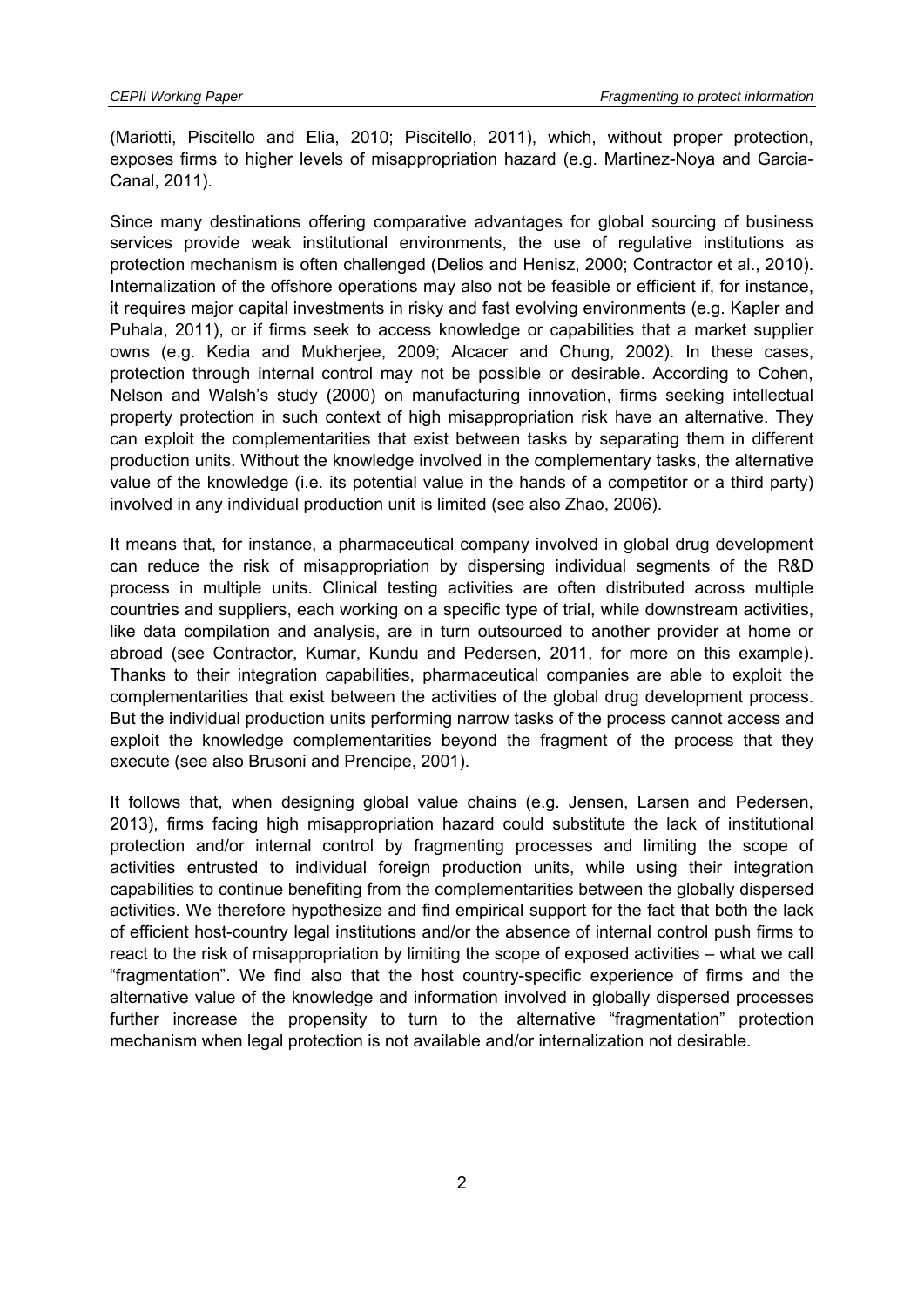The empirical validation of the hypotheses is based on a unique dataset of the Offshoring Research Network (ORN). The sample of 581 foreign services implementations covers companies originating from 19 countries, with services production units initiated over the period 1995 to 2012 in 59 host-countries. Complemented with independent measures of legal protection from the International Intellectual Property Alliance (2013) and Park (2008), we test the hypotheses using two empirical techniques – nonlinear regressions and matching methods – and address potential endogeneity concerns.

Our unit of analysis is the foreign services production unit, defined as a delivery center located in a foreign country where a focal firm sources one or more functional activities. It can be a subsidiary of the focal firm, or belong to an external service provider with whom the focal firm has signed an outsourcing contract. We follow Davenport and Short (1990) definition of a business process as a "set of logically related tasks performed to achieve a defined business outcome" (p. 12) and study whether, in function of the risk of misappropriation of proprietary information, foreign services production units are likely to be entrusted entire business processes (i.e. all logically related tasks) or only portion(s) of processes (i.e. one or more logically related task(s) but not all).

That means we see the fragmentation of global business processes as an operational level adjustment variable to respond to the risk of misappropriation of proprietary information that results from the strategic level decision of sourcing part of a service functional area in a foreign country. As Kumar et al. (2009) describe, whereas at the strategic level sourcing decisions concern "what parts of the work cycle to move offshore, and when and where to move it" (p. 643; see also Lewin & Peeters, 2006), the operational level is concerned with the implementation of these decisions. The later requires choosing "exactly which parts of the work activities to keep collocated and which to distribute to foreign locations" (Kumar et al., 2009, p. 643). The operational partitioning of the work is what we study in this paper. It is similar to Oxley and Sampson's conceptualization (2004) of R&D alliances, according to which after establishing the overarching R&D goal of an alliance, partner firms must still decide how to organize the activities, and specifically what to exactly put within the scope of the alliance.

For example, a Western company may decide to outsource part of its IT function to India to take advantage of lower costs and a large market of experienced service providers. If, among other activities, the offshoring strategy involves an application development process that is made of 2 tasks – coding and testing –, the company can choose to: i) source both tasks from the same foreign subsidiary or service provider's center, ii) split the process between two sites – one responsible for coding, the other for testing, or iii) source one task abroad (coding for instance) but keep the testing part at home. Since coding and testing are complementary tasks, fragmenting the process across two sites, like in the first two options described, reduces the exposure of the proprietary information to the risk of misappropriation compared to the first option where the entire process is performed in the same foreign services production unit.

Complementing extant research on the growing disaggregation of firms' global value chains, this paper suggests that when foreign capabilities firms seek to access reside within countries that offer weak legal protection or within external market suppliers, they are more likely to fragment the processes across multiple services production units to adjust their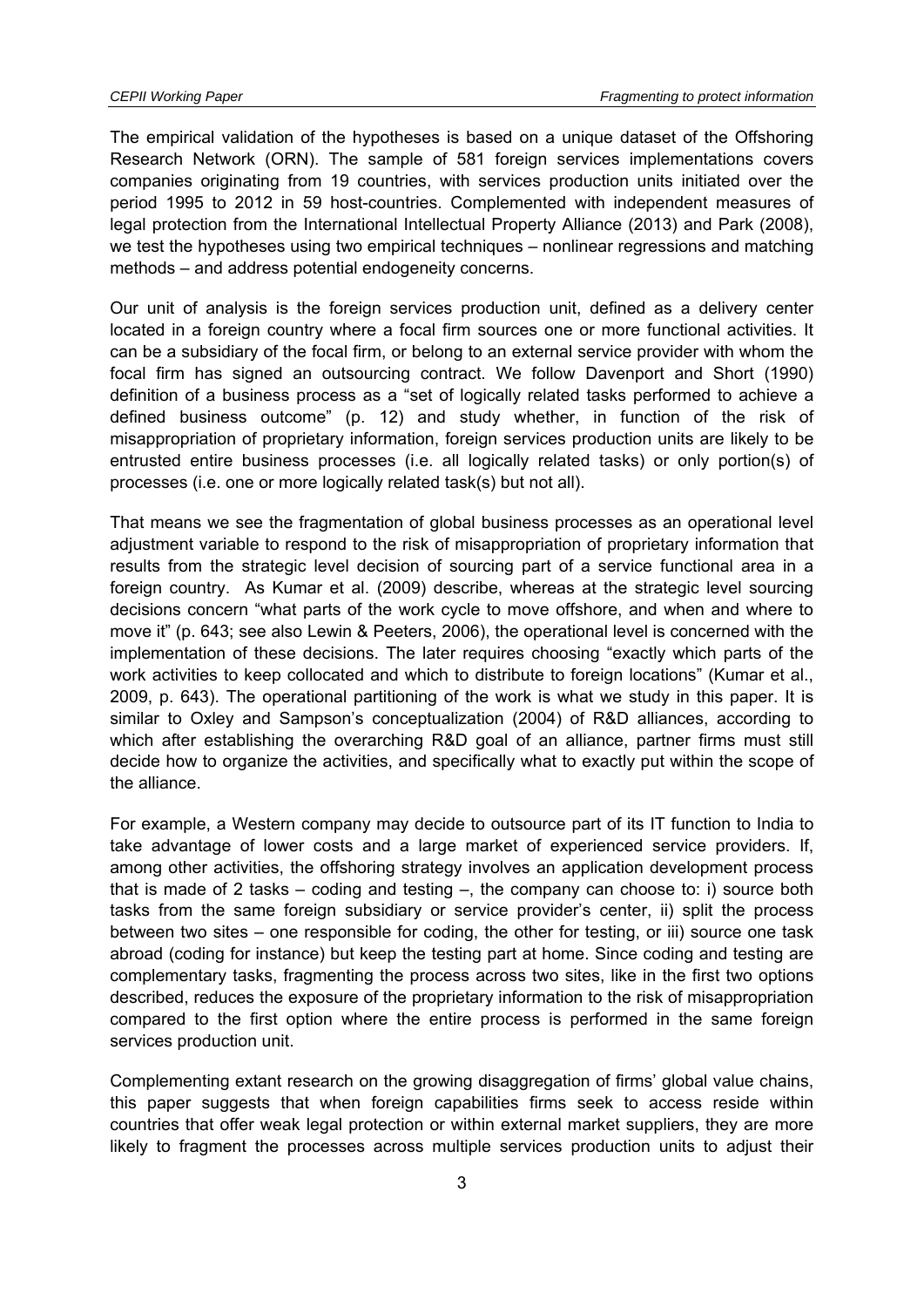information protection strategy to the risk of leakage and misappropriation of proprietary information (data, knowledge or other forms of proprietary content). It is the first study that integrates process fragmentation to the other forms of protection mechanisms, and empirically validates the partial substitution between them in the context of global services value chains. It provides an illustration of how organizational design decisions (in this case the fragmentation and scoping of international value chain activities) can contribute to the control over knowledge processes in MNEs (see Foss and Pedersen, 2004, for a call for more research on this topic). A central contribution of this paper is therefore to propose fragmentation of business processes as a useful complement to the internalization of knowledge flows across countries (Buckley and Casson, 1976; Hennart, 1982; Rugman, 1981).

Moreover, the particular empirical context of the study, which includes a wide range of service activities, demonstrates that proprietary information protection considerations are relevant not only for the organization of global R&D and product development activities (e.g. Arundel, 2001; Cohen et al., 2000; Zhao, 2006), but for the internationalization of any service value chain activity that involves proprietary information (Lewin and Peeters, 2006; Jandhyala, 2013).

The next section links the risk of misappropriation of proprietary knowledge and information to the growing dispersion of value chain activities that progress in ICT enables. Section 3 builds the theoretical foundations for the adjustment of foreign activity scope as a partial substitute to internal control and legal protection; and develops the conceptual model with hypotheses and moderating factors. Section 4 presents the data and empirical model, before we comment on the results and perform additional robustness checks in Section 5. We conclude and discuss the contribution and potential limitations of the paper in Section 6.

#### **2. From ICT enabled global value chains to risk of information misappropriation**

Widespread adoption of ICT driven by a major drop in cost of IT has made distant communication and collaboration much cheaper and easier (Contractor et al., 2011). For instance, although the use of internet does not completely replace face-to-face interactions, it reduces the need for international travel for communication, coordination, and control. This makes the management of cross-border relations much cheaper and less time-consuming. In fact, progress in ICT has unleashed the potential of comparative advantages as never before, with firms incorporating into their strategy the systematic exploitation of location specific advantages including factor cost differentials across countries (Gereffi, 1999; Beugelsdijk, Pedersen and Petersen, 2009). In addition, in order to tap into external capabilities and achieve efficiency gains (Gilley and Rasheed, 2000; Amiti and Wei, 2009; Coucke and Sleuwaegen, 2008; Holcomb and Hitt, 2007; Hijzen, Inui and Todo, 2010), firms more and more tend to concentrate on specific parts of the value chain and transfer the other segments to external specialized providers (Quinn, 2000; Mol, 2005; Manning, Massini and Lewin, 2008). As a result, from a concentrated set of internalized activities, the value chain evolves towards a network of services production units spread across both national and organizational boundaries (Ghoshal and Bartlett, 1990; Zenger and Hesterly, 1997; Contractor et al., 2010; Piscitello, 2011), with mixed ownership / contracting modes of procurement (Buckley and Ghauri, 2004).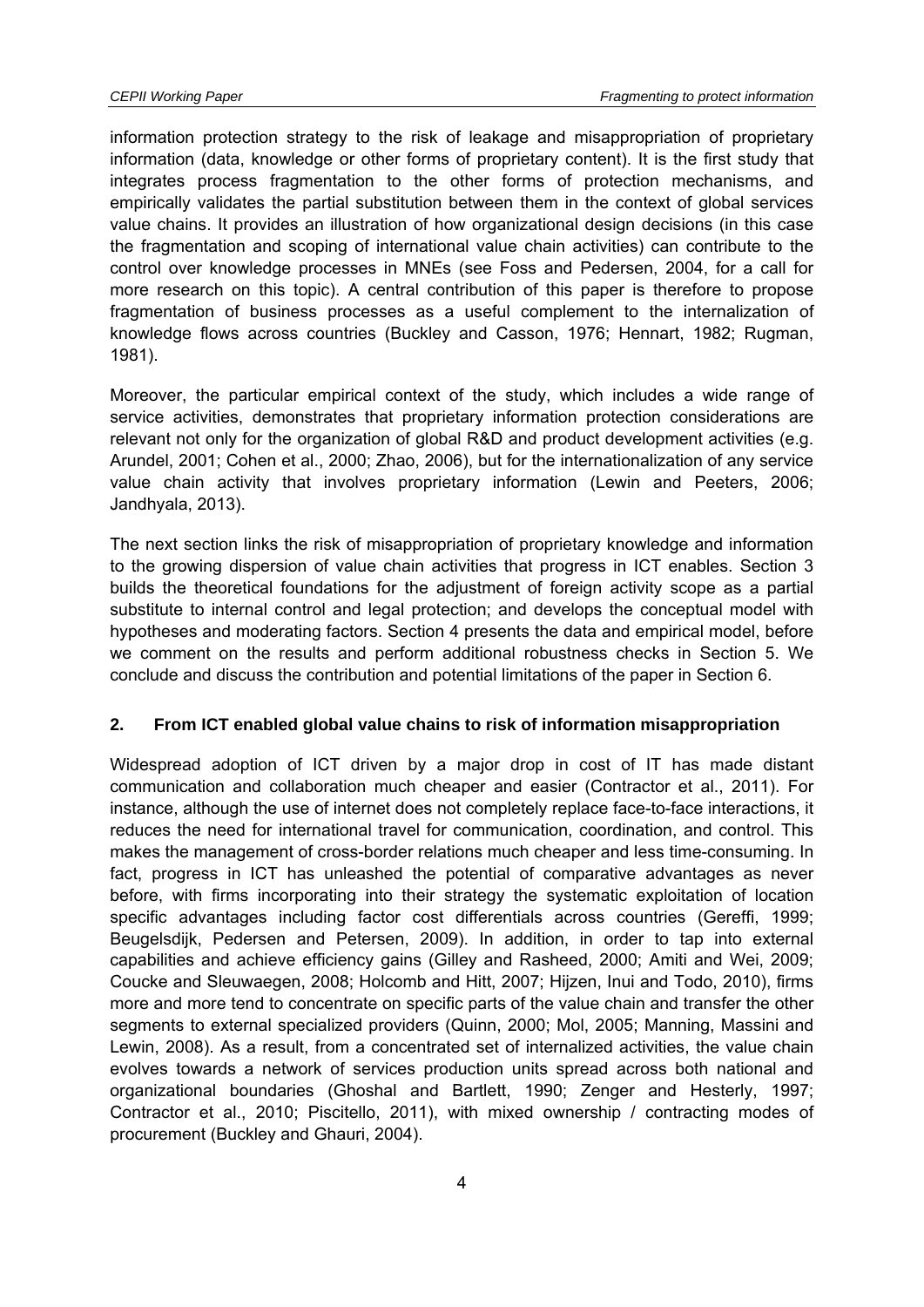The generic logic behind value chain disaggregation and dispersion (Contractor et al., 2010) consists in the exploitation, for every individual task, of the most efficient production unit available across firms and locations. The geographic location of comparative advantages dictates the spatial configuration, while the location of capabilities inside or outside organizational boundaries conditions the governance model (internalization or outsourcing) chosen for a particular segment of the value chain (Jacobides and Winter, 2005). Such reasoning could lead to a complete disintegration of the value chain into molecular units (e.g. Zenger and Hesterly, 1997) spread along geographic space and organizational boundaries. However, the disaggregation and dispersion of value chain activities does not come without transaction, communication and coordination costs (e.g. Kumar et al., 2009; Contractor et al., 2010; Gooris and Peeters, 2013). The optimal slicing of the value chain is therefore determined by the tradeoff between the benefits of using the most efficient producer and the costs of integrating dispersed value chain activities (Coase, 1937; see also Jensen et al., 2013).

Moreover, due to the growth in information flows across countries and third-party intermediaries (Markus, Sia and Soh, 2012), the disaggregation and dispersion of value chain activities increase the risk of leakage and misappropriation of firms' proprietary information. In the context of global sourcing of business services, proprietary information includes but is not restricted to: technical and process knowledge, strategic direction of the firm and information about feasibility and profitability of certain options, customer-related data, as well as information about operational routines and key practices. The scoping of foreign services production units should therefore reflect not only the tradeoff between the benefits of fragmentation and cost of integrating globally dispersed activities, but also the protection of firms' proprietary information.

Several studies in economics and international business have demonstrated the positive impact of intellectual property protection on the attractiveness of countries for FDI (Lee and Mansfield, 1996; Javorcik, 2004; Khoury and Peng, 2011; Jandhyala, 2013). However, legal protection is not the only mechanism to protect firms' proprietary knowledge. For instance, Oxley (1999) found that, in countries where that type of protection is deficient, firms tend to internalize the activities to limit appropriation hazard through internal control (see also Williamson, 1991). This is consistent with Cohen et al.'s empirical study (2000) that identified legal protection (such as patent systems), secrecy, and the use of complementarities as the main mechanisms used by firms to protect proprietary R&D knowledge. While the first two mechanisms seek to avoid the misappropriation of the economic rent derived from proprietary knowledge, the use of complementarities seeks to reduce the alternative value of the knowledge and therefore lower the motivations for misappropriation (see Zhao, 2006).

#### **3. Information protection as determinant of the fragmentation of global business processes**

Protecting proprietary information flows via secrecy may not be possible if a firm decides to outsource a portion of its value chain to a third party service provider. Only when the activities are internalized can firms use internal controls to guarantee secrecy (Oxley, 1999 – see also Williamson, 1991). Arundel (2001) therefore shows that there is a substitution of secrecy protection by legal protection when a key knowledge asset is not hold internally by one firm, but shared between two different organizations. But, as Oxley (1999) and Zhao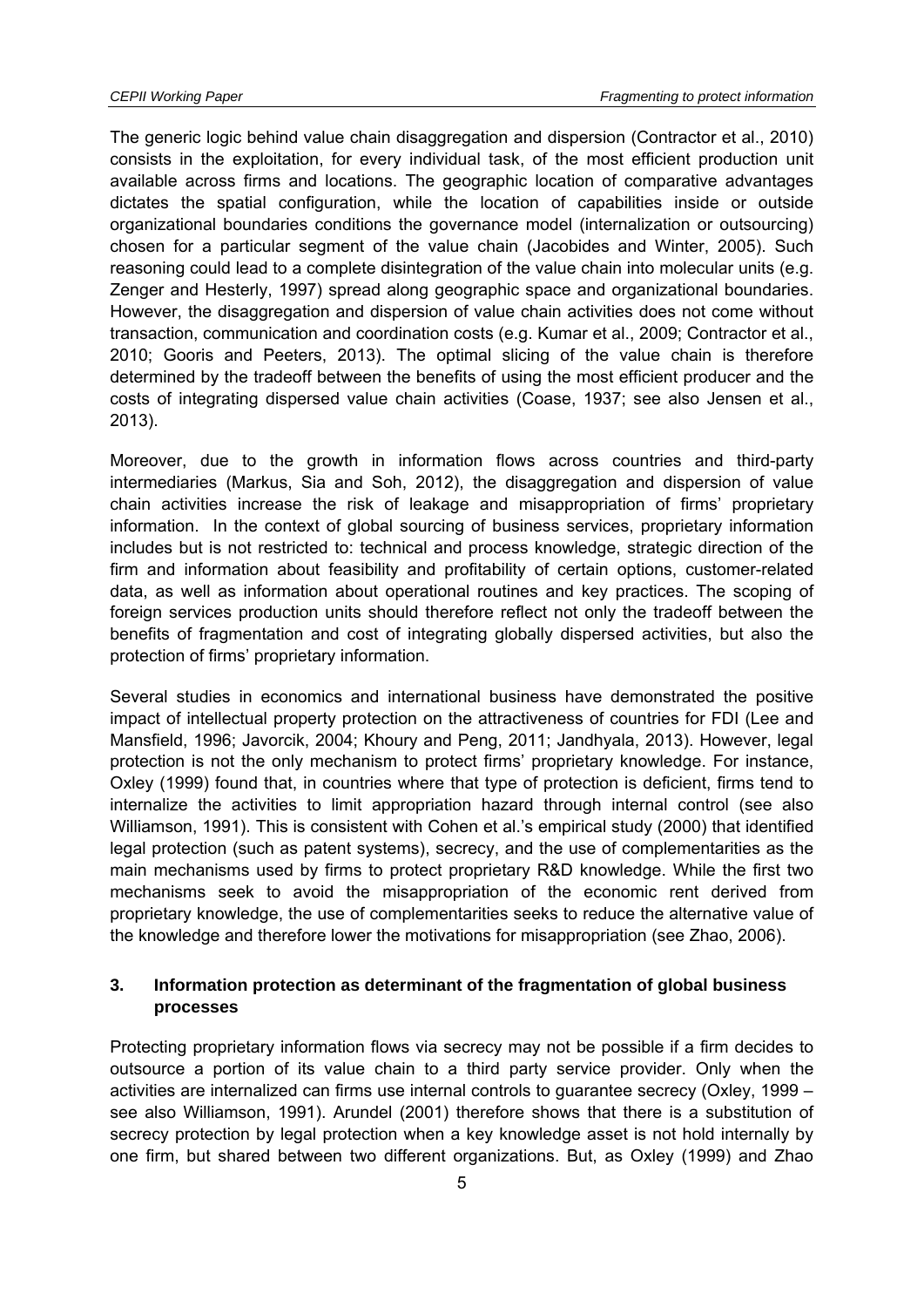(2006) showed, legal protection is not always an option since its effectiveness depends on the quality of the regulative setting and the enforcement mechanisms that the host location offers (Lee and Mansfields, 1996; Delios and Henisz, 2000; Meyer, 2001; Javorcik, 2004). Firms could then turn to an alternative mechanism of intellectual protection whereby the value of activities conducted in weak IPR countries is unleashed only when combined, using strong internal linkages, with other complementary activities and knowledge of the value chain (e.g. Zhao, 2006 – and see also Cohen et al., 2000). This suggests that fragmenting business processes across different units (organizationally and/or geographically dispersed) such that the value of the proprietary information of one unit is limited without the proprietary information of the other process fragment(s), offers a third information protection mechanism when secrecy and/or legal protection are no appropriate options.

Although modularity enables the fragmentation of processes (Sanchez and Mahoney, 1996; Baldwin and Clark, 2000), perfect modularity whereby the fragments of a process are completely independent is indeed a very rare case (Ceci and Prencipe, 2013). Most of the time fragments of processes are interdependent (Kumar et al., 2009) and their integration across distance is what enables firms to capture the added value of the dispersed production units. Moreover, the growing modularity of products and their underlying processes (Sako, 2003) does not correlate with modularity of knowledge involved in the processes (Brusoni and Prencipe, 2001). In other words, modularity of process fragments does not imply independence of the associated proprietary knowledge and information. Firms therefore act as "system integrators" (Brusoni, Prencipe and Pavitt, 2001) that consciously coordinate knowledge and information flows across both the network of firm units and external providers. This view builds on the notion of architectural knowledge that allows firms to exploit knowledge linkages between different pieces of a product design while giving individual designers access only to the knowledge component they need (Henderson, 1992). It follows that the management of interfaces is a source of value creation that individual services production units cannot leverage because they do not understand the knowledge dependencies between them.

We therefore argue that limiting the scope of activities entrusted to foreign services production units to fragments of processes instead of entire processes is a way for firms to leverage information and knowledge complementarities to reduce the risk of misappropriation of proprietary information. Instead of operating an entire process in a single production unit, the process is fragmented to reduce the alternative value of the information involved.

Our core argument is thus that with geographically-bounded location advantages and external capabilities that are not easily transferable inside the firm, when a given activity of the value chain is best located (e.g. to access superior capabilities or leverage favorable resource endowments) in a host-country providing weak legal protection and/or outsourced to an external party, exploiting the complementarities between activities by adjusting the scope of activities entrusted to foreign production units may provide a substitute of protection mechanism for proprietary information.

It means that the fragmentation of relocated activities depends on the protection mechanisms available to prevent the misappropriation of proprietary knowledge and information. If legal protection is available and/or firms can use internal control to guarantee secrecy, they are more likely to bundle tasks and relocate entire processes – for instance to benefit from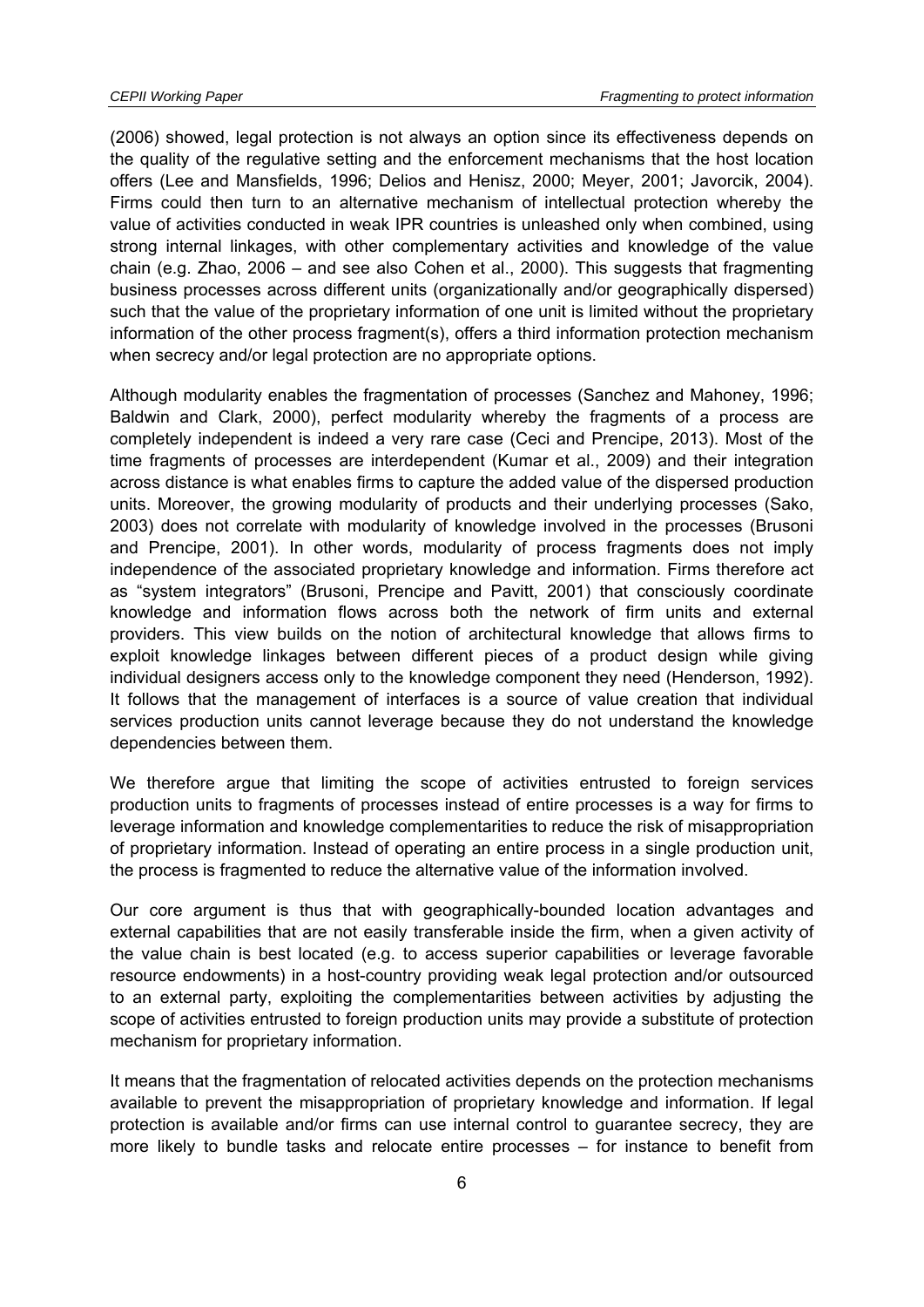economies of scope or reduce transaction costs. If legal protection is weak and/or internal controls are not possible, firms are more likely to protect their proprietary information by relocating fragments instead of entire processes. We further hypothesize that these relations are moderated by firm past experience with given locations and with the outsourcing model, as well as the value of the information involved in a particular segment of the value chain.

#### **3.1. Fragmentation as substitute to legal protection of proprietary information**

According to North (1990), regulative institutions have the central function of reducing transaction and information costs. They provide a stable structure that reduces the uncertainty of exchanges and secure property rights (see also Hoskisson, Eden, Lau and Wright, 2000; Meyer, 2001). For globally dispersed activities, efficient institutions are expected to ensure that proprietary knowledge and information flows are not subject to misappropriation hazard. However, in many destinations host-country institutions fail to provide such protection (Meyer, 2001; Javorcik, 2004; Zhao, 2006). Because of the locationbounded character of the advantage sought by firms (Dunning, 1998, and specific to international service sourcing: Jensen and Petersen, 2013), they will look for alternative protection mechanisms to reduce the protection hazard. Following Cohen et al. (2000) and Zhao (2006), we hypothesize that an alternative is to limit the scope of activities entrusted to a foreign production unit to process fragments instead of entire processes:

*H1: The weaker the content protection offered by host-country regulative*  institutions, the more likely the foreign production unit will concentrate on *process fragment(s) rather than being responsible for an entire process.* 

#### **3.2. Fragmenting as substitute to secrecy through internalization**

The internalization theory states that "the exploitation of firms' knowledge-based assets across national boundaries is often most efficiently undertaken internally within the hierarchical structure of the multinational enterprise" (Buckley and Strange, 2011, see also Buckley and Casson, 1976; Gereffi et al., 2005). Internal control is a key factor for protecting the secrecy of knowledge and intangibles, especially when institutions are unable to provide that protection (Oxley, 1999). But when the capabilities needed for a particular activity are located outside firms' organizational boundaries, internalizing the activity to reduce the protection hazard of knowledge and proprietary information flows may be costly (e.g. buyout) and not the most effective strategy (e.g. Jacobides and Winter, 2005; Kapler and Puhala, 2011; Kedia and Mukherjee, 2009). Unless the firm renounces to use the superior external capabilities, it has to safeguard its proprietary information by alternative means. We therefore hypothesize that firms can substitute the protection that could have been provided by internalization with a reduction of the scope of activities entrusted to individual foreign production units:

*H2: In the absence of internal controls, the foreign production unit is more likely to concentrate on process fragment(s) rather than being responsible for an entire process.*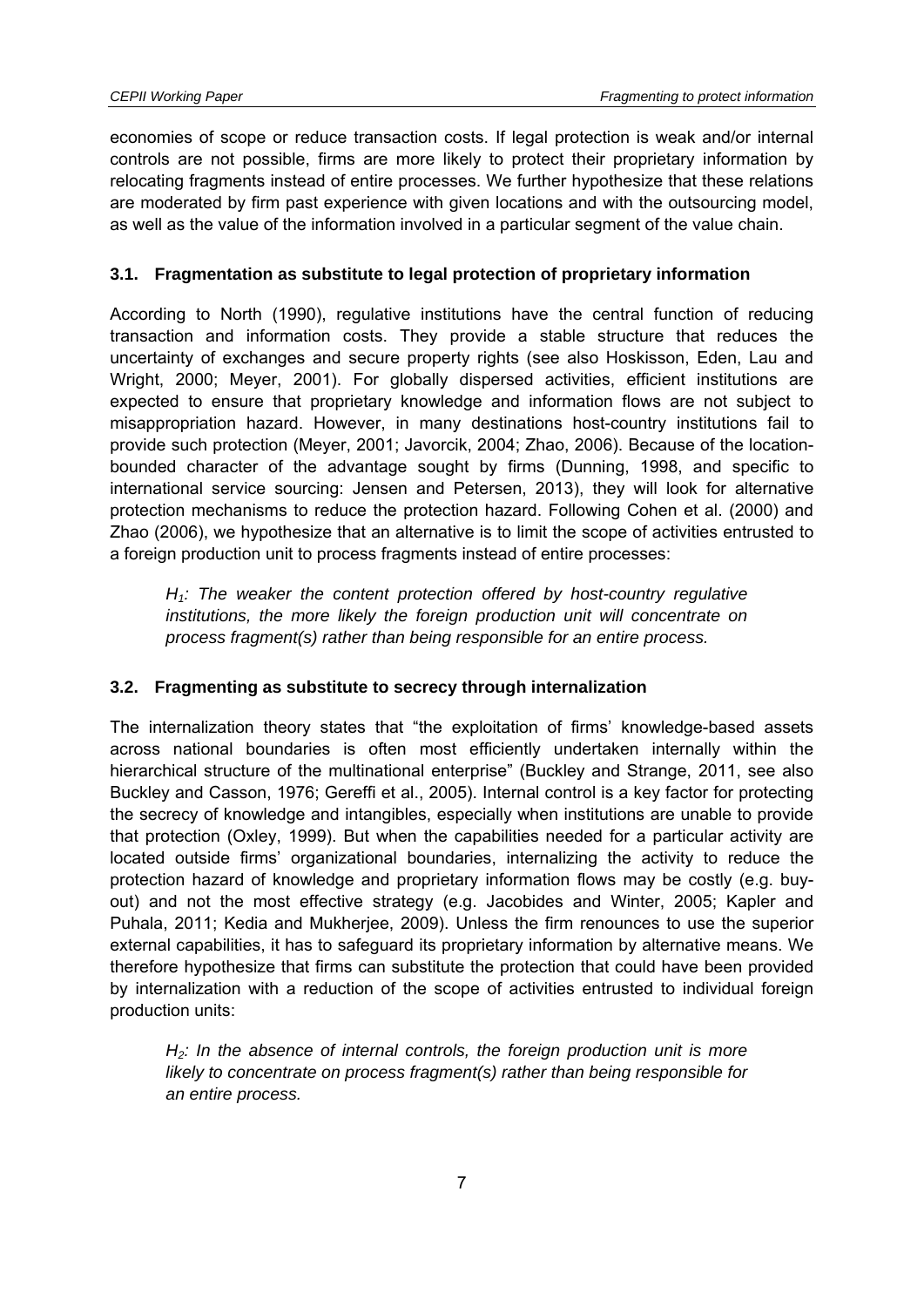#### **3.3. Experience as moderating factor**

Experience helps reduce coordination and transaction costs. This leads firms to increase the scale of business services offshoring as well as offshore more knowledge-intensive activities (Jensen, 2009). It also modifies the balance between the cost of integrating fragments of processes and the gains from accessing specialized providers for every fragment of process. In addition, firms learn to align the organizational design of globally dispersed activities with the greater complexity of their offshoring strategies (Larsen et al., 2013). Specifically, they are likely to gain experience in dealing with local institutions and their imperfections (Delios and Henisz, 2003), and also learn from their model specific experience to develop organizational expertise for the particular governance model they have implemented (Hutzchenreuter, Lewin and Dresel, 2011). Hence, transaction costs diminish as firms accumulate experience in a particular host-country and develop capabilities to integrate external parties in their value chain (Jacobides and Winter, 2005; Quinn, 2000; Mol, 2005; Manning et al., 2008). We therefore expect experience to reduce the cost and effort needed to coordinate fragmented processes globally. At the same time, firms' ability to identify and leverage the fragmentation of global business processes as information protection mechanism is likely to increase. As Henderson's (1992) discussed, firms need to first acquire experience with a problem before they are able to fragment it into components without losing critical information. Hence, we hypothesize that, in order to access the most efficient producers – be they internal, external or globally dispersed – for every task of their value chain, firms increasingly identify the potential of fragmenting business processes to by-pass deficient legal protection and the absence of internal controls:

*H3a: The positive association between the lack of legal protection and the likelihood of fragmenting globally sourced business processes is higher for firms with high host-country specific experience than those with low hostcountry specific experience.* 

*H3b: The positive association between the absence of internal controls and the likelihood of fragmenting globally sourced business processes is higher*  for firms with high outsourcing experience than those with low outsourcing *experience.* 

#### **3.4. Value of the proprietary information as moderating factor**

Activities involving specialized knowledge or information are particularly subject to misappropriation hazard because they tend to have a high value for third parties (Buckley and Casson, 1976). This is typically the case of creative and innovative functions (Kumar, Van Fenema and von Glinow, 2009; Zaheer, Lamin and Subramani, 2009; Contractor et al., 2010; Martinez-Noya et al., 2012). Since a greater alternative value reinforces the incentive for misappropriation and the subsequent loss incurred by the owner (Williamson, 1975), we expect the value of the proprietary information involved in an activity to directly affect the need for protection.

Indeed, foreign investments in activities with high knowledge value have been found more sensitive to weak legal protection than other activities (Lee and Mansfield, 1996; Javorcik, 2004). Knowledge intensity would also increase the propensity to internalize foreign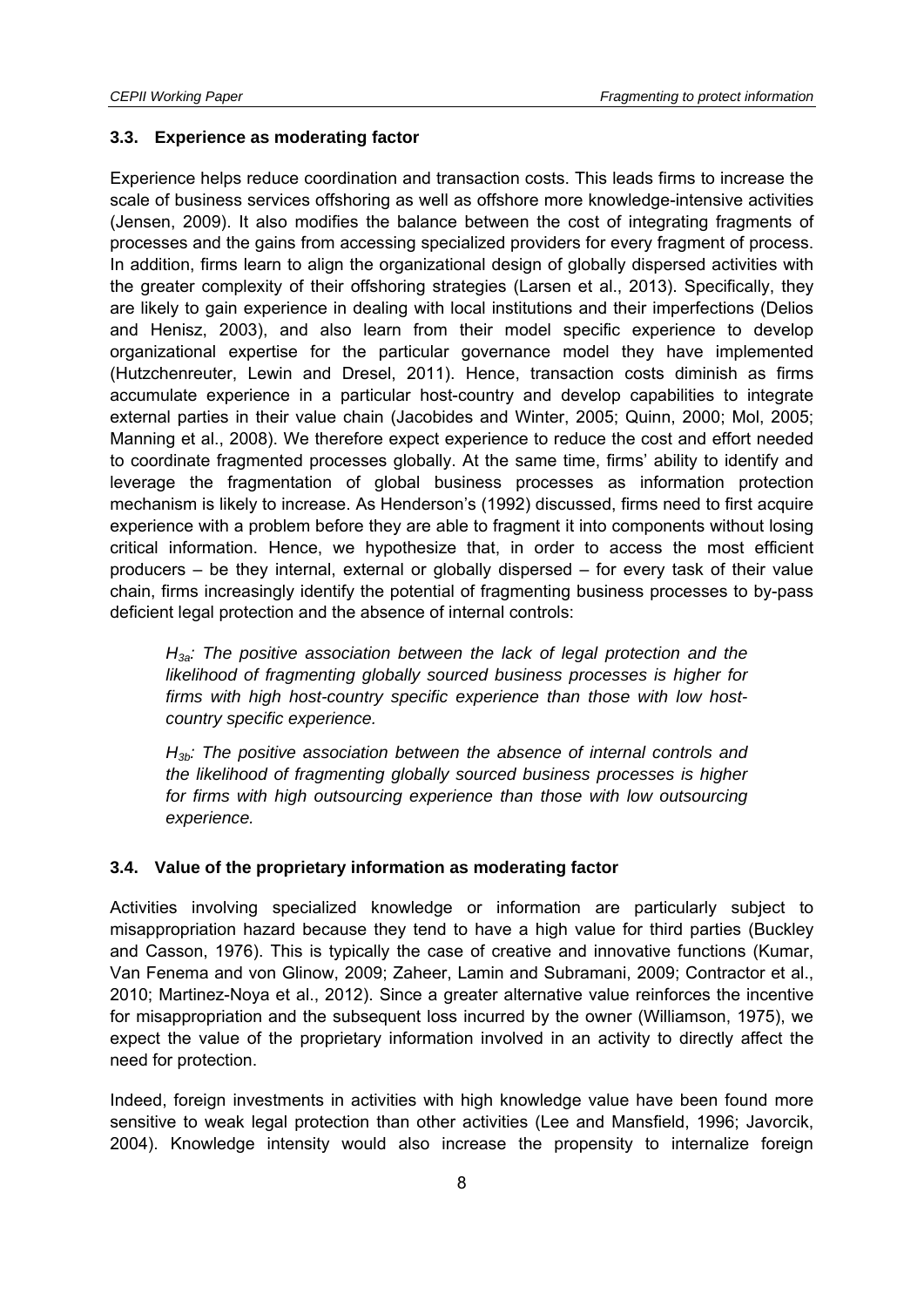operations (Meyer, Estrin, Bhaumik and Peng, 2008). But firms may still have strong incentives to outsource (Contractor et al., 2010) if the best capabilities reside outside of their boundaries (e.g. Jacobides and Winter, 2005). In such environment, alternative mechanisms of protection provide essential substitutes to mitigate the institutional hazard that would otherwise constrain firms to stay away of certain countries, or refrain from outsourcing. Hence, we hypothesize that the greater the value of the proprietary information involved in an activity, the more likely a firm is to substitute weak legal protection or lack of internal control with a limitation of the process fragments entrusted to foreign production units:

*H4a: The positive association between the lack of legal protection and the likelihood of fragmenting globally sourced business processes is higher for activities with high alternative value of the involved proprietary information than for those with low alternative value of the proprietary information.* 

*H4b: The positive association between the absence of internal controls and the likelihood of fragmenting globally sourced business processes is higher for activities with high alternative value of the involved proprietary information than for those with low alternative value of the proprietary information.* 

#### **4. Empirical implementation**

#### **4.1. Data sources and sample**

-

The dataset we use for the empirical study comes from an international and longitudinal survey conducted between 2005 and 2012 as part of the Offshoring Research Network  $(ORN)$  project<sup>3</sup>. The ORN global dataset is built on a common collection process whereby academic partners collect data in their respective countries (mostly U.S., Europe, and Australia). Firms of both manufacturing and service industries are represented, with no restriction on the host countries of sourcing initiatives. But only the international sourcing of business and technical service functions are reported, which excludes foreign manufacturing production activities.

For every intermediate service located outside of a firm or business unit's home country, the survey asks information about the strategic drivers that led to locate the particular service in a foreign country, what particular country, the activities involved (including the fragmentation of processes), the internal or outsourced governance model chosen, as well as information related to risks and performance outcomes. For this research, we use information on the scope of activities performed in individual foreign services production unit, the governance model, the location of both the home and host countries, the date when the activity was first located in the particular foreign country, and variables related to location choice drivers and firms' motivations for global sourcing. We complement the survey-based information with external sources of data for the institutional protection of content (at the country-level).

<sup>&</sup>lt;sup>3</sup> The Offshoring Research Network (ORN) is an international research project directed by Duke University Center for International Business Education and Research. Initiated in 2004, it aims at tracking the evolution of firms' sourcing practices for intermediate services. Different versions of the ORN survey dataset have been used in past studies (e.g. Hutzschenreuter et al., 2011, Lewin et al., 2009).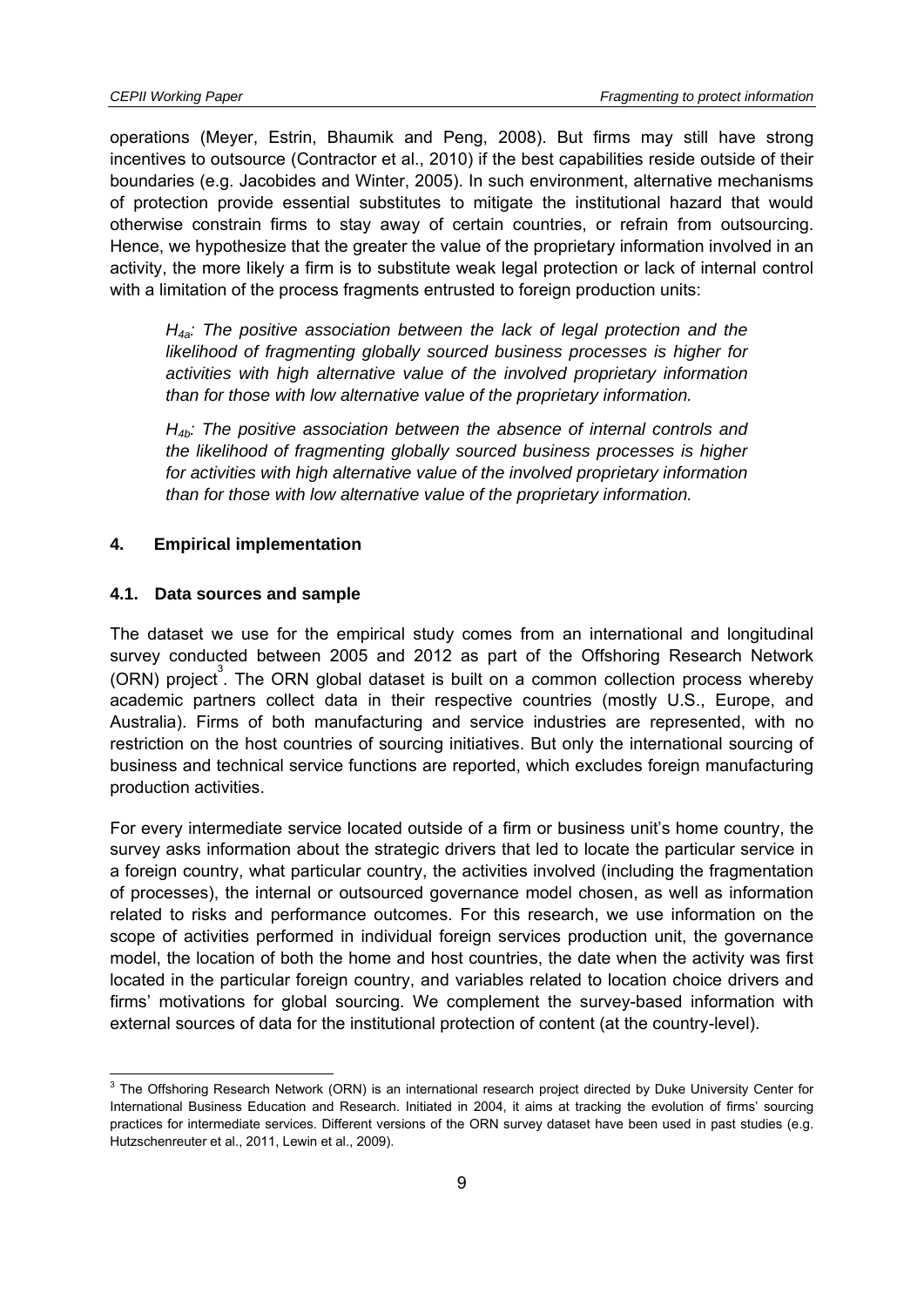Using the foreign services production entity (delivery center where a focal firm sources a given type of service activity) as unit of observation enables assessing the impact of the availability of different protection mechanisms on the fragmentation of globally sourced processes, while controlling for other drivers of costs and benefits of value chain slicing. The 581 offshore implementations (i.e. service production units) of our sample cover 59 hostcountries and 19 home-countries. With both in-house and third-party production units, we adopt a functional view of the value chain that does not exclude segments because of the nature of the producer (i.e. the firm or an external provider). The heterogeneity of the sample in terms of host locations (see the distribution of host-country regions in Appendix - Table A), type of functions (see the breakdown provided in Appendix - Table B) and firm industry (see Appendix - Table C) reinforces the general applicability of the findings.

A sample of international service activities is particularly suited for a study on the use of complementarities as protection mechanism through business process fragmentation. First, the need for interaction is a key characteristic of service production activities that differentiates them from most manufacturing production activities (Gallouj and Weinstein, 1997), and reflects the existence of complementarities between the activities (Arora and Ceccagnoli, 2006). Second, strong complementarities between internal and external service delivery sites have been documented in the context of service outsourcing, whether domestic or international (e.g. Gadrey and Gallouj, 2006; Doh et al., 2009; Kumar et al., 2009). Looking at our ORN sample, data reveal the existence of strong coordination needs among interdependent service production units: Only 5% of respondents strongly agree (and 8% somewhat agree) with the statement that the foreign services implementation requires only a small degree of coordination between the captive or outsourced offshore center and other company units. The coordination is what makes firms able to exploit complementarities between individual services production units while protecting the underlying fragmented proprietary information.

#### **4.2. Variables and econometric methodology**

The dependent variable reflects whether a focal service production unit performs only a subset of the tasks that make up a business process, or the entire process. Coded via a dummy variable, the value is set to *1* when the production unit performs one or multiple fragments (but not the entire process), and to *0* in case of an "entire process". The number of observations in both categories is relatively well-balanced with 44% and 56% of fragments and entire processes respectively (see Appendix - Table B). The measure of fragmentation has the advantage of not measuring the volume of activity performed. It means that foreign units can be dedicated to a specific fragment of a process (e.g. invoicing in the accounting function or product testing in product development), but have a large scale of operations and use large headcounts.

Figure 1 helps visualize the fragmentation choice we study. It shows the example of a process made of two related tasks. In all cases the firm has decided to relocate at least part of the process to a foreign country using one or more service production units which can be owned subsidiaries (represented in black) or service providers' facilities (represented in white), and can be located in the same or different countries.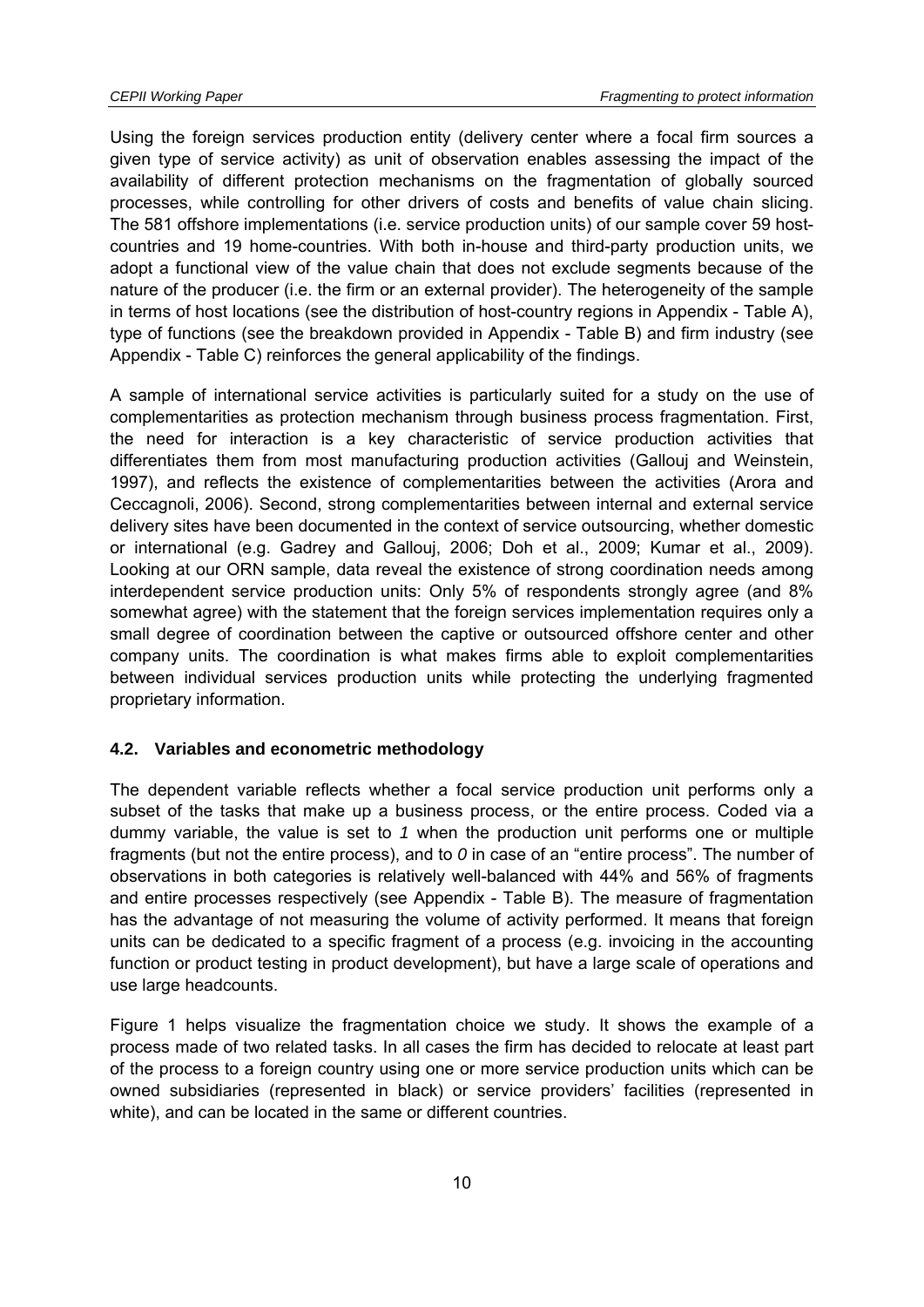|                                                               | Foreign<br>service<br>production<br>unit 1 | Foreign<br>service<br>production<br>unit 2 | Fragmentation<br>coding -<br>dependent<br>variable |
|---------------------------------------------------------------|--------------------------------------------|--------------------------------------------|----------------------------------------------------|
| Entire process relocated to<br>single production unit         |                                            |                                            | 0                                                  |
|                                                               |                                            |                                            | 0                                                  |
|                                                               |                                            |                                            | 0                                                  |
|                                                               |                                            |                                            | 0                                                  |
| Entire process relocated but<br>to different production units |                                            |                                            | 1                                                  |
|                                                               |                                            |                                            | 1                                                  |
|                                                               |                                            |                                            | 1                                                  |
|                                                               |                                            |                                            | 1                                                  |
| Only part of the process is<br>relocated                      |                                            |                                            | 1                                                  |
|                                                               |                                            |                                            | 1                                                  |
|                                                               |                                            |                                            | 1                                                  |
|                                                               |                                            |                                            |                                                    |

#### **Figure 1 – Choice of fragmentation for a 2-task process (coding of the dependent variable)**

Note: ■ refers to owned service production subsidiaries  $\square$  refers to service providers' facilities

For the explanatory variables, we capture the lack of internal control with a dummy variable set to *1* when the activity is contracted out to an outsourcing provider ("No Internal Control"), and  $O$  if the firm has internal control over the foreign activity using a wholly owned foreign unit or a joint-venture<sup>4</sup>.

The measure of legal protection must reflect our broad definition of proprietary information that includes not only intellectual property and knowledge but also any private data. In addition, since property right laws are not always enforced (Jandhyala, 2013), we want to capture both the regulative framework and its effective enforcement. For that reason, following Javorcik (2004) and Zhao (2006), we use the "United States Trade Representative's Special 301 Watch List" based on the recommendations for intellectual property protection of the International Intellectual Property Alliance (2013)<sup>5</sup>. We compute a moving average looking at the annual presence, or not, of host-country *i* in the "Watch List" over the last five years before the launch year of the foreign unit<sup>6</sup>. We then obtain the

 $\overline{a}$ 

<sup>4</sup> Joint ventures represent less than 3 % of the sample.

<sup>5</sup> See alternative measures of institutional protection in Section 5 – Additional analyses and robustness checks. 6

Prior to the computation of the moving averages, we coded the annual presence of host country *i* in the list with a score of *1* if it is in the Watch List in year *t*, and *0* otherwise.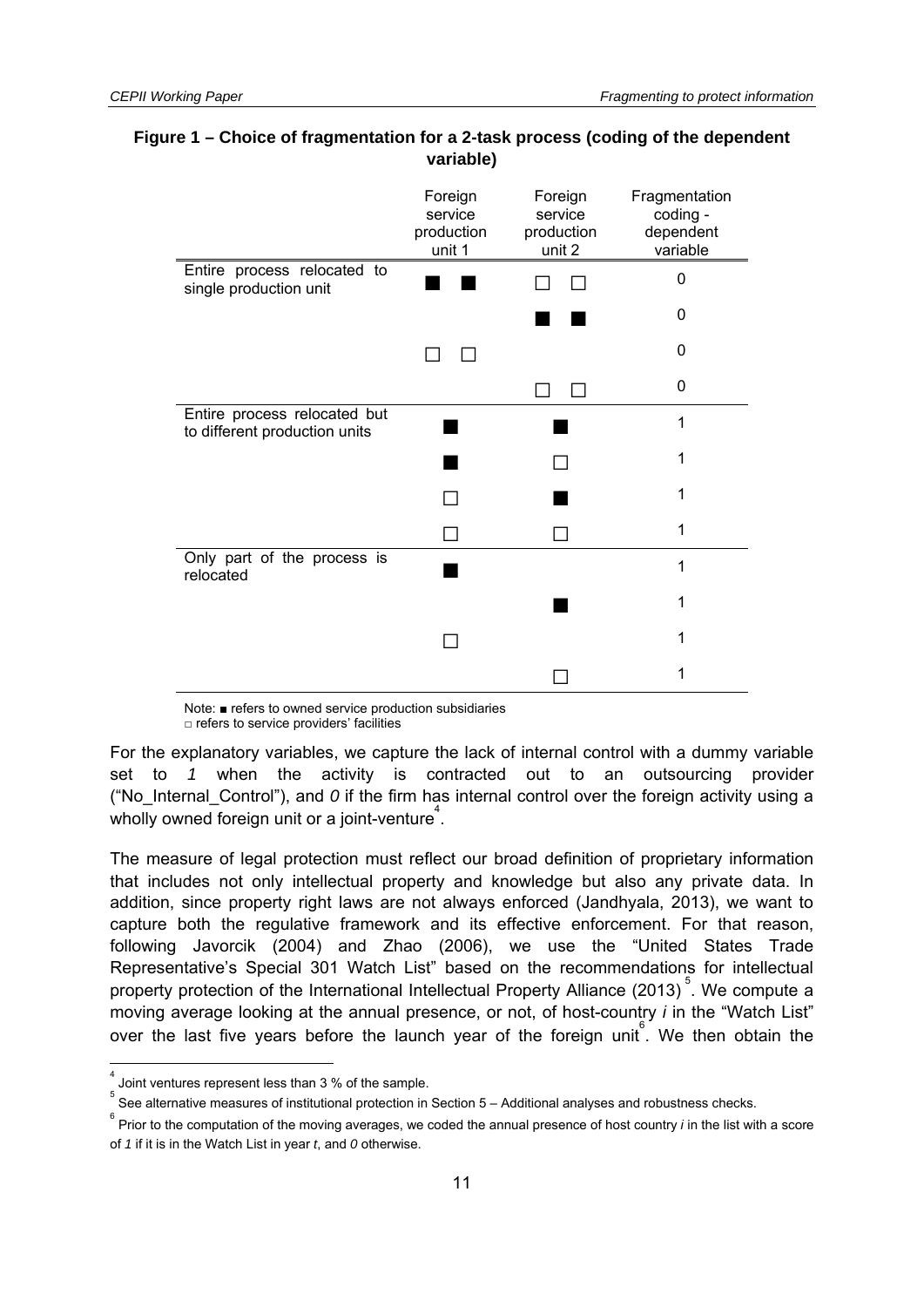-

explanatory variable "Content legal Risk" that measures the risk of deficient host-country institutions at protecting proprietary content. Compared to Zhao (2006), who simply codes the presence of the host-country in the Watch List in a given year, we use a moving average on the lagged values, which has the advantage of being less influenced by punctual shocks and of referring to the period that precedes the location of the activity in the particular country. Our index is thus less volatile and better aligned with the decision timeframe of the decision maker.

Using the ORN survey data, we develop two indicators of experience. First, we measure firms' country-specific past experience by counting the number of service production units already initiated in the same country in the past (variable: "Country\_Experience"). Second, to reflect the extent to which firms are used to lacking internal control to safeguard the secrecy of proprietary information, we measure firms' outsourcing-specific experience by counting the number of outsourced service units launched prior to the focal unit, irrespective of the host country. We denote the variable "Outsourcing\_Experience". Both experience variables serve as basis for splitting the sample between firms that have low or high country/outsourcing past experience. For each experience indicator, we obtain two subsamples with, on one side, observations with below median value, and on the other side, observations with above median value.

To capture the alternative value of the proprietary information, we build upon the innovative and knowledge intensive nature of the foreign unit's activity, and follow recent work by, for instance, Zaheer et al. (2009), Kumar et al. (2009), Contractor et al. (2010), Jensen and Petersen (2011) and Martinez-Noya et al. (2012), to split the sample using functional categories. The "low alternative value" subsample includes contact center activities, administrative services, procurement, information technologies (IT) services, and software development 8 . The "high alternative value" subsample includes knowledge services and product development, which is made of R&D, design and engineering services. We test alternative sample splits as robustness checks. Appendix - Table B presents the distribution of production units across the functional categories.

In order to differentiate the specific effect of legal information protection from the overall quality of the host-country regulative institutions (defined by their ability to reduce the transaction costs, see North, 1990 and Meyer, 2001), we add a control variable measuring the overall institutional risk (i.e. not specific to information protection). We use the index "rule-of-law" from the World Bank Governance indicators (see Kaufmann, Kraay and Mastruzzi, 2010) given for the launch year of the foreign entity. We then take the opposite values to capture the institutional *inefficiency* (variable denoted "Institutional Ineff"), instead of the quality of institutions.

Similarly, to differentiate the country and model specific experience from the general global services sourcing experience of firms, we control for the number of foreign services

<sup>7</sup> Many authors use this smoothing technique, such as Van Pottelsberghe and Frank Lichtenberg (2001) on FDI flows and innovation, or Hutzschenreuter and Voll (2008) on the relation of performance and cultural distance

To further assess the stability of our results with respect to this sample split, an alternative categorization of the foreign functions is performed in the robustness checks of Section 5.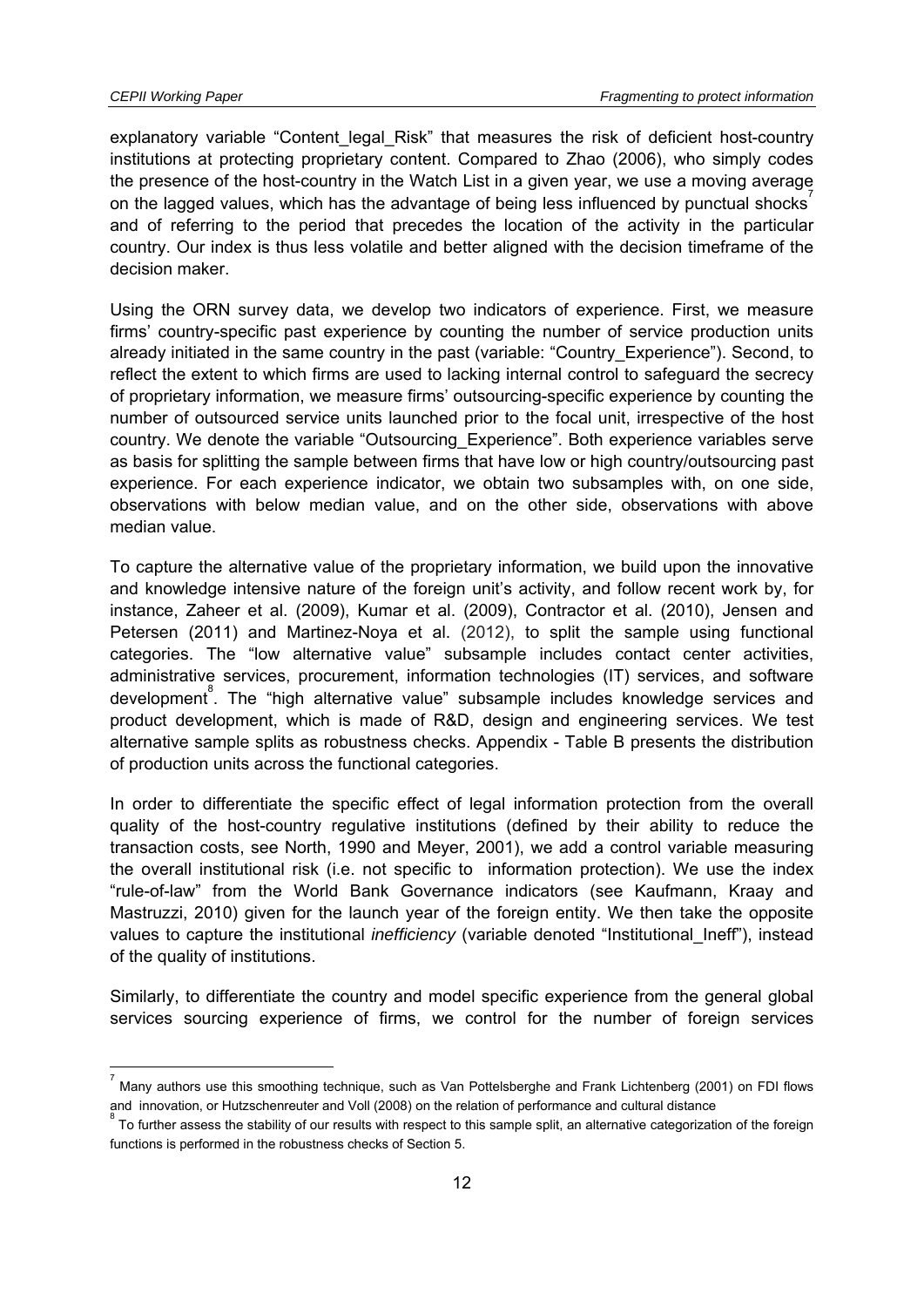production units, whether outsourced or not and irrespective of the host country, launched prior to the focal unit (variable: "Global\_Sourcing\_Experience").

We control also for other factors that may affect fragmentation decisions, possibly through an impact on the choice of location and/or governance mode for the foreign services production unit. We control for the size of the firm in the home-country (variable "Firm Size") using the logarithm of the number of employees working for the firm in the home-country. Following Lewin et al. (2011), we control for the launch year of the foreign unit to account for external dynamics such as the growing maturity of service providers over time. We use three time periods, each covering approximately one third of the observations. That means we introduce in the regressions two binary variables: "Before\_2005" for units launched until 2004 and "After 2006" for those launched since 2007. To avoid a potential home-country bias, we add a binary variable, called "US\_Home\_Country", set to *1* if the firm's home-country is the US, and *0* otherwise (66% of the foreign units have the US as home-country, while no other home-country represents more than 10% of the sample). Since the configuration of the value chain may be influenced by the functional area of the service performed by the foreign production unit as well as the industry of the firm (Lewin and Peeters, 2006; Contractor et al., 2010; Liu, Feils and Scholnick, 2011), we include eight functional dummies (see Appendix - Table B) and three industry dummies ("Manufacturing", "Financial\_Services", and the nonfinancial service industry as baseline, see Appendix - Table C).

Finally, we control for the motivations behind the international sourcing of services strategy and for the determinants of the location choice using the related ORN survey results. The importance of these factors is coded as binary variables equal to *1* if the motivation was a key driver to use a foreign services unit rather than a domestic one for a particular activity (otherwise *0*). We cover the following potential motivations: "Competitive pressure", "Business process redesign", "Contributing to a broader global strategy", "Labor cost savings", "Exploit location-specific advantages", "Access to new markets" and "Domestic shortage of qualified personnel". Regarding the location choice, we account for the following potential drivers (based on respondents' scores on a 1-to-5 Likert scale),: "Low cost of labor", "Government incentives", "Low costs (besides labor costs)", "Access to local market", "Talent pool available" and "Location of the best service provider".

The descriptive statistics, correlations and variance inflation factors (VIF) of the explanatory variables are reported in Appendix - Table  $D^{\degree}$ . Despite significant correlations between certain variables, the VIF values indicate that our estimations do not suffer from multicollinearity. The mean VIF does not exceed 1.5 and the maximum VIF remains at 2.0 (associated with the variable controlling the importance of labor costs). All VIF values are therefore well below the accepted limit of 10 (see Neter, Wasserman and Kutner, 1983).

We use a binary logistic regression model that estimates the probability for the foreign services unit to be given responsibility for one or more *process fragment(s)* (dependent variable = *1*), instead of an *entire process* (dependent variable = *0*), conditional on the knowledge and information protection variables and the controls*.* We use cluster-robust standard errors (see Arellano, 1987; Rogers, 1994) at the company level to correct for the

 9 Descriptive statistics, correlations and VIF values for the internationalization drivers and locational factors are available from the authors upon request.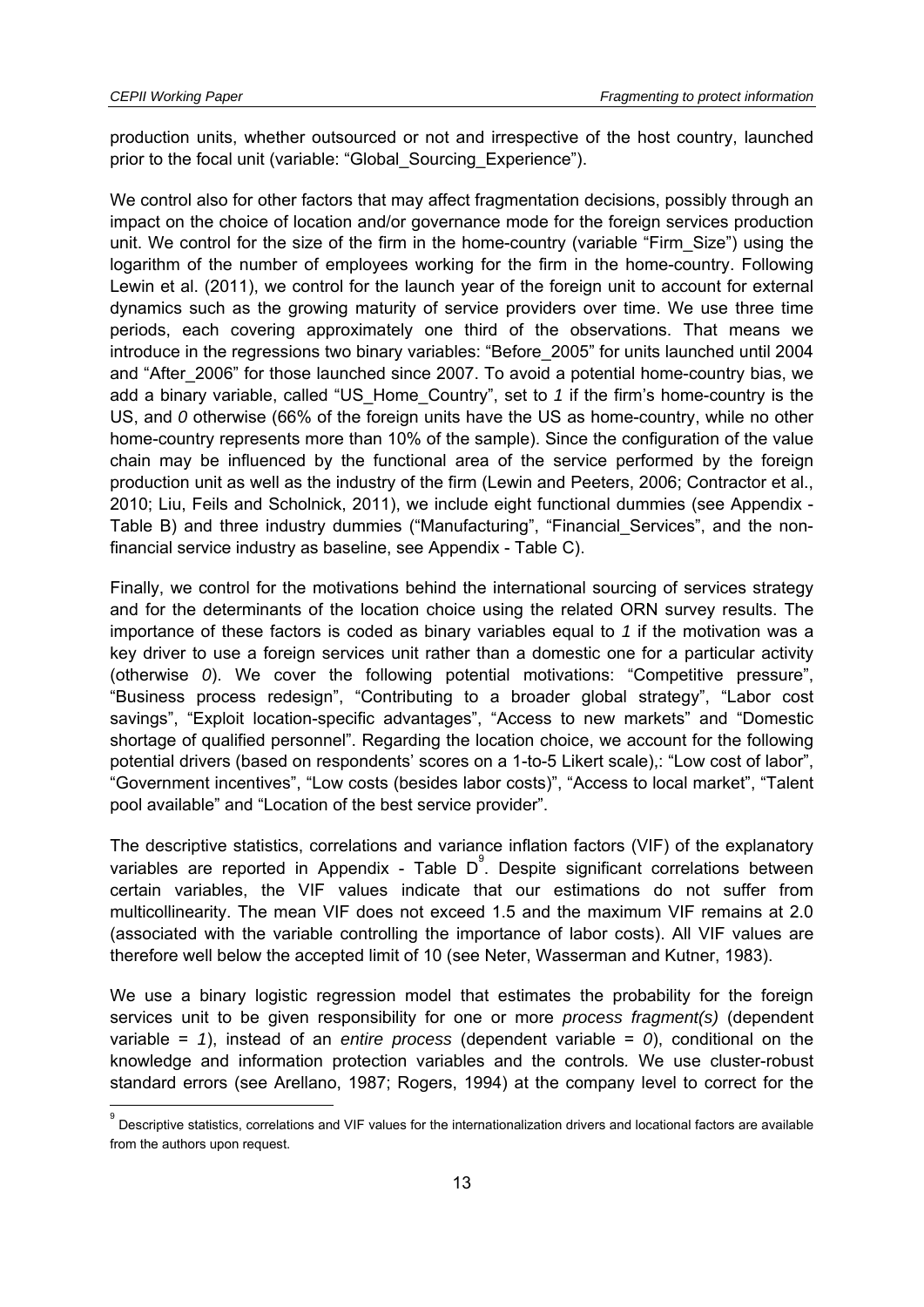positive correlation of fragmentation decisions between different foreign services production units of a same company (i.e. intra-group correlation).

We also integrate the risk of endogeneity via two complementary methods. First, we address the potential simultaneity or reverse causality of the effect of host-country choice on the fragmentation of business processes. This potential endogeneity issue may emerge if what drives the reconfiguration of the value chain through global sourcing of services is to redesign the production process instead of the possibility to leverage host-country comparative advantages. Therefore, to avoid the fragmentation decision to affect the legal protection of proprietary information (via the host-country choice), we use additional information from the ORN survey to include in the analysis only global services sourcing initiatives motivated by the exploitation of locational advantages. The criteria we use to keep a foreign services production unit in the sample is to have a score of 4 or 5 on a 5-points Likert scale for the importance of labor arbitrages or the access to qualified personnel in the host country (see Gooris and Peeters, 2014, for a similar approach). The restriction has moderate effect on the sample size with only 8% of the foreign services production units that do not fulfill the criteria. Second, we use another method to address the risk of endogeneity that arises from the variable capturing the lack of internal control. Fragmentation decisions might affect the choice of the governance model and the ability to exert internal control. To tackle this potential issue, we use a matching method based on the comparison of similar global sourcing initiatives that differ only in the governance model of the foreign services production unit (see in Section 5 "Additional analyses and robustness checks" for further details).

#### **5. Results**

#### **5.1. Main models**

We estimated the logit model for ten configurations that are presented in Table 1.1 (with the marginal effects in columns (1'), (2'), (3') and (4')) and Table 1.2. In the first table, Model (1) presents a configuration that includes only the control variables. Models (2) and (3) introduce respectively the variables "Content\_Legal\_Risk" (for the lack of legal protection of proprietary information) and "No Internal Control" (for the outsourcing governance model). The variables "Content\_Legal\_Risk" and "No\_Internal\_Control" are then introduced simultaneously in Model (4).

The regressions in Table 1.2 test the moderating effect of host country experience (Models (5) and (6)), outsourcing experience (Models (7) and (8)), and information value (Models (9) and (10)). To test hypothesis  $H_{3a}$  on host country experience, Model (5) is estimated using the subsample given by observations with below median country experience (variable: "Country\_Experience"). Estimations for Model (6) are given for the complementary subsample of the top 50% implementations in terms of country experience. Model (7) and (8) follow the same construction, but using the median of outsourcing experience (variable: "No\_Internal\_Control\_Experience") in lieu of the host country experience. The last two configurations test hypothesis  $H_4$  on the moderating effect of information value using functional categories to split the sample.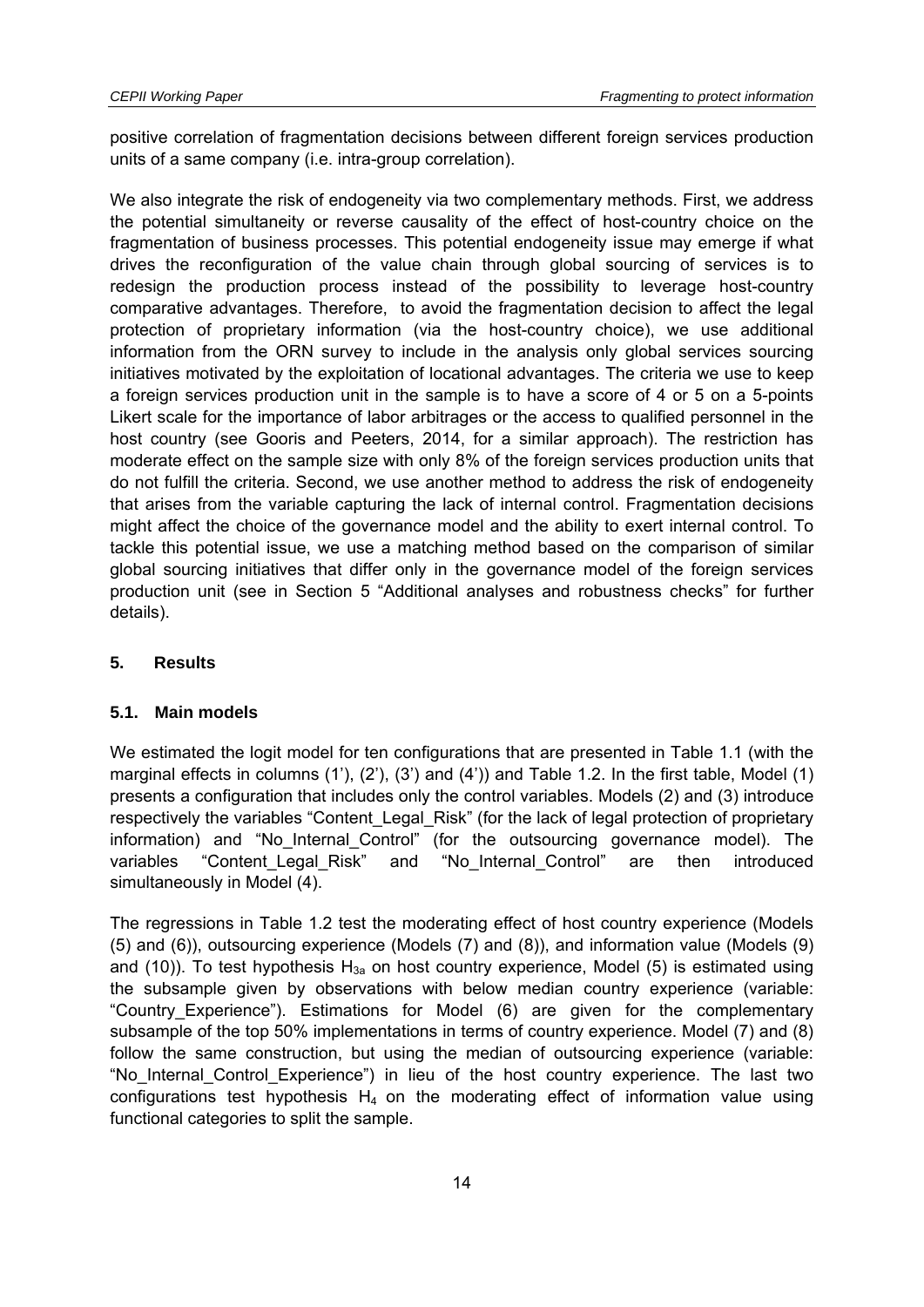| Logit model -                  | (1)               | (1')                         | (2)                         | (2')                   | (3)                    | (3')                | (4)                 | (4')                 |
|--------------------------------|-------------------|------------------------------|-----------------------------|------------------------|------------------------|---------------------|---------------------|----------------------|
| <b>Fragments of</b><br>process | Controls<br>only  |                              | Legal<br>Margina protection | Marginal               | No internal<br>control | Marginal            | Main model          | Marginal             |
|                                |                   | I effects                    |                             | of content effects for |                        | effects for         |                     | effects for          |
|                                |                   | for                          |                             | "Legal                 |                        | "No internal        |                     | "Main                |
|                                |                   | "Control                     |                             | protection             |                        | control"            |                     | model"               |
|                                |                   | s only"                      |                             | of content "           |                        |                     |                     |                      |
| Content_Legal_Risk             |                   |                              | 1.526***                    | $0.313***$             |                        |                     | 1.485***            | 0.298***             |
|                                |                   |                              | [0.000]                     | (0.073)                |                        |                     | [0.000]             | (0.069)              |
| No Internal Control            |                   |                              |                             |                        | $0.818***$             | $0.171***$          | $0.782***$          | $0.157***$           |
|                                |                   |                              |                             |                        | [0.003]                | (0.056)             | [0.006]             | (0.054)              |
| Global_Sourcing_Exp            |                   |                              |                             |                        |                        |                     |                     |                      |
| erience                        | 0.068             | 0.015                        | $0.097**$                   | $0.020**$              | $0.081*$               | $0.017*$            | $0.111***$          | $0.022***$           |
|                                | [0.119]           | (0.009)                      | [0.010]                     | (0.008)                | [0.060]                | (0.009)             | [0.005]             | (0.008)              |
| Firm Size                      | $-0.033$          | $-0.007$                     | $-0.060$                    | $-0.012$               | $-0.038$               | $-0.008$            | $-0.064$            | $-0.013$             |
|                                | [0.545]           | (0.012)                      | [0.279]                     | (0.011)<br>$0.094**$   | [0.476]                | (0.011)             | $[0.239]$           | (0.011)<br>$0.082**$ |
| Institutional Ineff            | $0.571***$        | $0.123***$                   | $0.461**$                   |                        | $0.503**$              | $0.105**$           | $0.409**$           |                      |
| Software_Developme             | [0.009]           | (0.045)                      | [0.029]                     | (0.043)                | [0.021]                | (0.045)             | [0.049]             | (0.041)              |
| nt                             | $-0.041$          | $-0.009$                     | 0.011                       | 0.002                  | $-0.140$               | $-0.029$            | $-0.098$            | $-0.020$             |
|                                | [0.901]           | (0.070)                      | [0.973]                     | (0.068)                | [0.678]                | (0.070)             | [0.774]             | (0.068)              |
| Contact_Centers                | $-0.990**$        | $-0.213**$                   | $-0.988**$                  | $-0.202**$             | $-1.053**$             | $-0.221***$         | $-1.067**$          | $-0.214***$          |
|                                | [0.018]           | (0.087)                      | [0.018]                     | (0.083)                | [0.013]                | (0.085)             | [0.012]             | (0.082)              |
| Admin Processes                | $-0.720**$        | -0.155**                     | $-0.753**$                  | $-0.154**$             | $-0.600$               | $-0.126$            | $-0.643$            | $-0.129*$            |
|                                | [0.048]           | (0.077)                      | [0.046]                     | (0.077)                | [0.116]                | (0.079)             | [0.101]             | (0.078)              |
| Procurement                    | $-0.173$          | $-0.037$                     | 0.121                       | 0.025                  | $-0.048$               | $-0.010$            | 0.249               | 0.050                |
|                                | [0.775]           | (0.130)                      | [0.834]                     | (0.119)                | [0.942]                | (0.140)             | [0.699]             | (0.129)              |
| Product_Development            | $-0.639$          | $-0.137$                     | $-0.544$                    | $-0.111$               | $-0.571$               | $-0.120$            | $-0.483$            | $-0.097$             |
|                                | [0.134]           | (0.091)                      | [0.200]                     | (0.086)                | [0.184]                | (0.089)             | [0.259]             | (0.085)              |
| Knowledge Services             | $-0.625$          | $-0.134$                     | $-0.541$                    | $-0.111$               | $-0.610$               | $-0.128$            | $-0.533$            | $-0.107$             |
|                                | [0.234]           | (0.112)                      | [0.311]                     | (0.109)                | [0.228]                | (0.104)             | [0.301]             | (0.102)              |
| Manufacturing                  | 0.052             | 0.011                        | 0.082                       | 0.017                  | $-0.073$               | $-0.015$            | $-0.040$            | $-0.008$             |
|                                | [0.895]           | (0.084)                      | [0.836]                     | (0.081)                | [0.858]                | (0.085)             | [0.921]             | (0.082)              |
| Financial_Services             | $-0.256$          | $-0.055$                     | $-0.367$                    | $-0.075$               | $-0.406$               | $-0.085$            | $-0.504$            | $-0.101$             |
|                                | [0.482]           | (0.078)                      | [0.298]                     | (0.072)                | [0.277]                | (0.078)             | [0.173]             | (0.073)              |
| Before 2005                    | $-0.220$          | $-0.047$                     | $-0.061$                    | $-0.013$               | $-0.290$               | $-0.061$            | $-0.132$            | $-0.026$             |
|                                | [0.472]           | (0.065)                      | [0.830]                     | (0.058)                | [0.334]                | (0.062)             | [0.638]             | (0.056)              |
| After 2006                     | $-0.241$          | $-0.052$                     | $-0.240$                    | $-0.049$               | $-0.350$               | $-0.073$            | $-0.354$            | $-0.071$             |
|                                | [0.428]           | (0.065)                      | [0.433]                     | (0.062)                | [0.251]                | (0.063)             | [0.249]             | (0.061)              |
| US Home Country                | 0.219             | 0.047                        | 0.169                       | 0.035                  | 0.151                  | 0.032               | 0.107               | 0.021                |
| Internationalization           | [0.474]           | (0.065)<br>Included Included | [0.569]<br>Included         | (0.061)<br>Included    | [0.629]<br>Included    | (0.065)<br>Included | [0.723]<br>Included | (0.060)<br>Included  |
| drivers dummies                |                   |                              |                             |                        |                        |                     |                     |                      |
| Loc. factors variables         | Included Included |                              | Included                    | Included               | Included               | Included            | Included            | Included             |
| Observations                   | 581               | 581                          | 581                         | 581                    | 581                    | 581                 | 581                 | 581                  |
| Log likelihood                 | $-359.5$          |                              | $-346.2$                    |                        | $-352.5$               |                     | $-340.1$            |                      |
| DF                             | 27                |                              | 28                          |                        | 28                     |                     | 29                  |                      |
| x <sub>2</sub> test            | 52.35             |                              | 83.03                       |                        | 57.68                  |                     | 82.65               |                      |
| Pseudo $R^2$                   | 0.09              |                              | 0.10                        |                        | 0.11                   |                     | 0.14                |                      |
|                                |                   |                              |                             |                        |                        |                     |                     |                      |

#### **Table 1.1 - Estimation results of the logistic models**

Note: Cluster robust p-values in brackets: \*\*\* p<0.01, \*\* p<0.05, \* p<0.1.

For the marginal effects, cluster robust standard errors are reported in parentheses.

Baseline function: IT; baseline industry: Services; baseline launch year period: 2005-2006. All specifications have a constant term.

The marginal effects for binary variables are based on the discrete change from the base level (from value *0* to *1*). Source: own computations based on ORN data.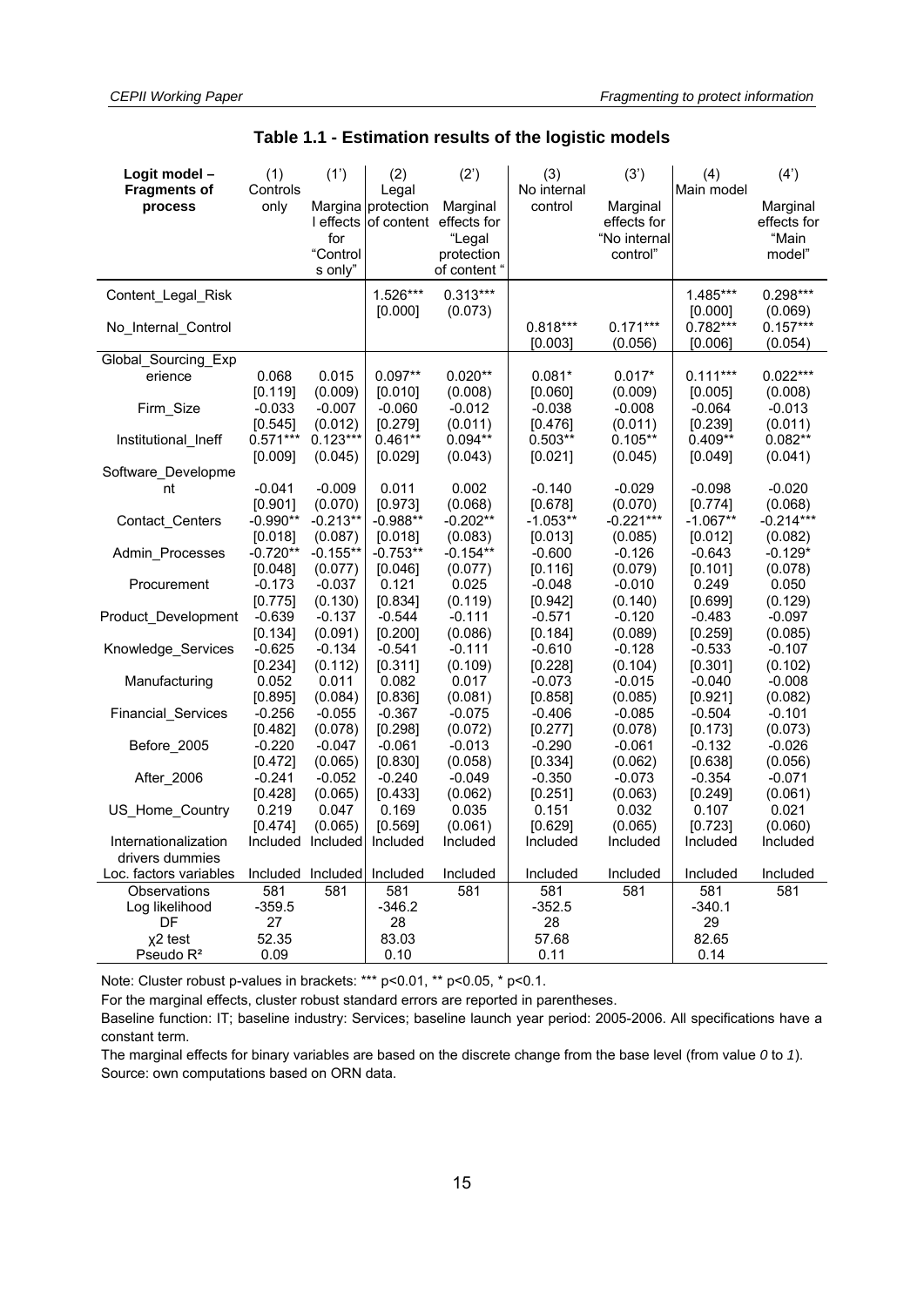| Logit model -             | (5)          | (6)                  | (7)                     | (8)         | (9)            | (10)            |
|---------------------------|--------------|----------------------|-------------------------|-------------|----------------|-----------------|
| <b>Fragments of</b>       | Low          | High                 | Low                     | High        | Low value      | High value      |
| process                   | country      | country              | outsourcing outsourcing |             | content        | content         |
|                           |              | experienc experience | experience              | experience  |                |                 |
|                           | е            |                      |                         |             |                |                 |
|                           | $0.858**$ (a |                      |                         |             |                |                 |
| Content Legal Risk        | $\lambda$    | $4.333***$ (a')      | $1.851***$              | 0.970       | $1.208***$ (c) | $1.793**$ (c')  |
|                           | [0.034]      | [0.000]              | [0.000]                 | [0.158]     | [0.006]        | [0.038]         |
| No_Internal_Control       | 0.319        | 1.653***             | $0.817**$ (b)           | 1.224(b')   | $0.406$ (d)    | $2.647***$ (d') |
|                           | [0.359]      | [0.004]              | [0.020]                 | [0.118]     | [0.206]        | [0.000]         |
| Global_Sourcing_Exp       |              |                      |                         |             |                |                 |
| erience                   | $0.191***$   | $0.178**$            | $0.107*$                | $0.175**$   | $0.128***$     | 0.118           |
|                           | [0.000]      | [0.022]              | [0.081]                 | [0.040]     | [0.008]        | [0.112]         |
| Firm Size                 | $-0.039$     | $-0.184$             | $-0.090$                | $-0.009$    | 0.027          | $-0.193$        |
|                           | [0.552]      | [0.117]              | [0.122]                 | [0.930]     | [0.655]        | [0.180]         |
| Institutional_Ineff       | $0.545**$    | 0.282                | $0.611**$               | 0.165       | 0.334          | $1.216*$        |
|                           | [0.021]      | [0.639]              | [0.016]                 | [0.698]     | [0.207]        | [0.097]         |
| Software Developme        |              |                      |                         |             |                |                 |
| nt                        | 0.127        | $-0.806$             | $-0.474$                | 0.269       | $-0.046$       |                 |
|                           | [0.767]      | [0.238]              | [0.272]                 | [0.633]     | [0.893]        |                 |
| Contact_Centers           | $-1.314***$  | $-0.700$             | $-1.118**$              | $-0.628$    | $-1.050**$     |                 |
|                           | [0.009]      | [0.340]              | [0.023]                 | [0.412]     | [0.015]        |                 |
| Admin Processes           | $-1.126**$   | $-0.045$             | $-0.232$                | $-1.126$    | $-0.717*$      |                 |
|                           | [0.029]      | [0.944]              | [0.648]                 | [0.129]     | [0.061]        |                 |
| Procurement               | 0.213        | 0.532                | 0.336                   | 0.242       | 0.182          |                 |
|                           | [0.834]      | [0.584]              | [0.672]                 | [0.848]     | [0.765]        |                 |
| Product_Development       | 0.017        | $-0.997$             | $-0.428$                | $-0.938$    |                |                 |
|                           | [0.973]      | [0.221]              | [0.388]                 | [0.173]     |                |                 |
| Knowledge_Services        | $-0.455$     | 0.334                | $-0.614$                | 0.548       |                | $-1.219$        |
|                           | [0.423]      | [0.687]              | [0.239]                 | [0.562]     |                | [0.135]         |
| Manufacturing             | $-0.379$     | $-0.296$             | 0.169                   | $-1.089$    | 0.188          | $-0.780$        |
|                           | [0.375]      | [0.726]              | [0.670]                 | [0.157]     | [0.721]        | [0.287]         |
| <b>Financial Services</b> | $-0.422$     | $-1.039$             | $-0.204$                | $-1.780***$ | $-0.581$       | 0.596           |
|                           | [0.283]      | [0.120]              | [0.587]                 | [0.010]     | [0.130]        | [0.509]         |
| Before 2005               | $-0.386$     | 0.470                | 0.356                   | $-0.699$    | $-0.344$       | 0.913           |
|                           | [0.296]      | [0.376]              | [0.341]                 | [0.118]     | [0.292]        | [0.221]         |
| After 2006                | -0.532       | $-0.577$             | $-0.248$                | $-0.588$    | $-0.247$       | $-0.785$        |
|                           | [0.168]      | [0.314]              | [0.525]                 | [0.297]     | [0.479]        | [0.271]         |
| US Home Country           | $-0.051$     | 0.248                | 0.074                   | 0.689       | 0.092          | $-0.308$        |
|                           | [0.886]      | [0.699]              | [0.806]                 | [0.284]     | [0.769]        | [0.742]         |
| Internationalization      | Included     | Included             | Included                | Included    | Included       | Included        |
| drivers dummies           |              |                      |                         |             |                |                 |
| Loc. factors variables    | Included     | Included             | Included                | Included    | Included       | Included        |
| Observations              | 348          | 233                  | 338                     | 243         | 435            | 146             |
| Log likelihood            | $-193.5$     | $-111.6$             | $-193.4$                | $-117.3$    | $-252.8$       | $-62.44$        |
| DF                        | 29           | 29                   | 29                      | 29          | 27             | 24              |
| $x^2$ test                | 82.00        | 114.1                | 67.19                   | 154.0       | 69.16          | 57.28           |
| Pseudo $R^2$              | 0.181        | 0.31                 | 0.17                    | 0.27        | 0.15           | 0.38            |

**Table 1.2 - Estimation results of the logistic models (continued)** 

Note: Cluster robust p-values in brackets: \*\*\* p<0.01, \*\* p<0.05, \* p<0.1.

Baseline function: IT; baseline industry: Services; baseline launch year period: 2005-2006. All specifications have a constant term.

Source: own computations based on ORN data.

With a positive and significant coefficient for the variable "Content\_Legal\_Risk", Models (2) and (4) confirm hypothesis  $H_1$  that the lack of legal protection pushes firms to limit to fragments of processes the service activities they entrust to individual foreign production units (instead of entire processes). Models (3) and (4) also validate Hypothesis  $H_2$  with the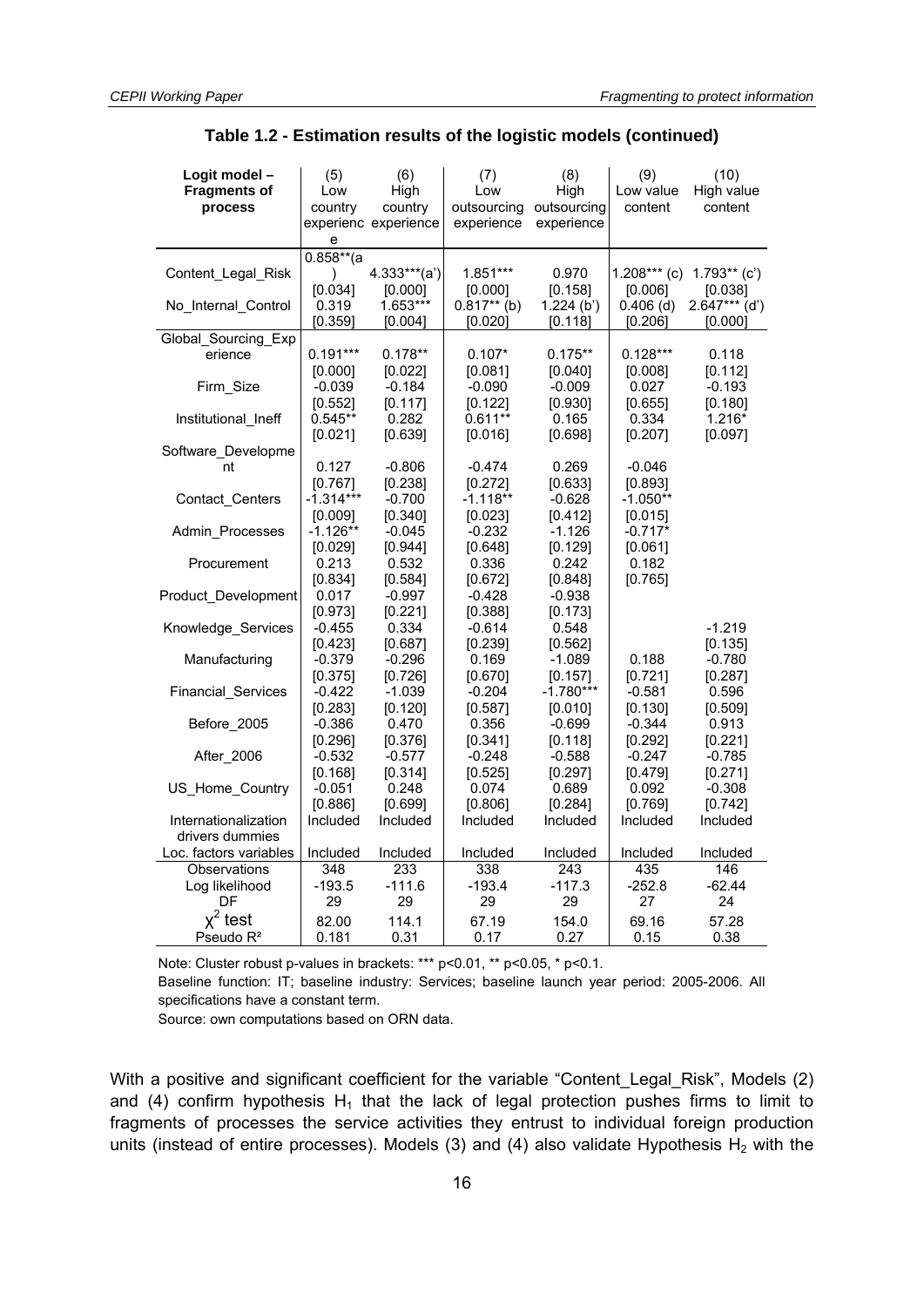variable capturing the absence of internal control (due to outsourcing) that displays a positive and significant coefficient. When firms cannot use internal control mechanisms to safeguard the secrecy of proprietary information, they tend to adjust by limiting the scope of activities entrusted to foreign units. While the estimates and their p-values indicate respectively the direction of the effect of the variable and the statistical significance, the marginal effects (see Table 1.1) indicate the magnitude of the effect. Based on Model (4') "main model", the propensity to perform process fragments (instead of entire processes) increases by 29% on average (the results are based on linear approximations) when the quality of the legal protection jumps from the weakest countries of the sample in that dimension to the best ones (i.e. using respectively the minimum and maximum values for the variable measuring the risk of legal protection). Similarly, lacking internal controls when an activity is outsourced instead of performed internally adds 15% chances of fragmenting processes across production sites.

Models (5) and (6) confirm  $H_{3a}$  that firms' past experience in the host country reinforces the effect of weak legal protection found in the previous model. The coefficient of the weak legal protection variable is significant in Model (5), but at a lower level than the one of Model (6). A  $\chi^2$  test (using cluster-robust variances) further confirmed that the estimates (a) and (a') are significantly different (p-value < 0.001). This indicates that the impact of weak legal protection on the likelihood of fragmenting international business processes is significantly higher for firms that have experience in a particular host-country than for firms that have no experience in the particular host-country. The greater the country-specific experience, the more firms become aware of legal protection weaknesses; and the more likely they are to exploit complementarities between tasks by limiting the scope of activities entrusted to individual service production units.

In contrast, past outsourcing experience does not seem to modify how the lack of internal control influences firms' process fragmentation decisions (Models (7) and (8)). The  $\chi^2$  test reveals that estimates (b) and (b') are not significantly different (p-value = 68%). Hypothesis  $H_{3b}$  is not verified: Whether firms have already accumulated outsourcing experience or not, we cannot differentiate them in terms of propensity to substitute the impossibility to safeguard the secrecy of proprietary content due to the lack of internal control with the fragmentation mechanisms.

Turning to the effect of the alternative value of the proprietary information, we find that it does not significantly affect the impact of weak legal protection on the likelihood of fragmenting international processes. The effect remains significant in both subsamples: estimates (c) and (c') are not significantly different, meaning that  $H_{4a}$  is not verified<sup>11</sup>. But as hypothesized in  $H_{4b}$ , the effect of the lack of internal control variable ("No Internal Control") is significantly higher in the case of high information value activities: (d) and (d') are significantly different (pvalue of  $x^2$  difference test < 0.001)<sup>12</sup>. Firms seem particularly sensitive to the risk of

 10 The marginal effects reported in Table 1.1 are the average marginal effects. The marginal effects are first estimated for each observation of the sample. Then the mean of these probability changes is reported in columns (1'), (2'), (3') and (4'). The marginal effects for binary variables are based on the discrete change from the base level (from value *0* to *1*). 11

Estimation results also indicate that legal risk has a significant impact on the fragmentation decisions related to the "low information value" functions. 12

We also considered the inclusion of "Software Development" in the group of "high information value", instead of the group "low information value". The modification of the sample split corroborates the previous results on the moderating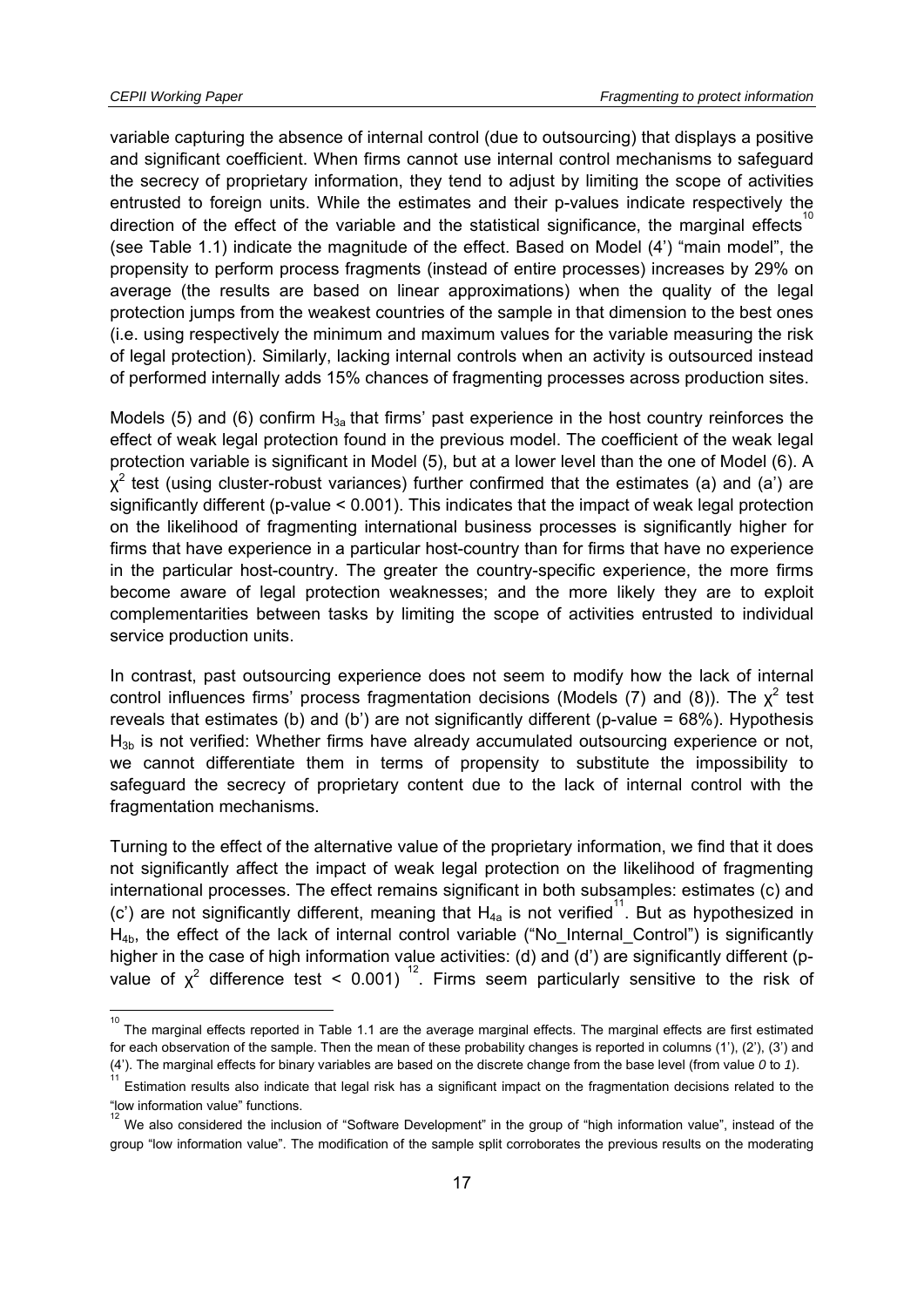-

misappropriation and how process fragmentation can help mitigate it when they outsource activities that involve information of high alternative value, such as product development and knowledge services.

#### **5.2. Additional analyses and robustness checks**

To check the stability of the results, we have tested several variations of the previous empirical models. We have also conducted additional tests to make sure our conclusions do not suffer from endogeneity problems.

First, since the measure of legal risk of each country varies over time, we can further validate hypothesis  $H_1$  by adding host-country fixed effects (i.e. we capture the time variation only, instead of the host-country/time variation of the legal risk). This allows separating hostcountry effects not related to the legal risk that may affect the propensity to fragment international processes and potentially bias our estimations. As reported in Model (i) in Appendix - Table E, the addition of country-fixed effects does not alter the results pertaining to the host-country legal risk variable nor the lack of internal control variable.

Second, to ensure that the validation of hypothesis  $H_1$  is not specific to the particular measure of legal protection used so far (constructed based on the recommendations of the International Intellectual Property Alliance 2013), we tested Model (4) with two alternative measures of intellectual protection. We first substituted the original measure with the index of Ginarte and Park (variable denoted "Park\_Content\_Risk", see Ginarte and Park, 1997; Park, 2008) - a well-known index of the intellectual property protection provided by patents. However, the index received the critic that it overlooks the effective enforcement of the protection framework (Branstetter, Fisman and Foley, 2006). As a second alternative measure, we used the product of the Ginarte and Park index with the World Bank governance index of "rule-of-law" (Kaufmann et al., 2010), following the logic that rules without enforcement are useless, and vice versa for enforcement without rules (variable denoted "Park\_Enforced\_Content\_Risk"). The results related to the alternative measures are presented in Models (ii) and (iii) in Appendix - Table E. They confirm the results of Models (2) and (4) in Table 1.1.

Third, we considered the possibility of interaction effects between the two main variables of the model. The combination of low values for the legal protection variable with an outsourcing model could have a stronger effect than the sum of the individual effects of these variables. Unfortunately, interaction estimates of non-linear regressions (such as Logit regressions) cannot be directly interpreted as cross-derivatives (see Norton, Wang and Ai, 2004; Greene, 2010). But using the adequate method to compute the observation-specific cross-derivatives (taking into account the value of the other independent variables, see Norton et al., 2004), none of the interaction specifications we tested returned a significant effect". The absence of significant interaction could reflect that the substitution between the

effect of the information value: the difference between the estimates of the lack of internal control variable in both subsamples (d. and d'. in Table 1.2) is even more significant, and the difference between estimates of the legal protection variable (c. and c'. in Table 1.2) remains not significant.

We tested interactions using the variable "Content\_legal\_Risk" in its linear form, but also using various discrete transformations.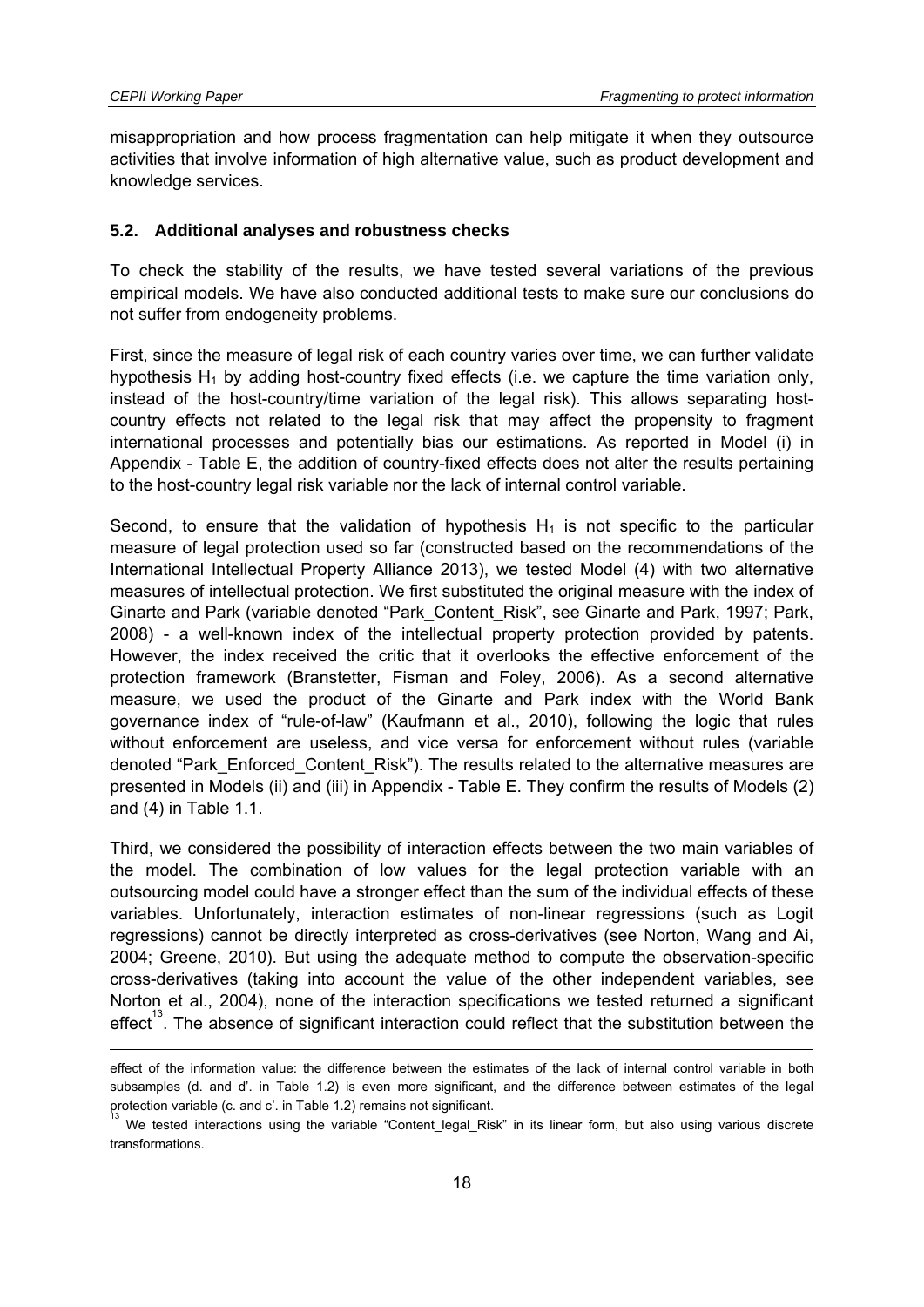-

three protection mechanisms is only partial (Cohen et al., 2000). But according to Greene (2010), the adequate estimation technique<sup>14</sup> is "*generally uninformative and sometimes contradictory and misleading".* This explains why, for the moderating factors, we followed Greene's recommendation (2010) to address interaction effects through model design (in our case, split samples with  $\chi^2$  tests of difference between coefficients across subsamples), rather than by estimating interaction coefficients at the analysis stage.

Fourth, to check the stability of the experience effects, we replicated the estimations using alternative sample splits based on different experience thresholds. Instead of using the median value of the country experience and outsourcing experience variables, we split the sample to have on one hand the 33% lowest values of each experience variable and on the other hand the remaining 66% highest values. We then switched the thresholds to have the lowest 66% in one subsample and the highest 33% in the other subsample. Results remain unchanged at the exception of a loss of significance in the  $\chi^2$  test related to the difference of the estimated coefficients for the legal protection variable using the 33% threshold sample split (from less than 0.1% to 33%)  $^{15}$ . In line with Mudambi (2008) who identified the extremes of the value chain as high value-added activities, we modified also the sample split related to the information value by transferring marketing activities to the high alternative value information subsample. It did not affect the results pertaining to the two main variables of the study.

Fifth, we wanted to rule out the possibility that the arbitrage between the three protection mechanisms is influenced by the legal protection available in the *home-country,* which could introduce an omitted variable bias. When the legal protection risk of the *home-country* is included in Model (4) "Main Model" (using the same indicator as for the host-countries' legal protection risk)<sup>16</sup>, the effects and significance levels of the estimates of the focal variables – "Content\_Legal\_Risk" and "No\_Internal\_Control" – remain unchanged, as reported in Model (iv) in Appendix - Table E. In addition, we find no significant association between the risk of misappropriation in the *home-country* and the likelihood that firms use the process fragmentation protection mechanism (p-value of 51%).

Sixth, we verified that our results do not capture scale adjustments (i.e. reduction in local commitment) of foreign services production units instead of the fragmentation of global business processes to respond to the risk information and knowledge misappropriation. Although the information was available for only 456 units out of 581 in the full sample, we tested the hypotheses with an additional control variable for the size of the foreign services production unit (measured as the log of the number of employees). Results related to all four .<br>hypotheses remained unchanged<sup>17</sup>.

<sup>14</sup> Bowen (2012) developed a method to evaluate interactions in logit models that distinguish the structural effect of the interaction (i.e. due to the non-linearity) and the secondary effect (i.e. the desired intrinsic effect of the interacted term). This promising approach was not applicable to our empirical setting because the statistic routine only addresses continuous variables at the present date.

<sup>15</sup>  $\int_{16}^{\infty}$  Regression results and  $\chi^2$  tests are available from the authors upon request.

To be consistent with the construction of Model 4, we also controlled for the overall quality of the *home-country* regulative institutions "Institutional\_Instab\_For\_Home\_Country".

Regression results and  $\chi^2$  tests are available from the authors upon request.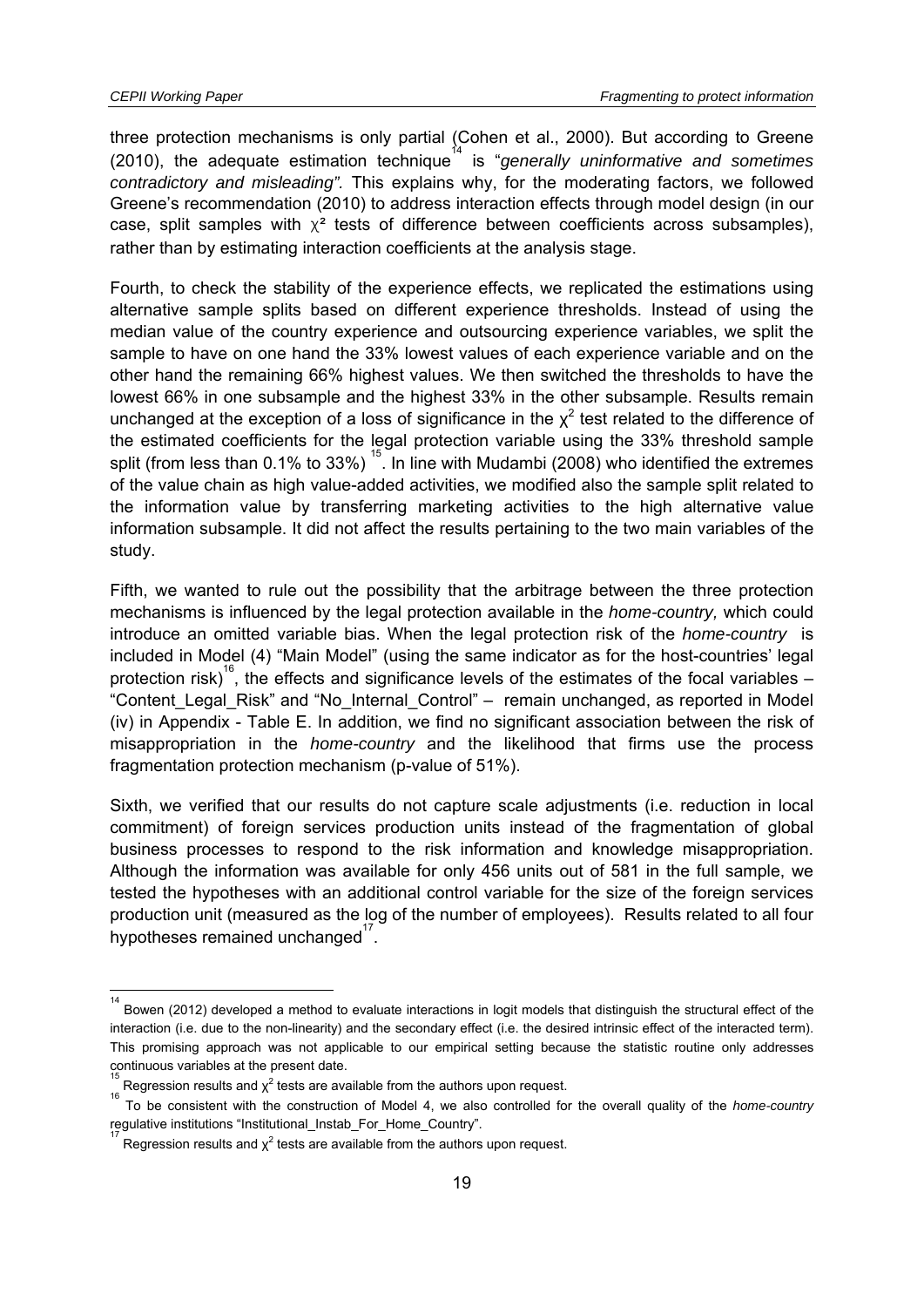Seventh, we checked that the combination of the focal variables with the multiple controls for internationalization motivations and drivers of location choices does not create spurious effects. As reflected in Model (v) in Appendix - Table E, removing these controls does not affect the main results.

Last, the sequence of decisions for the configuration of international value chains has until now been discussed based on the firms' internationalization logic in light of prior evidence found in the literature. Against this background, country choices (with the related content risk) and governance model decisions come before scope adjustment choices (e.g. Kumar et al., 2009; Oxley and Sampson, 2004). To avoid the potential endogeneity bias that could affect the results if the strategic choice of the host country was affected by the operational decision of process fragmentation, the main model already limits the estimations to global sourcing initiatives primarily driven by the exploitation of locational advantages. Similar to Gooris and Peeters (2014), this ensures that the country risk a firm faces does not result from activity scoping motivations. This restriction reduced the sample by 7 %, but the results pertaining to the key hypotheses and the moderating effects are the same with both the restricted and unrestricted samples (in level, sign or significance)<sup>18</sup>.

To further check potential simultaneity or reverse causality issues, we follow the recommendations of Reeb, Sakakibara and Mahmood (2012) and Roberts and Whited (2011) to use a propensity scoring matching approach as an alternative to the discrete choice regressions. Results for the "No\_Internal\_Control" variable would suffer from endogeneity if the decision to outsource or internalize foreign services production was affected by the process fragmentation choices firms make (i.e. non-random assignment of governance models). The regression approach adopted previously does not prevent this causation issue so we address it by approximating a randomized-controlled experiment using a matched sample approach (in our case, a propensity score matching – PSM – method). The logic is to create a pseudo-random distribution of the treatment effect  $-$ No Internal Control – and then evaluate the fragmentation decision outcome (for details on the PSM procedure, see Abadie and Imbens, 2006; Caliendo, M. and Kopeinig, 2008). Compared to regressions (both linear and discrete ones), the matching method provides comparable production units that differ only in the presence or not of internal control. We can then test the potentially higher propensity to fragment international processes that are outsourced. It also relaxes the linear specification of the latent variable used for the logit/probit models via the use of a non-parametric approach. We provide more details on the implementation of the PSM method in the *"Technical appendix"*. As reported in Appendix – Table F, the results of the PSM method confirm that firms that outsource foreign services production units have a higher propensity to fragment international processes. Jointly with the sample restriction that ensures that location is chosen first, it minimizes the risk that the variables of interest would suffer from endogeneity issues.

THE STREET THE ESTIMATE:<br>The estimation output for the unrestricted sample is available from the authors upon request.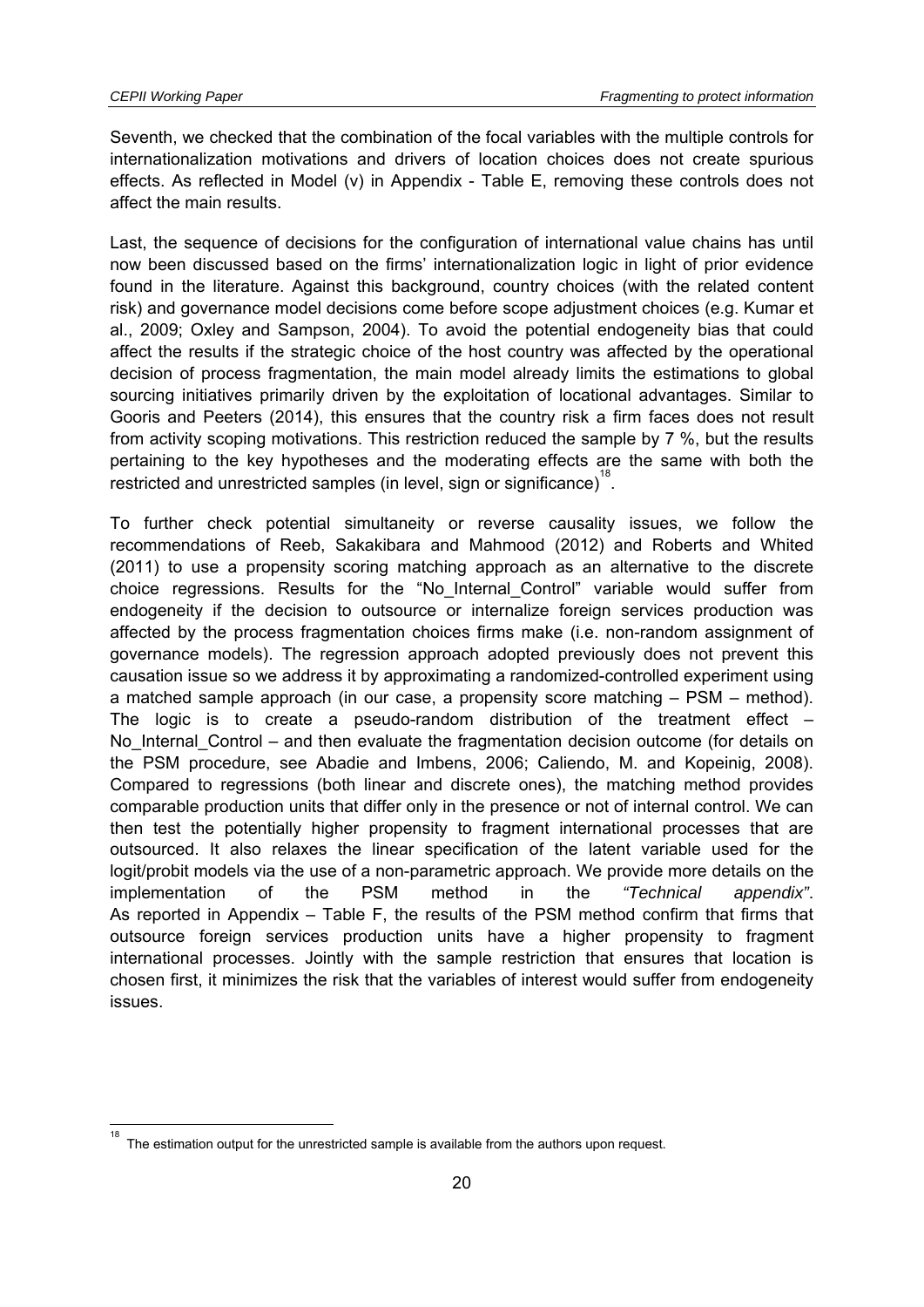#### **6. Concluding discussion**

Fast improvements in ICT reduce the coordination and transaction costs of managing global value chains. But the resulting dispersion of proprietary knowledge and information increases the misappropriation hazard that firms face.

For a long time IB research has highlighted how the strategic choice of host country as well as internalization of foreign operations can help firms mitigate that risk. But to the extent that internalizing an activity may not be the most effective option if the best capabilities for that activity do not reside within the firm (Jacobides and Winter, 2005; Buckley, 2009; Hennart, 2009; and see also Alcacer and Chung, 2002), and in contrast to what Oxley (1999) suggests, hierarchy should not be the only answer to the lack of legal protection for proprietary content in a host country. Similarly, since comparative advantages are locationbounded, avoiding a particular location because of the weak legal protection may not be the best option if the location offers the best capabilities, knowledge, or lowest cost for the activity (Cantwell and Mudambi, 2005). Staying away from the country could deprive the firm from a source of competitive advantage. How to adapt knowledge and information protection practices in function of the host country and governance model of global sourcing initiatives then becomes a central operational question in the orchestration of global value chain networks (see also Piscitello, 2011).

In that context, our study of 581 foreign services production units suggests that fragmentation of business processes across multiple service production units can act as a partial substitute protection mechanism to legal protection or internalization. The reason is that the limited content associated with a process fragment instead of an entire process has a low, or no, outside value as standalone content, which reduces the incentives for misappropriation (see also Zhao, 2006).

As often with empirical research, study limitations open avenues for further research. For instance, we look only at individual foreign services production units and not the entire value chain including service production units located in a firm's home country. We also do not have a continuous variable to represent the degree of process fragmentation instead of just the existence of fragmentation. But keeping in mind technical and data constraints, we trust that our results add novel and empirically valid insight into the protection of proprietary knowledge and information in global value chain networks.

Specifically, a central contribution of the paper is to suggest that internalization is not the only answer to a lack of legal protection in a host country. When internalization is not desirable and legal protection is weak, the scoping of activities entrusted to foreign production units offers an alternative adjustment variable that allows companies to not renounce to the most appropriate host country or governance model because of the misappropriation risk it generates.

Moreover, in addition to complementing internalization theory, our findings offer empirical evidence to Contractor et al.' concept (2011) of "*judicious outsourcing*", according to which firms would share only discrete bits of entire processes so contract providers are unable to "put the whole system together to become a competitor" (p. 1423). The use of task complementarities as protection mechanism though process fragmentation has already been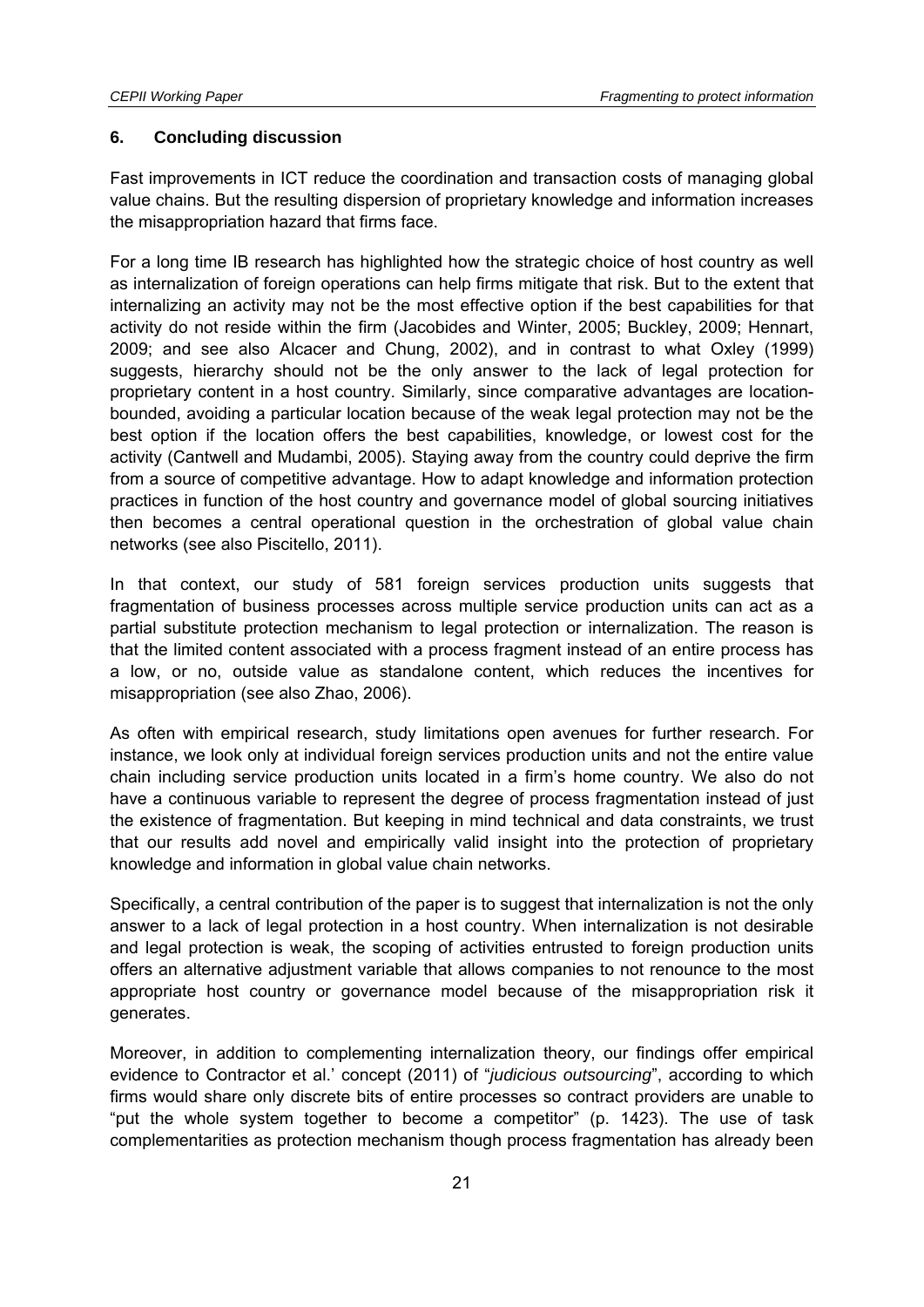documented in the context of global R&D activities (e.g. Cohen et al;, 2000; Zhao, 2006). Our results based on a broader sample of service activities suggest that knowledge and information protection considerations apply to other categories of services as well, not just to the R&D function.

Finally, the study points to a dynamic learning effect whereby firms progressively identify and leverage the process fragmentation protection mechanism as they build country-specific experience. The more firms are exposed to a particular host country's legal protection deficiencies, the more they develop the capability to cope with it by adjusting the scope of activities of their foreign services production units in that country. This is not the case with outsourcing-specific experience probably because of two effects going in opposite direction: At the same time as firms understand that process fragmentation could help reduce vendor opportunism, they probably build trust in the outsourcing model and feel more comfortable entrusting even entire processes to external service providers.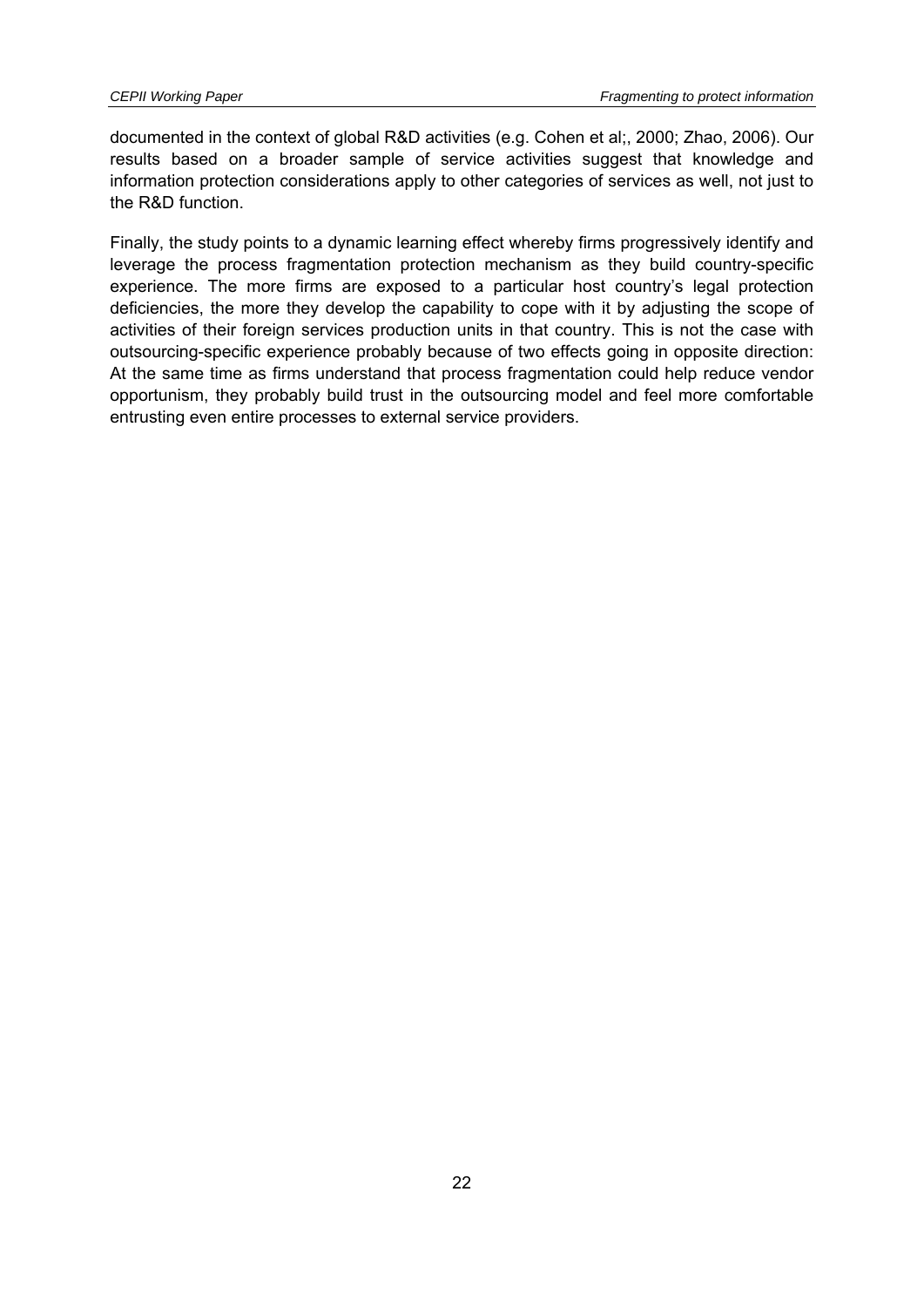#### **References**

- Abadie, A. & Imbens, G.W. 2006. Large Sample Properties of Matching Estimators for Average Treatment Effects. *Econometrica,* 74(1): 235–267.
- Alcacer J. & Chung, W. 2002. Knowledge seeking and location choice of foreign direct investment in the United States. *Management Science*, 48: 1534–1554.
- Amiti, M. & Wei, S.J. 2009. Service offshoring and productivity: Evidence from the US. *World Economy,* 32(2): 203–220.
- Arellano, M. 1987. Computing Robust Standard Errors for Within-Group Estimators. *Oxford Bulletin of Economics and Statistics,* 49: 431–434.
- Arora, A. & Ceccagnoli, M. 2006. Patent protection, complementary assets, and firms' incentives for technology licensing. *Management Science,* 52(2): 293–308.
- Arundel, A. 2001. The relative effectiveness of patents and secrecy for appropriation. *Research policy,* 30(4): 611–624.
- Baldwin, C.Y. & Clark, K. B. 2000. *Design rules: The power of modularity* (Vol. 1). MIT press.
- Beugelsdijk, S., Pedersen, T. & Petersen, B. 2009. Is there a trend towards global value chain specialization? - An examination of cross border sales of US foreign affiliates. *Journal of International Management,* 14(3): 126–141.
- Bowen, H. P. 2012. Testing Moderating Hypotheses in Limited Dependent Variable and Other Nonlinear Models Secondary Versus Total Interactions. *Journal of Management,* 38(3): 860–889.
- Branstetter, L.G., Fisman, R. & Foley, C.F. 2006. Do stronger intellectual property rights increase international technology transfer? Empirical evidence from US firm- level panel data. *Quarterly Journal of Economics*, 1211: 321–349.
- Brusoni, S. & Prencipe, A. 2001. Unpacking the black box of modularity: technologies, products and organizations*. Industrial and Corporate Change,* 10(1): 179–205.
- Brusoni, S, Prencipe A. & Pavitt K.L.R. 2001. Knowledge specialization and the boundaries of the firm : why do firms know more than they make ? *Administrative Science Quarterly*, 46: 597–621.
- Buckley, P.J. 2009. Internalisation thinking: From the multinational enterprise to the global factory. *International Business Review*, 18(3): 224–35.
- Buckley, P.J. & Casson, M. 1976. *The future of the multinational enterprise.* Macmillan, London.
- Buckley, P.J. & Ghauri, P.N. 2004. Globalisation, economic geography and the strategy of multinational enterprises. *Journal of International Business Studies*, 35(2): 81–98.
- Buckley, P.J. & Strange, R. 2011. The Governance of the Multinational Enterprise: Insights from Internalization Theory. *Journal of Management Studies,* 48(2): 460–470.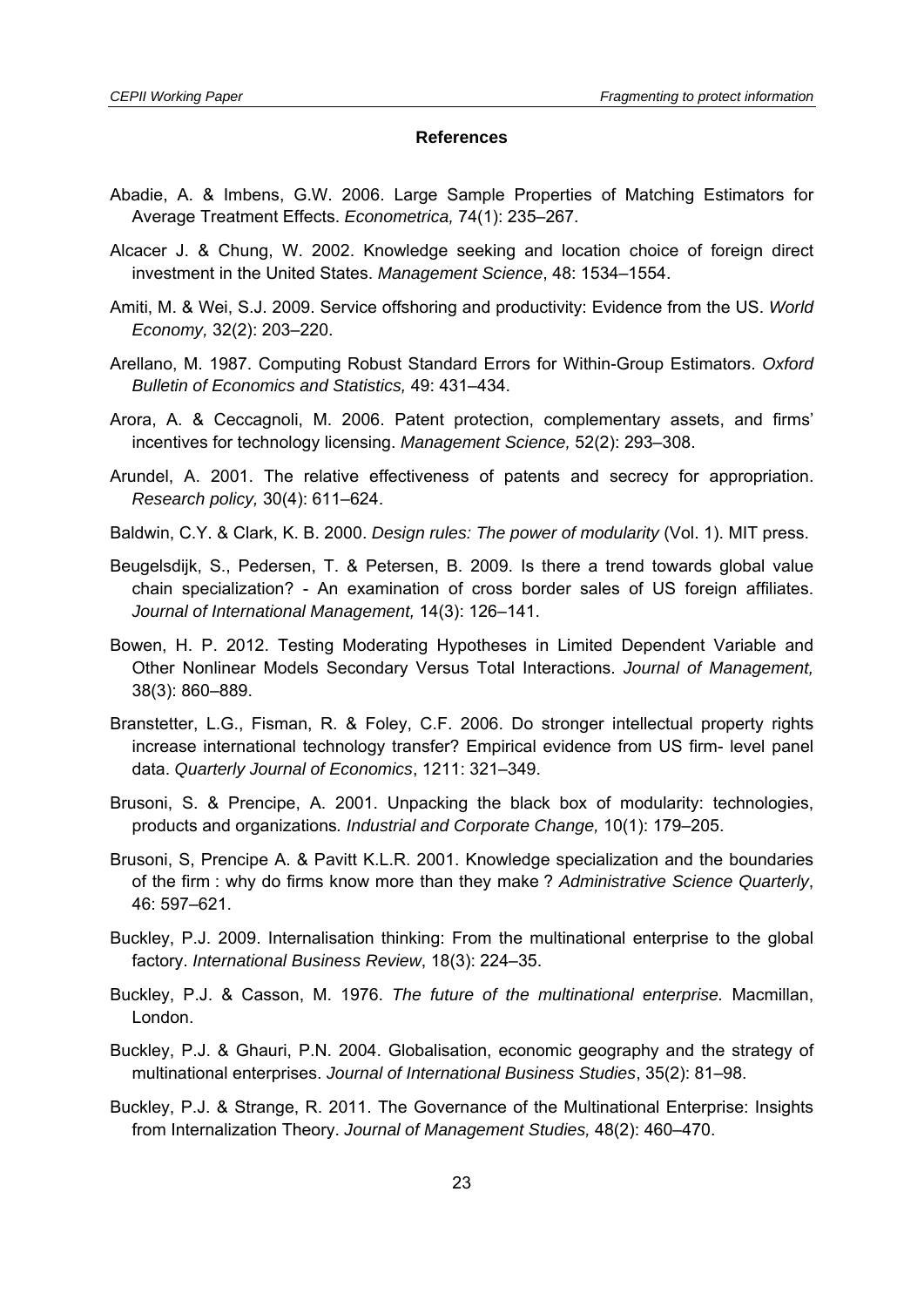- Caliendo, M. & Kopeinig, S. 2008. Some practical guidance for the implementation of propensity score matching. Journal of economic surveys, 22(1): 31–72.
- Cantwell. J.A. & Mudambi R. 2005. MNE competence-creating subsidiary mandates. *Strategic Management Journal*, 26: 1109–28.
- Ceci, F. & Prencipe, A. 2013. Does distance hinder coordination? Identifying and bridging boundaries of offshored work. *Journal of International Management,* 19(4): 324–332.
- Coase, R.H. 1937. The Nature of the Firm. *Economica,* 4(16): 386–405.
- Cohen, W.M., Nelson, R.R. & Walsh, J.P. 2000. Protecting their intellectual assets: Appropriability conditions and why US manufacturing firms patent (or not). *NBER Working Paper,* No. 7552.
- Contractor, J., Kumar, V., Kundu, S. & Pedersen, T. 2010. Reconceptualizing the Firm in a World of Outsourcing and Offshoring: The Organizational and Geographical Relocation of High-Value Company Functions. *Journal of Management Studies,* 47(8): 1417–1433.
- Contractor, J., Kumar, V., Kundu, S. & Pedersen, T. 2011. Global outsourcing and offshoring – In search of the optimal configuration for a company. In Contractor F.J., Kumar V., Kundu S.K. and Pedersen T. (Eds), *Global Outsourcing and Offshoring,* Cambridge, Cambridge University Press, 3–47.
- Coucke, K. & Sleuwaegen, L. 2008. Offshoring as a survival strategy: evidence from manufacturing firms in Belgium. *Journal of International Business Studies,* 39(8): 1261– 1277.
- Davenport, T.H. & Short, J.E. 1990. The New Industrial Engineering: Information Technology and Business Process Redesign. *MIT Sloan Management Review*, 31(4): 11–27.
- De La Potterie, B.V.P. and Lichtenberg, F. 2001. Does foreign direct investment transfer technology across borders? *Review of Economics and Statistics,* 83(3): 490–497.
- Delios, A. & Henisz, W.J. 2000. Japanese firms' investment strategies in emerging economies. *Academy of Management Journal,* 43(3): 305–323.
- Delios, A. & Henisz, W.J. 2003. Political Hazards, Experience and Sequential Entry Strategies: The International Expansion of Japanese Firms, 1980-1998. *Strategic Management Journal,* 24(11): 1153–1164.
- Doh, J., Bunyaratavej, K. & Hahn, E. 2009. Separable but not equal: The location determinants of discrete services offshoring activities. *Journal of International Business Studies,* 40(6): 926–943.
- Dunning, J.H. 1998. Location and the multinational enterprise: a neglected factor?. *Journal of International Business Studies,* 45–66.
- Forman, C., Goldfarb, A. & Greenstein, S. 2005. How did location affect adoption of the commercial Internet? Global village vs. urban leadership. *Journal of urban Economics,* 58(3): 389–420.
- Foss, N.J. & Pedersen, T. 2004. Organizing knowledge processes in the multinational corporation: an introduction. *Journal of International Business Studies,* 35(5): 340–349.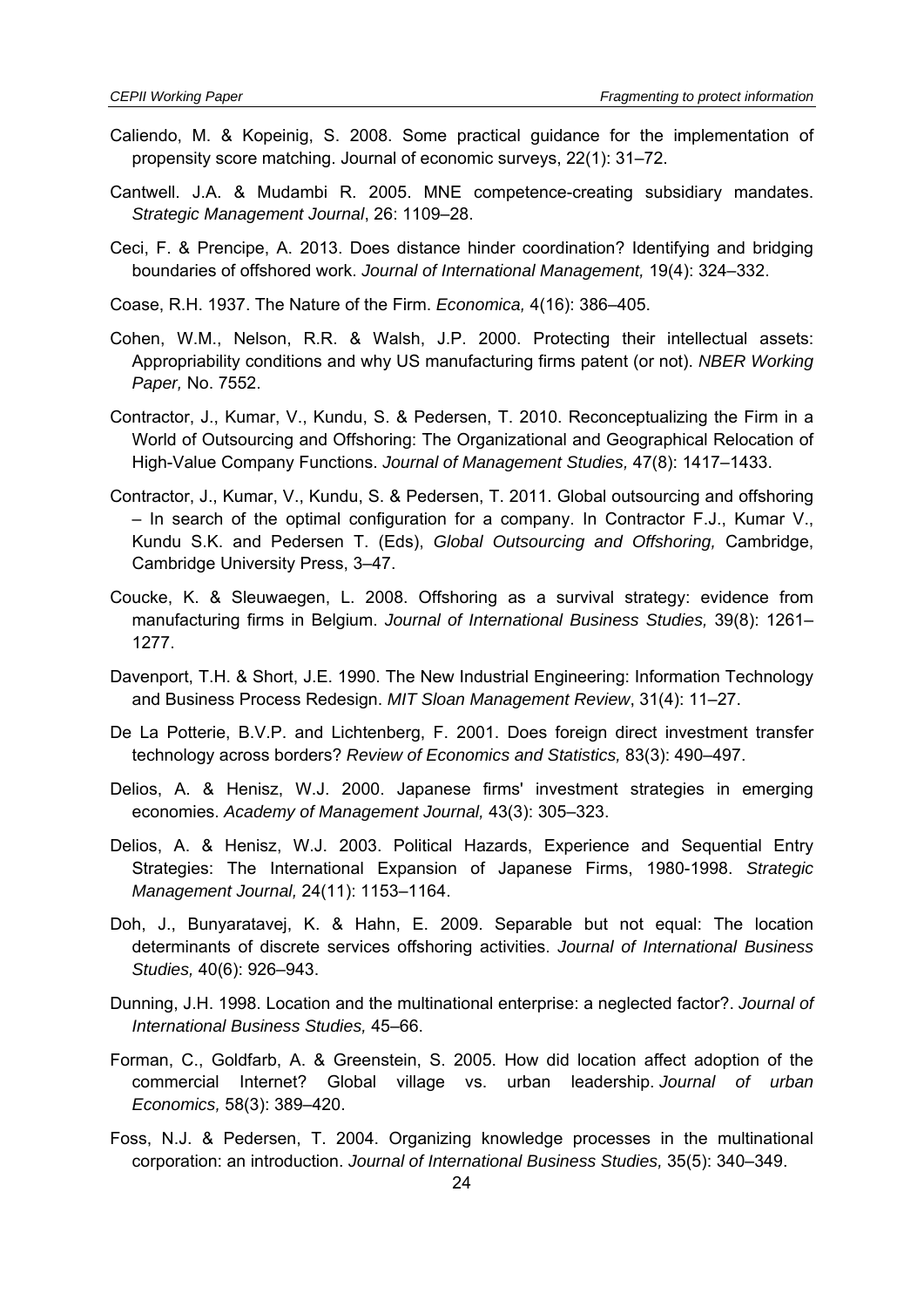- Gadrey, J. & Gallouj, F. 1998. The provider-customer interface in business and professional services. *Service Industries Journal,* 18(2): 1–15.
- Gallouj, F. & Weinstein, O. 1997. Innovation in services. *Research policy,* 26(4): 537–556.
- Gereffi, G. 1999. International trade and industrial upgrading in the apparel commodity chain. *Journal of international economics,* 48(1): 37–70.
- Gereffi, G., Humphrey, J. & Sturgeon, T. 2005. The governance of global value chains. *Review of international political economy,* 12(1): 78–104.
- Gilley, K.M. & Rasheed, A. 2000. Making more by doing less: an analysis of outsourcing and its effects on firm performance. *Journal of management*, 26(4): 763–790.
- Ginarte J.C. & Park, W.G. 1997. Determinants of patent rights: A cross-national study. *Research Policy,* 26(3): 283–301.
- Ghoshal, S. & Bartlett, C. A. 1990. The multinational corporation as an interorganizational network. *Academy of management review,* 15(4): 603–626.
- Gooris, J. & Peeters, C. 2013. Home–Host Country Distance in Offshore Governance Choices. *Journal of International Management,* 20(1): 73–86.
- Greene, W. 2010. Testing hypotheses about interaction terms in nonlinear models. *Economics Letters,* 107(2): 291–296.
- Henderson R.M. 1992. Technological change and the management of architectural knowledge. In T.S. Kochan & M. Useem (eds.), *Transforming Organizations,* Oxford: Oxford University Press.
- Hennart, J.F. 1982. *A theory of multinational enterprise.* Ann Arbor: University of Michigan Press.
- Hennart, J.F. 2009. Down with MNE-centric theories! Market entry and expansion as the bundling of MNE and local assets. *Journal of International Business Studies,* 40(9): 1432– 1454.
- Hijzen, A., Inui, T. & Todo, Y. 2010. Does Offshoring Pay? Firm‐Level Evidence from Japan. *Economic Inquiry,* 48(4): 880–895.
- Holcomb, T.R. & Hitt, M.A. 2007. Toward a model of strategic outsourcing. *Journal of operations management,* 25(2): 464–481.
- Hoskisson, R.E., Eden, L., Lau, C. M. & Wright, M. 2000. Strategy in emerging economies. *Academy of Management Journal,* 43(3): 249–267.
- Hutzschenreuter, T., Lewin, A. & Dresel, S. 2011. Governance modes for offshoring activities: A comparison of the US and German firms. *International Business Review,* 20: 291–313.
- Hutzschenreuter, T. and Voll, J. C. 2008. Performance effects of "added cultural distance" in the path of international expansion: The case of German multinational enterprises. *Journal of International Business Studies,* 39(1), 53–70.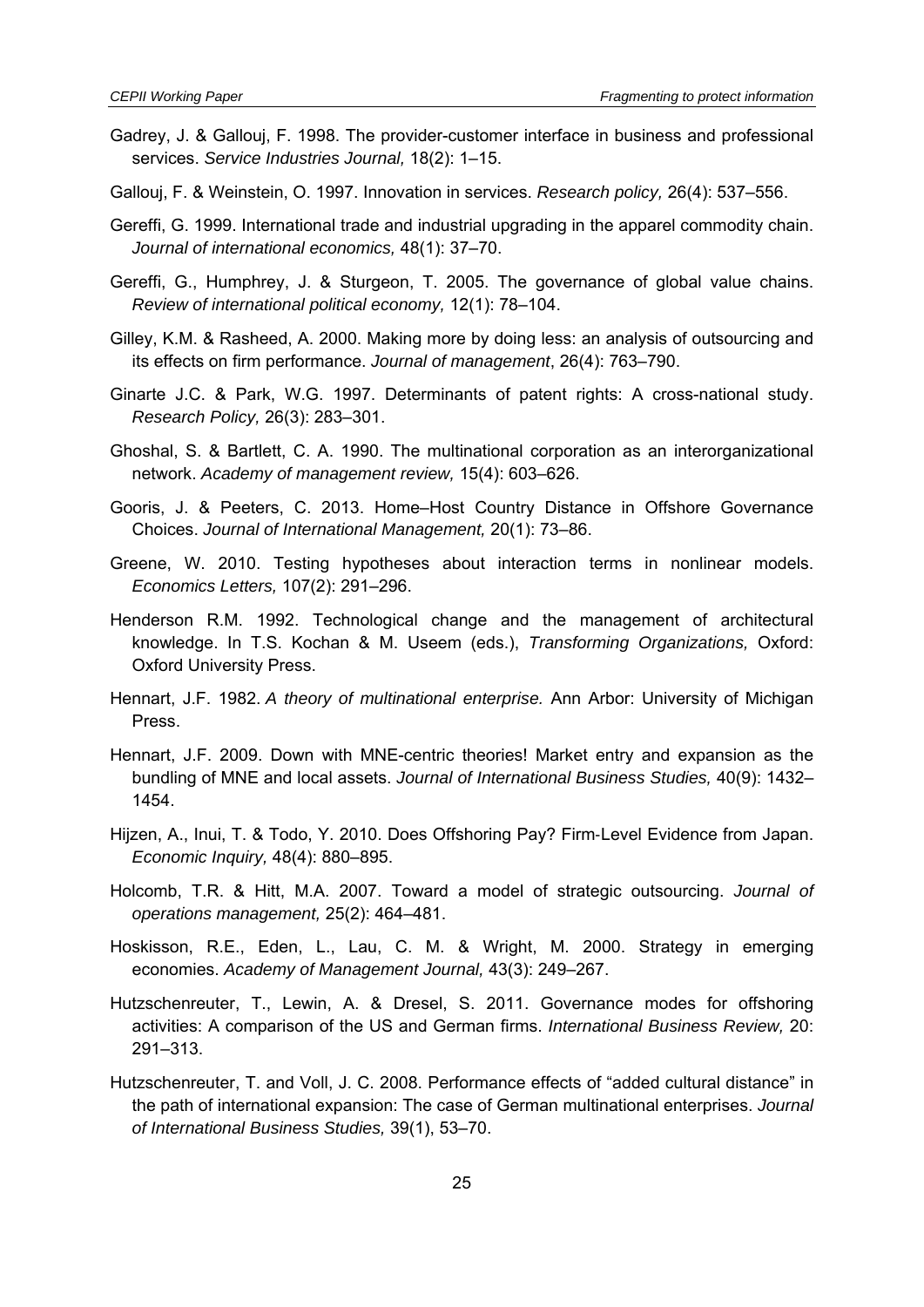- International Intellectual Property Alliance 2013. *Special 301 recommendations.* http://www.iipa.com/2013\_SPEC301\_TOC.htm, accessed on March 18, 2013.
- Jacobides, M.G. & Winter, S.G. 2005. The co-evolution of capabilities and transaction costs: Explaining the institutional structure of production. *Strategic Management Journal*, 26: 395–413.
- Jandhyala S. 2013. Property rights and international investment in information technology services. *Strategic Management Journal*, 34: 877–889.
- Javorcik, S. 2004. The composition of foreign direct investment and protection of intellectual property rights: Evidence from transition economies. *European Economic Review,* 48(1): 39–62.
- Jensen, P.D.Ø. 2009. A learning perspective on the offshoring of advanced services. *Journal of International Management,* 15(2): 181–193.
- Jensen, P.D.Ø., Larsen, M. & Pedersen, T. 2013. The organizational design of offshoring: Taking stock and moving forward. *Journal of International Management,* 19(4): 315–323.
- Jensen, P.D.Ø. & Pedersen, T. 2011. The economic geography of offshoring: the fit between activities and local context. *Journal of Management Studies,* 48(2): 352–372.
- Jensen, P.D.Ø. & Petersen, B. 2013. Global sourcing of services: risk, process, and collaborative architecture. *Global Strategy Journal,* 3 (1): 67–87.
- Kapler J.K., & Puhala, K.A. 2011. Outsourcing, fragmentation, and integration The pharmaceutical industry. In Contractor F.J., Kumar V., Kundu S. K. & Pedersen T. (Eds), *Global Outsourcing and Offshoring,* Cambridge, Cambridge University Press, 137–167.
- Kaufmann, D., Kraay, A. & Mastruzzi, M. 2010. The Worldwide Governance Indicators: A Summary of Methodology, Data and Analytical Issues. *World Bank Policy Research Working Paper series,* No. 5430.
- Kedia, B.L. & Mukherjee, D. 2009. Understanding offshoring: A research framework based on disintegration, location and externalization advantages. *Journal of World Business,* 44(3): 250–261.
- Khoury, T.A. & Peng, M.W. 2011. Does institutional reform of intellectual property rights lead to more inbound FDI? Evidence from Latin America and the Caribbean. *Journal of World Business,* 46(3): 337–345.
- Kumar, K., van Fenema, P. & von Glinow, M.A. 2009. Offshoring and the global distribution of work: Implications for task interdependence theory and practice. *Journal of International Business Studies,* 40(4): 642–667.
- Larsen, M.M., Manning, S. & Pedersen, T. 2013. Uncovering the hidden costs of offshoring: The interplay of complexity, organizational design, and experience*. Strategic Management Journal,* 34(5): 533–552.
- Lee, J.Y. & Mansfield, E. 1996. Intellectual property protection and US foreign direct investment. *The Review of Economics and Statistics,* 78(2): 181–186.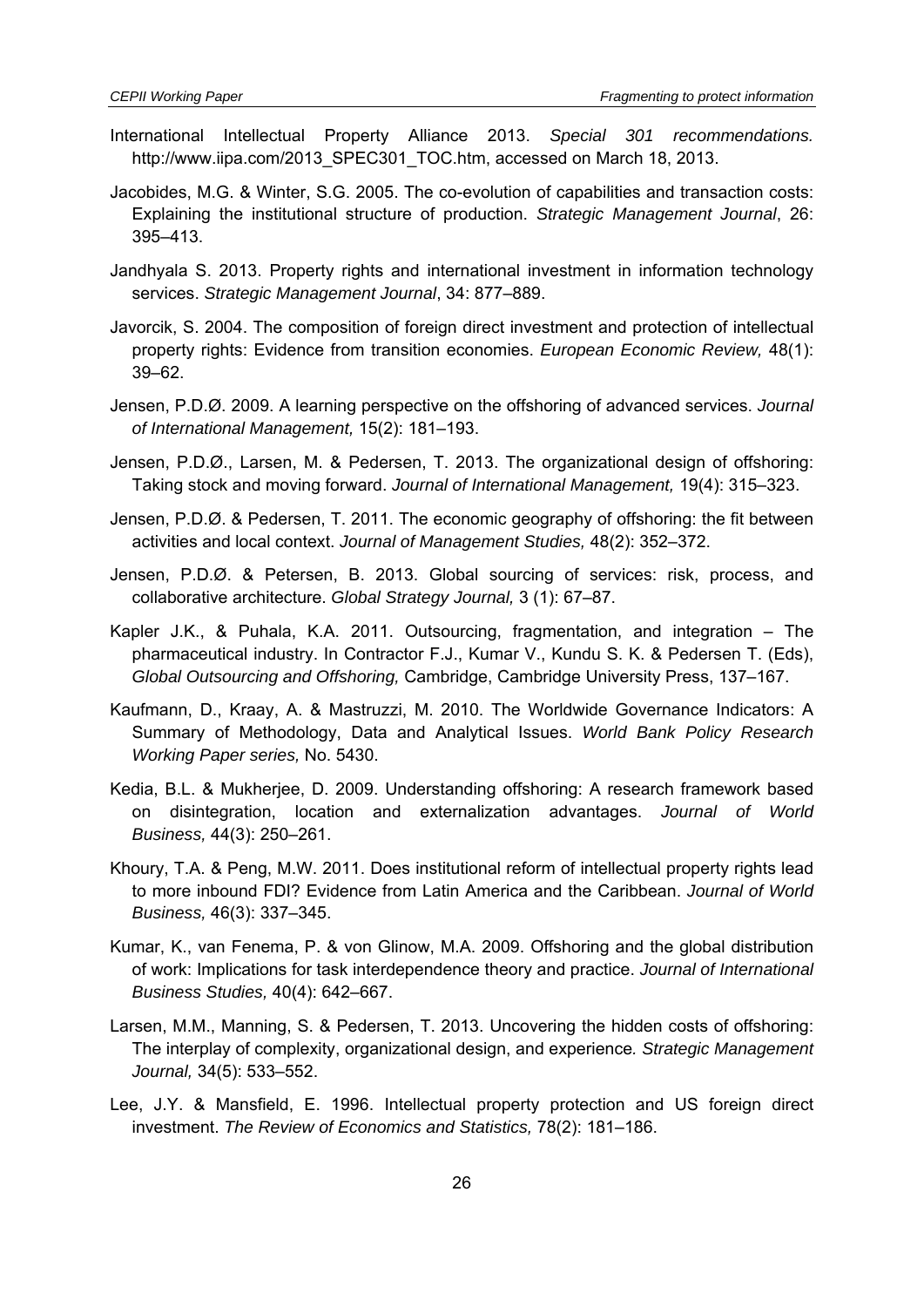- Lewin, A.Y., Massini, S. & Peeters, C. 2009. Why are companies offshoring innovation? The emerging global race for talent. *Journal of International Business Studies,* 40(6): 901–925.
- Lewin, A.Y. & Peeters, C. 2006. Offshoring work: business hype or the onset of fundamental transformation? *Long range planning,* 39(3): 221–239.
- Liu, R., Feils, D.J. & Scholnick, B. 2011. Why are different services outsourced to different countries? *Journal of International Business Studies*, 42: 558–571.
- Manning, S., Massini, S. & Lewin, A.Y. 2008. A dynamic perspective on next-generation offshoring: The global sourcing of science and engineering talent. *The Academy of Management Perspectives,* 22 (3): 35–54.
- Mariotti, S., Piscitello, L. & Elia, S. 2010. Spatial agglomeration of multinational enterprises: the role of information externalities and knowledge spillovers. *Journal of Economic Geography,* 10(4): 519–538.
- Markus, M. L., Sia, S. K. & Soh, C. 2012. MNEs and information management: Structuring and governing it resources in the global enterprise. *Journal of Global Information Management,* 20(1): 1–17.
- Martinez-Noya A. & Garcia-Canal E. 2011. Blurring firm R&D boundaries Integrating transaction costs and knowledge-based perspectives. In Contractor F.J., Kumar V., Kundu S. K. and Pedersen T. (Eds), *Global Outsourcing and Offshoring, Cambridge, Cambridge University Press,* 107–136.
- Martinez-Noya, A., Garcia-Canal, E. & Guillen, M. F. 2012. International R&D service outsourcing by technology-intensive firms: Whether and where? *Journal of International Management,* 18(1): 18–37.
- Meyer, K.E. 2001. Institutions, transaction costs, and entry mode choice in Eastern Europe. *Journal of International Business Studies,* 32(2): 357–367.
- Meyer, K.E., Estrin, S., Bhaumik, S. & Peng, W. 2009. Institutions, Resources, and Entry Strategies in Emerging Economies. *Strategic Management Journal,* 30, 61–80.
- Mol, M. J. 2005. Does being R&D intensive still discourage outsourcing?: Evidence from Dutch manufacturing*. Research policy,* 34(4): 571–582.
- Mudambi, R. 2008. Location, control and innovation in knowledge-intensive industries. *Journal of Economic Geography,* 8(5): 699–725.
- Mudambi, R. & Venzin, M. 2010. The strategic nexus of offshoring and outsourcing decisions. *Journal of Management Studies,* 47(8): 1510–1533.
- Neter, J., Wasserman, W. & Kutner, M. 1983. *Applied linear regression models.* Homewood, Ill.: Richard D. Erwin.
- North, D.C. 1990. *Institutions, institutional change,and economic performance.* Cambridge University Press.
- Norton, E., Wang, H. & Ai, C. 2004. Computing interaction effects and standard errors in logit and probit models. *Stata Journal,* 4(2): 154–167.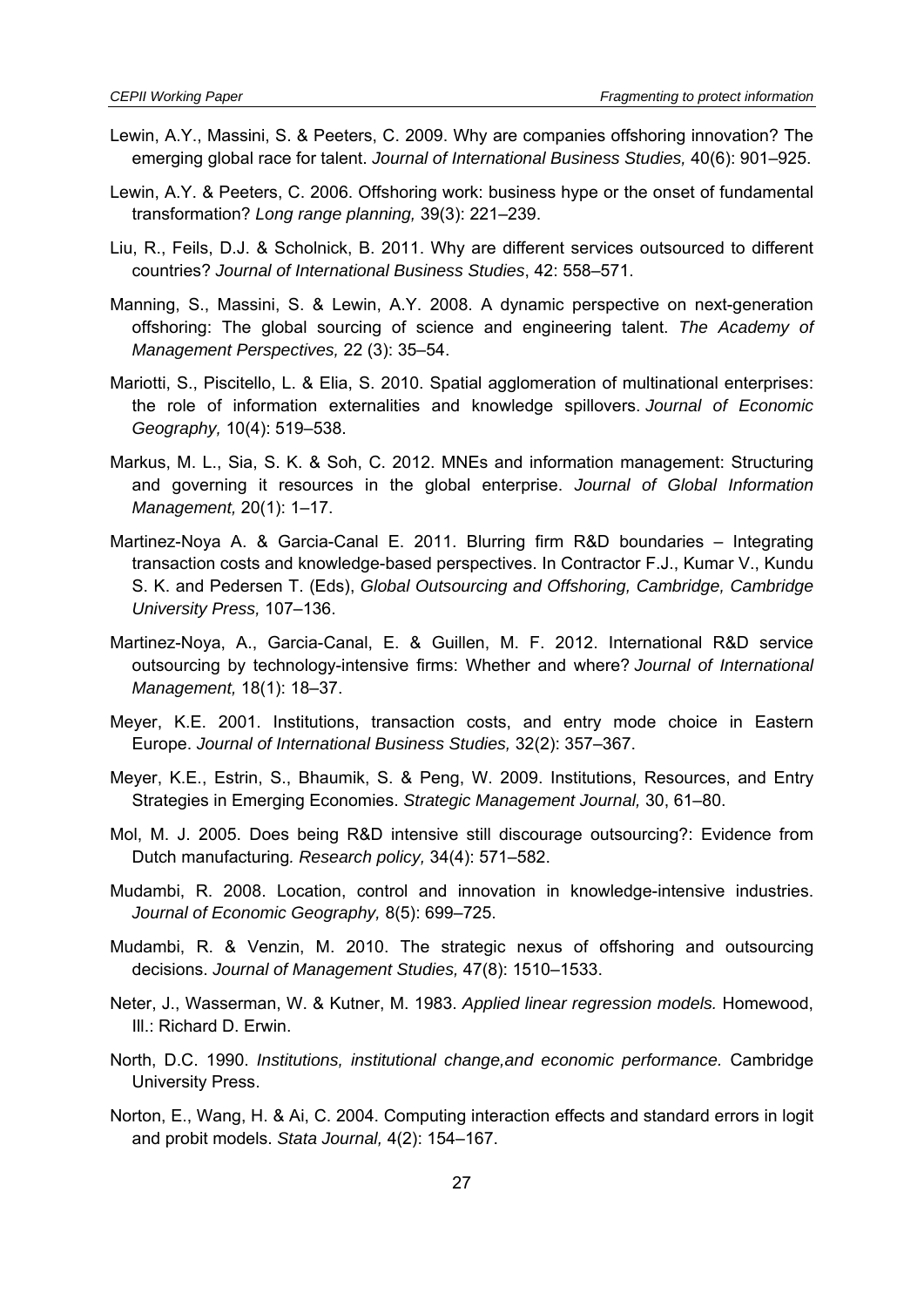- Oxley, J.E. 1999. Institutional environment and the mechanisms of governance: the impact of intellectual property protection on the structure of inter-firm alliances. *Journal of Economic Behavior and Organization,* 24(3): 283–310.
- Oxley, J.E., & Sampson, R.C. 2004. The scope and governance of international R&D alliances. *Strategic Management Journal,* 25(8-9): 723–749.
- Park, W.G. 2008. International patent protection: 1960-2005. *Research Policy,* 37(4): 761– 766.
- Piscitello, L. 2011. Strategy, location, and the conceptual metamorphosis of the MNE. *Global Strategy Journal*, 1(1-2): 127–131.
- Quinn, J.B. 2000. Outsourcing innovation: the new engine of growth. *Sloan management review,* 41(4): 13–28.
- Reeb, D., Sakakibara, M. & Mahmood, I. P. 2012. From the editors: Endogeneity in international business research. *Journal of International Business Studies,* 43(3): 211– 218.
- Roberts, J. 2000. From know-how to show-how? Questioning the role of information and communication technologies in knowledge transfer. Technology Analysis & Strategic Management, 12(4), 429–443.
- Roberts, M., Whited, T., 2011. Endogeneity in empirical corporate finance. *Simon School Working Paper No.* FR 11-29, University of Rochester.
- Rogers, W. 1994. Regression standard errors in clustered samples. *Stata technical bulletin,* 3(13).
- Rugman, A.M. 1981. *Inside the multinationals: The economics of internal markets.* New York: Columbia University Press.
- Sako M. 2003. Modularity and outsourcing: The nature of co-evolution of product architecture and organizational architecture in the global automotive industry. In A. Prencipe, a. Davis, and M. Hobday (eds.). *The Business of Systems Integration,* Oxford: Oxford University Press.
- Sanchez, R. & Mahoney J.T. 1996. Modularity, flexibility and knowledge management in product and organization design. *Strategic Management Journal,* 17 (Winter special issue): 63–76.
- Williamson, O.E. 1975. *Markets and Hierarchies: Analysis and Anti-Trust Implications.* New York: Free Press.
- Williamson, O.E. 1991. Comparative economic organization: The analysis of discrete structural alternatives. *Administrative Science Quarterly*, 36(2): 269–296.
- Zaheer, S., Lamin, A. & Subramani, M. 2009. Cluster capabilities or ethnic ties? Location choice by foreign and domestic entrants in the services offshoring industry in India. *Journal of International Business Studies,* 40(6): 944–968.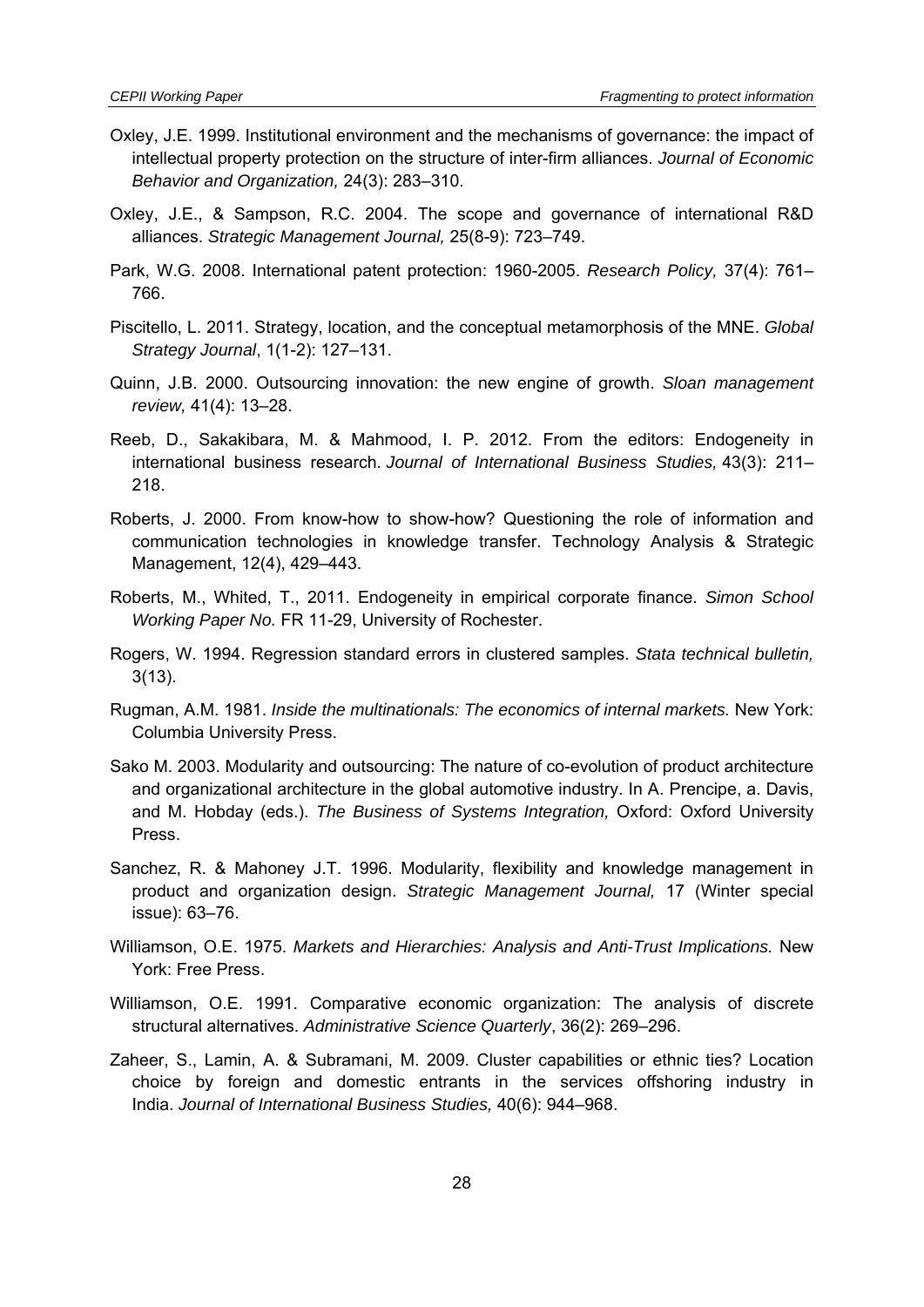- Zenger, T.R. & Hesterly, W.S. 1997. The disaggregation of corporations: Selective intervention, high-powered incentives, and molecular units. *Organization Science*, 8(3): 209–222.
- Zhao, M. 2006. Conducting R&D in countries with weak intellectual property rights protection. *Management Science,* 52(8): 1185–1199.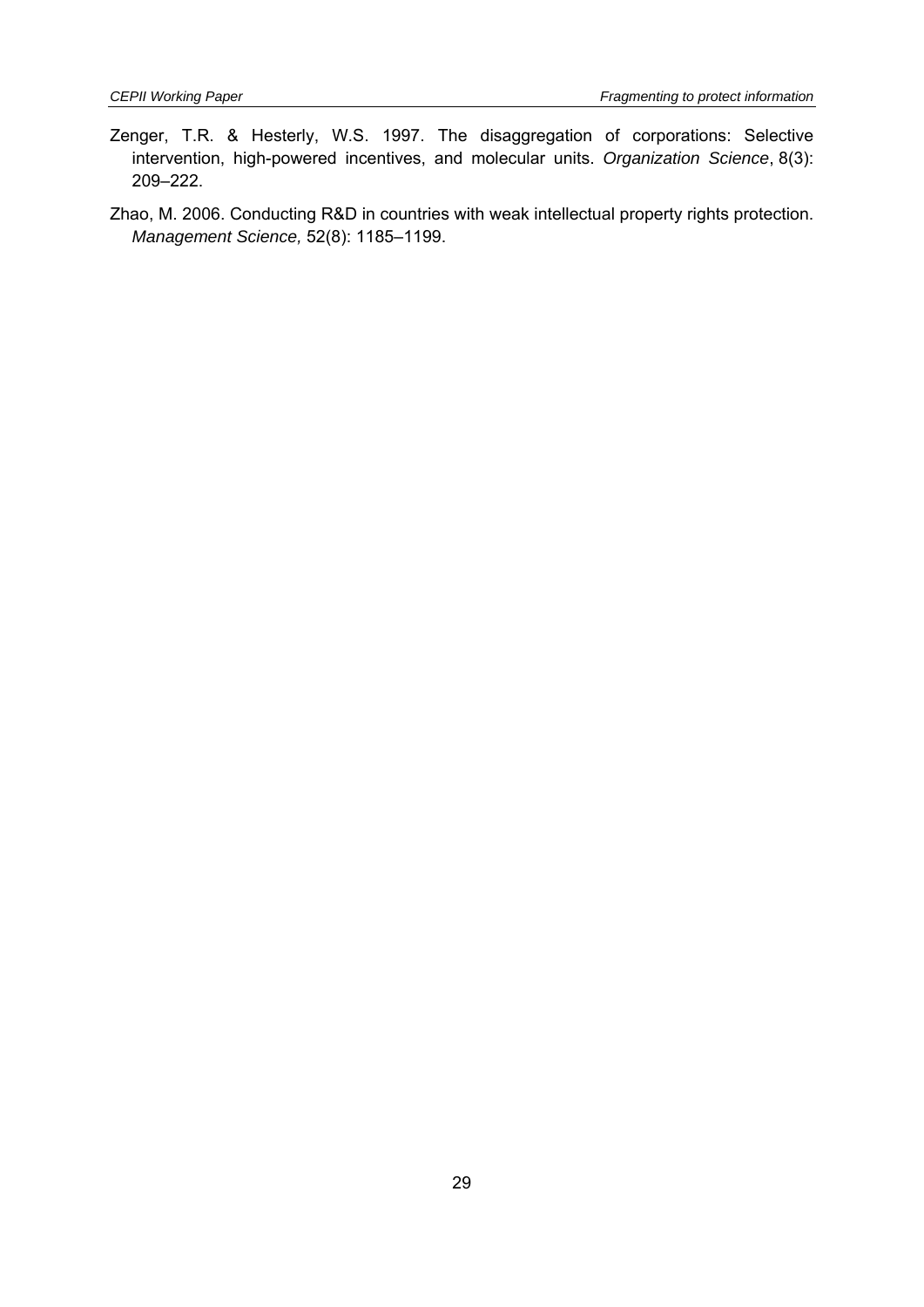#### **Appendix**

#### **Table A - Distribution of international sourcing implementations by host region**

| <b>Host Region</b>    |   | Frea.      | Percent |       |
|-----------------------|---|------------|---------|-------|
| Africa                |   |            | 12      | 2.07  |
| Australia             | & | <b>New</b> | 5       | 0.86  |
| Zealand               |   |            |         |       |
| Central America       |   |            | 33      | 5.68  |
| China                 |   |            | 40      | 6.88  |
| East Asia             |   |            | 2       | 0.34  |
| Eastern Europe        |   |            | 58      | 9.98  |
| India                 |   |            | 281     | 48.36 |
| Latin America         |   |            | 25      | 4.30  |
| Middle East           |   |            | 5       | 0.86  |
| North America         |   |            | 34      | 5.85  |
| South East Asia       |   |            | 62      | 10.6  |
| <b>Western Europe</b> |   | 24         | 4.13    |       |
| Total                 |   |            | 581     | 100   |

Source: own computations based on ORN data.

#### **Table B - Distribution of international sourcing implementations by function**

|                             | Service activities              | Total | Fragmented<br>process | Entire<br>process |
|-----------------------------|---------------------------------|-------|-----------------------|-------------------|
|                             | <b>Administrative Functions</b> | 87    | 42                    | 45                |
|                             | <b>Contact Center</b>           | 91    | 39                    | 52                |
| Low<br>information<br>value |                                 | 104   | 67                    | 37                |
|                             | <b>Marketing and Sales</b>      | 24    | 19                    | 5                 |
|                             | Procurement                     | 20    | 13                    | 7                 |
|                             | Software Development            | 109   | 71                    | 38                |
|                             | Sub-total                       | 435   | 251                   | 184               |
| High                        | <b>Knowledge Services</b>       | 66    | 28                    | 38                |
| information                 | <b>Product Development</b>      | 80    | 48                    | 32                |
| value                       | Sub-total                       | 146   | 76                    | 70                |
| Overall total               |                                 | 581   | 327                   | 254               |

Source: own computations based on ORN data.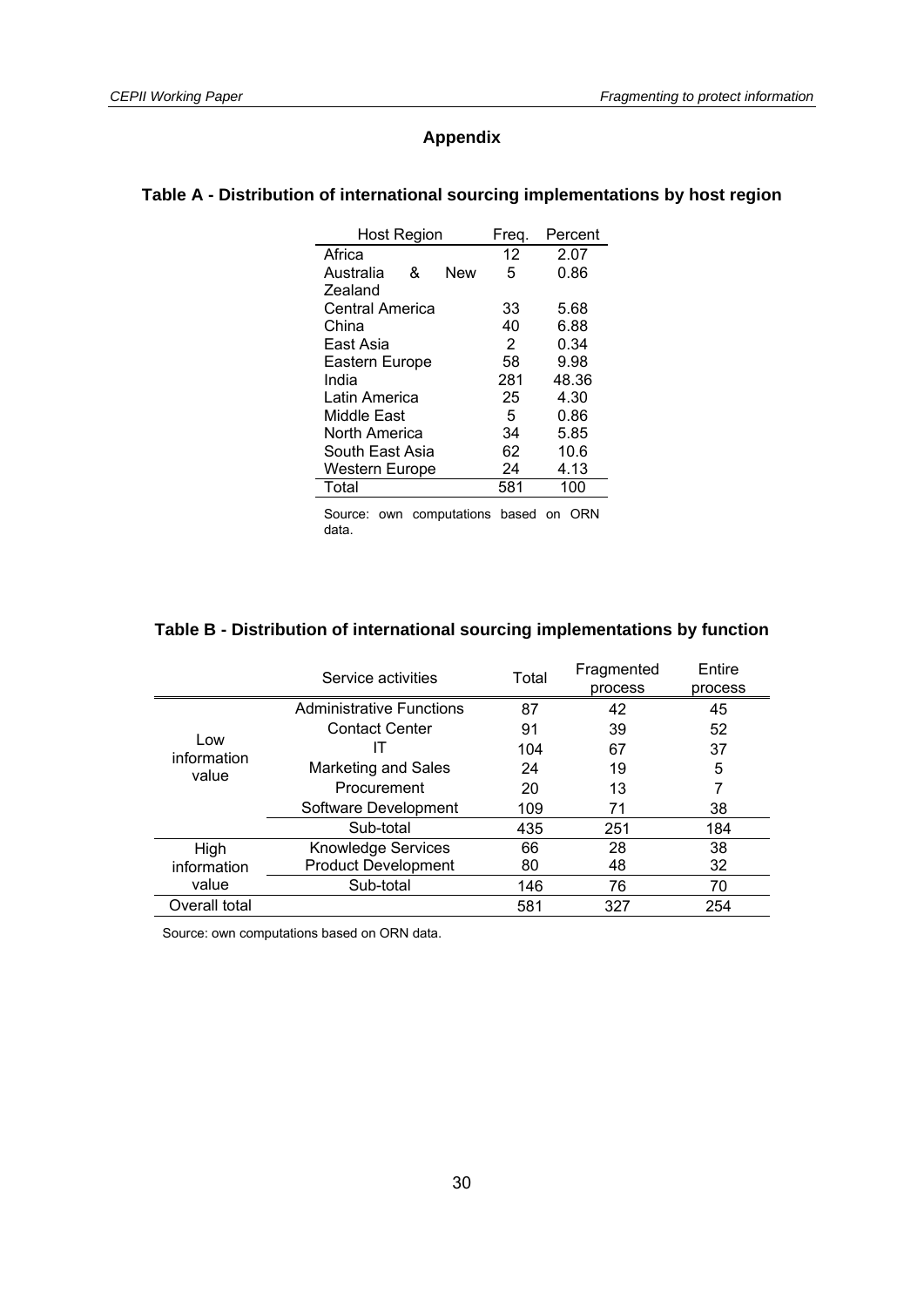#### **Table C - Distribution of international sourcing implementations by industry**

| Industry                 | Total | Fragmented<br>process | Entire<br>process |
|--------------------------|-------|-----------------------|-------------------|
| <b>Services</b><br>(non- |       |                       |                   |
| finance)                 | 282   | 164                   | 118               |
| Finance                  | 171   | 87                    | 84                |
| Manufacturing            | 128   | 76                    | 52                |
| Total                    | 581   | 327                   | 254               |

Source: own computations based on ORN data.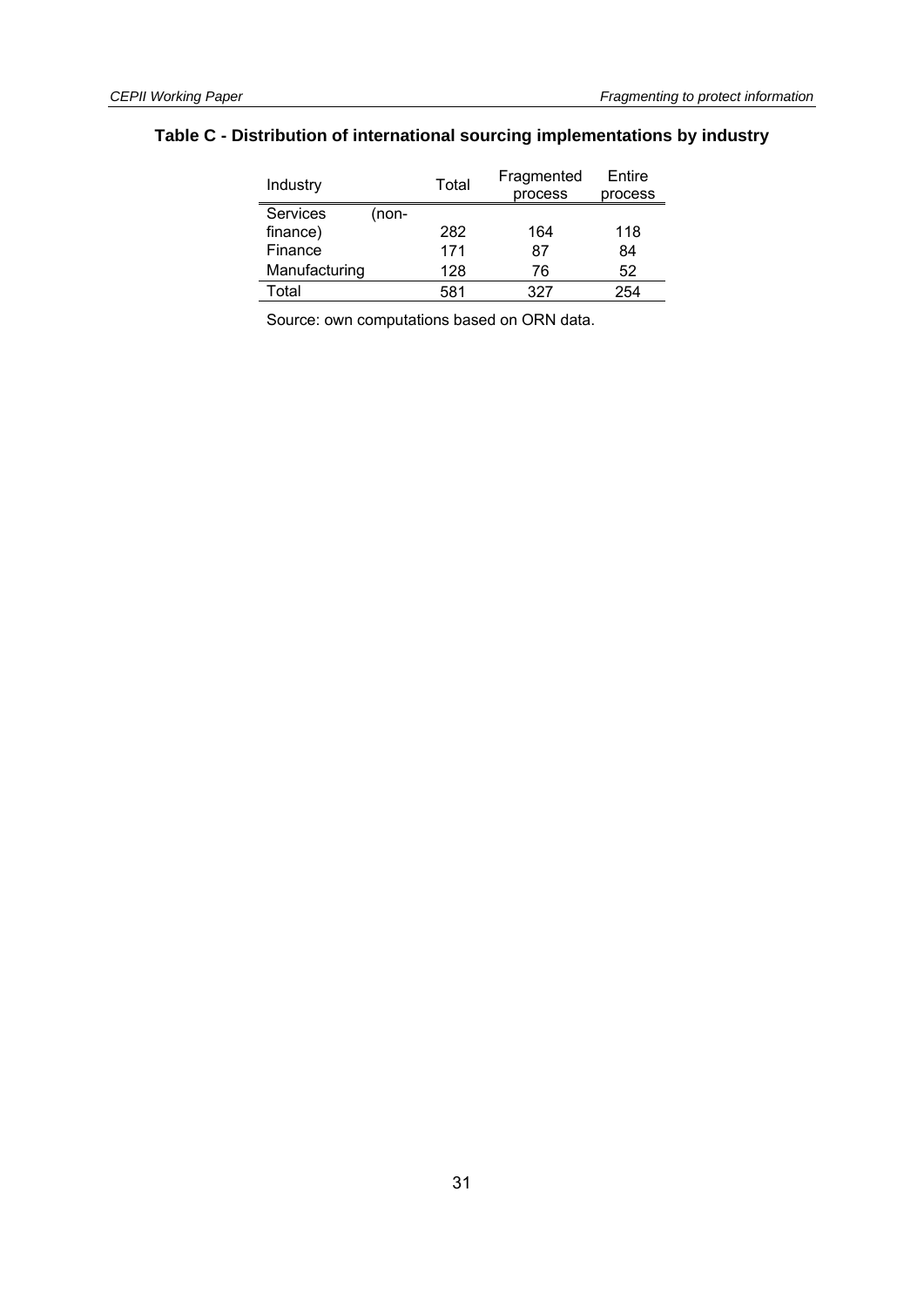|--|

|      |                               | Mean    | S.D. | Min     | Max   | (1)     | (2)     | (3)     | (4)     | (5)     | (6)     | (7)     | (8)     | (9)     | (10)    | (11)    | (12)    | (13)    | (14)    | (15)    | (16) | <b>VIF</b> |
|------|-------------------------------|---------|------|---------|-------|---------|---------|---------|---------|---------|---------|---------|---------|---------|---------|---------|---------|---------|---------|---------|------|------------|
| (1)  | Content_Legal_Risk            | 0.78    | 0.37 | 0.00    | 1.00  | 1.00    |         |         |         |         |         |         |         |         |         |         |         |         |         |         |      | 1.38       |
| (2)  | No Internal Control           | 0.57    | 0.49 | 0.00    | 1.00  | 0.25    | 1.00    |         |         |         |         |         |         |         |         |         |         |         |         |         |      | 1.46       |
|      |                               |         |      |         |       | (0.00)  |         |         |         |         |         |         |         |         |         |         |         |         |         |         |      |            |
| (3)  | Global_Sourcing<br>Experience | 2.82    | 3.34 | 0.00    | 16.50 | $-0.13$ | $-0.17$ | 1.00    |         |         |         |         |         |         |         |         |         |         |         |         |      | 1.36       |
|      |                               |         |      |         |       | (0.00)  | (0.00)  |         |         |         |         |         |         |         |         |         |         |         |         |         |      |            |
| (4)  | Firm_Size                     | 7.74    | 2.88 | 0.00    | 12.61 | 0.21    | 0.10    | 0.12    | 1.00    |         |         |         |         |         |         |         |         |         |         |         |      | 1.65       |
|      |                               |         |      |         |       | (0.00)  | (0.01)  | (0.01)  |         |         |         |         |         |         |         |         |         |         |         |         |      |            |
| (5)  | Institutional Ineff           | $-0.18$ | 0.63 | $-1.93$ | 1.21  | 0.29    | 0.22    | $-0.14$ | $-0.06$ | 1.00    |         |         |         |         |         |         |         |         |         |         |      | 1.59       |
|      |                               |         |      |         |       | (0.00)  | (0.00)  | (0.00)  | (0.16)  |         |         |         |         |         |         |         |         |         |         |         |      |            |
| (6)  | Software Development          | 0.19    | 0.39 | 0.00    | 1.00  | 0.02    | 0.18    | $-0.18$ | $-0.18$ | 0.10    | 1.00    |         |         |         |         |         |         |         |         |         |      | 1.68       |
|      |                               |         |      |         |       | (0.69)  | (0.00)  | (0.00)  | (0.00)  | (0.02)  |         |         |         |         |         |         |         |         |         |         |      |            |
| (7)  | Contact_Centers               | 0.16    | 0.36 | 0.00    | 1.00  | 0.04    | 0.09    | $-0.01$ | 0.11    | 0.09    | $-0.21$ | 1.00    |         |         |         |         |         |         |         |         |      | 1.63       |
|      |                               |         |      |         |       | (0.34)  | (0.03)  | (0.84)  | (0.01)  | (0.02)  | (0.00)  |         |         |         |         |         |         |         |         |         |      |            |
| (8)  | Admin Processes               | 0.15    | 0.36 | 0.00    | 1.00  | 0.14    | $-0.10$ | 0.09    | 0.21    | 0.01    | $-0.20$ | $-0.18$ | 1.00    |         |         |         |         |         |         |         |      | 1.63       |
|      |                               |         |      |         |       | (0.00)  | (0.02)  | (0.04)  | (0.00)  | (0.83)  | (0.00)  | (0.00)  |         |         |         |         |         |         |         |         |      |            |
| (9)  | Procurement                   | 0.03    | 0.18 | 0.00    | 1.00  | $-0.09$ | $-0.07$ | $-0.06$ | $-0.01$ | 0.06    | $-0.09$ | $-0.08$ | $-0.08$ | 1.00    |         |         |         |         |         |         |      | 1.26       |
|      |                               |         |      |         |       | (0.03)  | (0.11)  | (0.18)  | (0.76)  | (0.14)  | (0.03)  | (0.05)  | (0.06)  |         |         |         |         |         |         |         |      |            |
| (10) | Product_Development           | 0.14    | 0.34 | 0.00    | 1.00  | $-0.10$ | $-0.08$ | $-0.03$ | $-0.20$ | 0.02    | $-0.19$ | $-0.17$ | $-0.17$ | $-0.08$ | 1.00    |         |         |         |         |         |      | 1.68       |
|      |                               |         |      |         |       | (0.01)  | (0.05)  | (0.43)  | (0.00)  | (0.69)  | (0.00)  | (0.00)  | (0.00)  | (0.07)  |         |         |         |         |         |         |      |            |
| (11) | Knowledge_Services            | 0.11    | 0.32 | 0.00    | 1.00  | $-0.13$ | $-0.11$ | 0.13    | 0.11    | $-0.23$ | $-0.17$ | $-0.15$ | $-0.15$ | $-0.07$ | $-0.14$ | 1.00    |         |         |         |         |      | 1.66       |
|      |                               |         |      |         |       | (0.00)  | (0.01)  | (0.00)  | (0.01)  | (0.00)  | (0.00)  | (0.00)  | (0.00)  | (0.10)  | (0.00)  |         |         |         |         |         |      |            |
| (12) | Manufacturing                 | 0.22    | 0.41 | 0.00    | 1.00  | $-0.10$ | $-0.01$ | 0.03    | 0.04    | $-0.08$ | $-0.06$ | $-0.01$ | $-0.03$ | 0.13    | 0.26    | $-0.15$ | 1.00    |         |         |         |      | 1.5        |
|      |                               |         |      |         |       | (0.02)  | (0.75)  | (0.41)  | (0.37)  | (0.05)  | (0.12)  | (0.77)  | (0.54)  | (0.00)  | (0.00)  | (0.00)  |         |         |         |         |      |            |
| (13) | Financial_Services            | 0.29    | 0.46 | 0.00    | 1.00  | 0.18    | 0.17    | 0.17    | 0.41    | $-0.03$ | $-0.10$ | 0.13    | 0.12    | $-0.06$ | $-0.23$ | 0.05    | $-0.34$ | 1.00    |         |         |      | 1.77       |
|      |                               |         |      |         |       | (0.00)  | (0.00)  | (0.00)  | (0.00)  | (0.54)  | (0.02)  | (0.00)  | (0.00)  | (0.15)  | (0.00)  | (0.19)  | (0.00)  |         |         |         |      |            |
| (14) | Before_2005                   | 0.33    | 0.47 | 0.00    | 1.00  | $-0.13$ | 0.00    | $-0.18$ | $-0.06$ | $-0.16$ | 0.05    | 0.07    | $-0.11$ | 0.01    | 0.06    | $-0.15$ | 0.15    | $-0.01$ | 1.00    |         |      | 1.71       |
|      |                               |         |      |         |       | (0.00)  | (0.93)  | (0.00)  | (0.15)  | (0.00)  | (0.21)  | (0.11)  | (0.01)  | (0.88)  | (0.18)  | (0.00)  | (0.00)  | (0.83)  |         |         |      |            |
| (15) | After_2006                    | 0.39    | 0.49 | 0.00    | 1.00  | 0.01    | 0.05    | 0.16    | $-0.07$ | 0.13    | $-0.03$ | $-0.03$ | 0.02    | $-0.05$ | $-0.02$ | 0.16    | $-0.18$ | 0.01    | $-0.56$ | 1.00    |      | 1.76       |
|      |                               |         |      |         |       | (0.85)  | (0.19)  | (0.00)  | (0.07)  | (0.00)  | (0.48)  | (0.45)  | (0.58)  | (0.20)  | (0.63)  | (0.00)  | (0.00)  | (0.88)  | (0.00)  |         |      |            |
| (16) | US_Home_Country               | 0.66    | 0.47 | 0.00    | 1.00  | 0.19    | 0.14    | 0.09    | 0.24    | 0.11    | 0.02    | $-0.00$ | 0.07    | $-0.05$ | $-0.01$ | $-0.18$ | 0.03    | 0.16    | 0.03    | $-0.15$ | 1.00 | 1.28       |
|      |                               |         |      |         |       | (0.00)  | (0.00)  | (0.03)  | (0.00)  | (0.01)  | (0.56)  | (0.91)  | (0.08)  | (0.27)  | (0.77)  | (0.00)  | (0.40)  | (0.00)  | (0.44)  | (0.00)  |      |            |

The lower diagonal matrix indicates the correlation coefficients and their statistical significance in parentheses.

Descriptive statistics and correlations for the internationalization drivers and location factors variables are available from the authors upon request.

Source: own computations based on ORN data.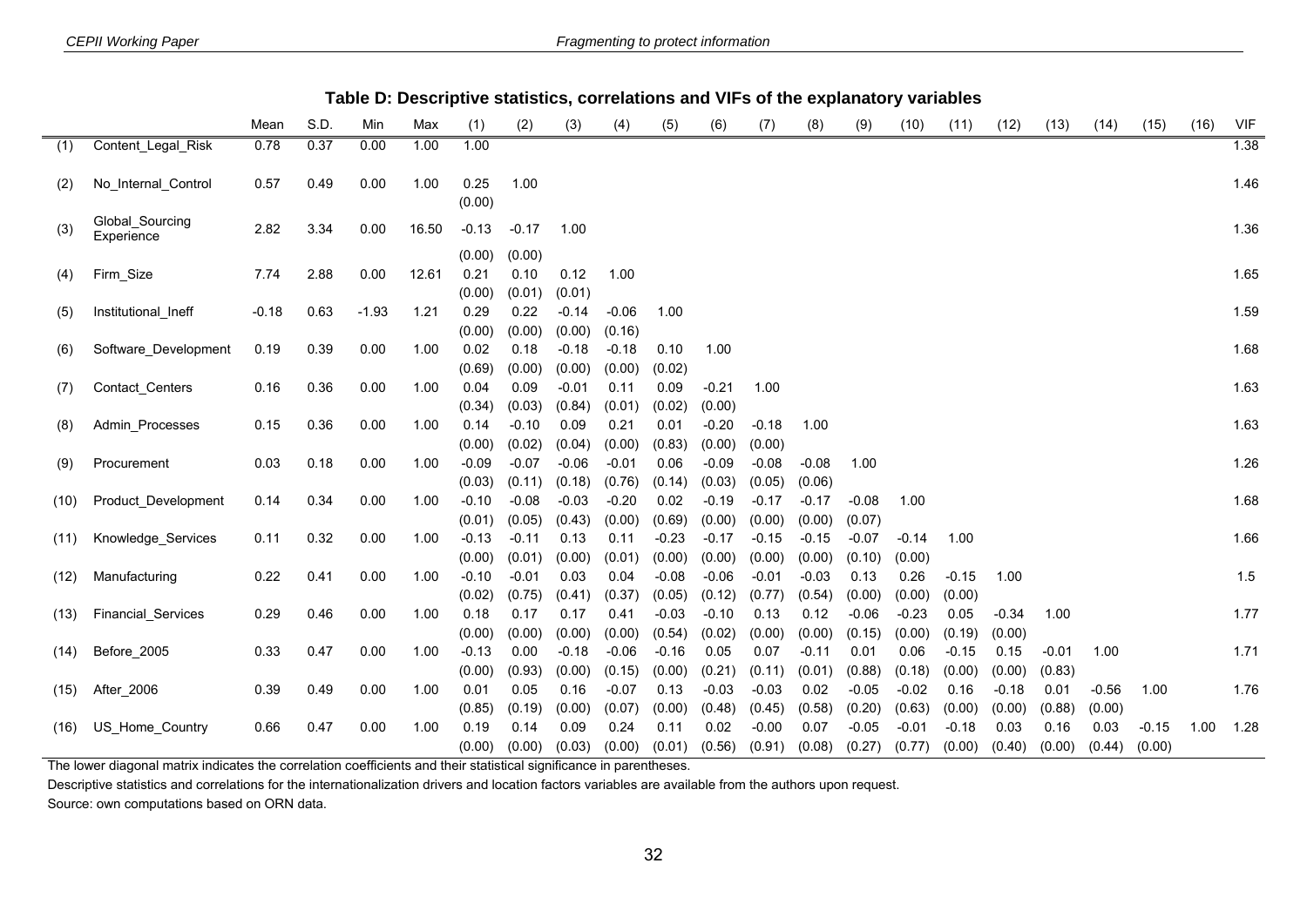| Logit model - Fragments of process   | (i) Main model<br>with host-<br>country fixed<br>effects | (ii) Main model<br>with Park<br>measure | (iii) Main model<br>with Park and<br>enforcement | (iv) Main model<br>including legal<br>risk for home-<br>country | (v) Main model<br>without int.<br>drivers and<br>location factors |
|--------------------------------------|----------------------------------------------------------|-----------------------------------------|--------------------------------------------------|-----------------------------------------------------------------|-------------------------------------------------------------------|
| Content_Legal_Risk                   | 1.840*                                                   |                                         |                                                  | 1.256***                                                        | $1.016***$                                                        |
|                                      | [0.050]                                                  |                                         |                                                  | [0.000]                                                         | [0.002]                                                           |
| Park_Content_Risk                    |                                                          | $0.513**$<br>[0.015]                    |                                                  |                                                                 |                                                                   |
| Park_Enforced_Content_Risk           |                                                          |                                         | $0.282**$                                        |                                                                 |                                                                   |
|                                      |                                                          |                                         | [0.016]                                          |                                                                 |                                                                   |
| No_Internal_Control                  | $0.720**$                                                | $0.795***$                              | 0.796***                                         | $0.730***$                                                      | $0.611***$                                                        |
|                                      | [0.020]                                                  | [0.004]                                 | [0.004]                                          | [0.010]                                                         | [0.009]                                                           |
| Content Legal Risk For Home Country  |                                                          |                                         |                                                  | $-0.008$                                                        |                                                                   |
|                                      |                                                          |                                         |                                                  | [0.990]                                                         |                                                                   |
| Global_Sourcing_Experience           | $0.133***$                                               | $0.084**$                               | $0.088**$                                        | $0.129***$                                                      | $0.097***$                                                        |
|                                      | [0.003]                                                  | [0.045]                                 | [0.038]                                          | [0.003]                                                         | [0.006]                                                           |
| Firm_Size                            | $-0.067$                                                 | $-0.052$                                | $-0.052$                                         | $-0.015$                                                        | $-0.084*$                                                         |
|                                      | [0.238]                                                  | [0.347]                                 | [0.340]                                          | [0.789]                                                         | [0.082]                                                           |
| Institutional Ineff                  | $-0.368$                                                 | $0.394*$                                | $-0.778$                                         | 0.325                                                           | $0.424***$                                                        |
|                                      | [0.813]                                                  | [0.087]                                 | [0.195]                                          | [0.113]                                                         | [0.009]                                                           |
| Institutional_Ineff_For_Home_Country |                                                          |                                         |                                                  | $-2.146**$                                                      |                                                                   |
|                                      |                                                          |                                         |                                                  | [0.014]                                                         |                                                                   |
| Software_Development                 | $-0.049$                                                 | $-0.064$                                | $-0.070$                                         | $-0.176$                                                        | $-0.035$                                                          |
|                                      | [0.890]                                                  | [0.849]                                 | [0.836]                                          | [0.606]                                                         | [0.909]                                                           |
| Contact_Centers                      | $-1.080**$                                               | $-1.063**$                              | $-1.065**$                                       | $-1.084**$                                                      | $-0.923**$                                                        |
|                                      | [0.018]                                                  | [0.014]                                 | [0.014]                                          | [0.011]                                                         | [0.024]                                                           |
| Admin_Processes                      | $-0.567$                                                 | $-0.448$                                | $-0.471$                                         | $-0.740*$                                                       | $-0.703**$                                                        |
|                                      | [0.176]                                                  | [0.240]                                 | [0.215]                                          | [0.061]                                                         | [0.032]                                                           |
| Procurement                          | 0.334                                                    | 0.116                                   | 0.096                                            | 0.211                                                           | 0.368                                                             |
|                                      | [0.593]                                                  | [0.863]                                 | [0.884]                                          | [0.742]                                                         | [0.483]                                                           |
| Product Development                  | $-0.399$                                                 | $-0.582$                                | $-0.599$                                         | $-0.536$                                                        | $-0.224$                                                          |
|                                      | [0.396]                                                  | [0.177]                                 | [0.165]                                          | [0.209]                                                         | [0.575]                                                           |
| Knowledge_Services                   | $-0.338$                                                 | $-0.513$                                | $-0.489$                                         | $-0.288$                                                        | $-0.531$                                                          |
|                                      | [0.543]                                                  | [0.327]                                 | [0.345]                                          | [0.561]                                                         | [0.248]                                                           |
| Manufacturing                        | $-0.253$                                                 | $-0.106$                                | $-0.113$                                         | $-0.254$                                                        | 0.134                                                             |
|                                      | [0.539]                                                  | [0.792]                                 | [0.780]                                          | [0.528]                                                         | [0.713]                                                           |
| Financial_Services                   | $-0.618*$                                                | $-0.358$                                | $-0.364$                                         | $-0.738**$                                                      | $-0.347$                                                          |
|                                      | [0.089]                                                  | [0.340]                                 | [0.331]                                          | [0.043]                                                         | [0.314]                                                           |
| Before_2005                          | 0.062                                                    | $-0.626**$                              | $-0.609*$                                        | $-0.113$                                                        | $-0.226$                                                          |
|                                      | [0.836]                                                  | [0.050]                                 | [0.051]                                          | [0.690]                                                         | [0.384]                                                           |
| After_2006                           | $-0.119$                                                 | $-0.158$                                | $-0.166$                                         | $-0.342$                                                        | $-0.399$                                                          |
|                                      | [0.730]                                                  | [0.619]                                 | [0.594]                                          | [0.269]                                                         | [0.138]                                                           |
| US Home Country                      | $-0.040$                                                 | 0.114                                   | 0.093                                            | 0.227                                                           | 0.183                                                             |
|                                      | [0.904]                                                  | [0.725]                                 | [0.771]                                          | [0.494]                                                         | [0.510]                                                           |
| Internationalization drivers dummies | Included                                                 | Included                                | Included                                         | Included                                                        | NOT Included                                                      |
| Loc. factors variables               | Included                                                 | Included                                | Included                                         | Included                                                        | <b>NOT Included</b>                                               |
| Host-country fixed effect            | Included                                                 | Not included                            | Not included                                     | Not included                                                    | Not included                                                      |
| Observations                         | 547                                                      | 577                                     | 577                                              | 581                                                             | 709                                                               |
| Log likelihood                       | $-308.8$                                                 | $-345.6$                                | $-345.2$                                         | $-331.1$                                                        | $-435.2$                                                          |
| DF                                   | 54                                                       | 29                                      | 29                                               | 31                                                              | 16                                                                |
| $x^2$ test                           | 0.173                                                    | 68.85                                   | 69.07                                            | 90.08                                                           | 78.56                                                             |
| Pseudo R <sup>2</sup>                | 0.17                                                     | 0.12                                    | 0.12                                             | 0.17                                                            | 0.10                                                              |

#### **Table E: Estimation results for additional models**

Cluster-robust p-values in brackets: \*\*\* p<0.01, \*\* p<0.05, \* p<0.1. Baseline function: IT; baseline industry: Services; baseline launch year period: 2005-2006. All specifications have a constant term. Source: own computations based on ORN data.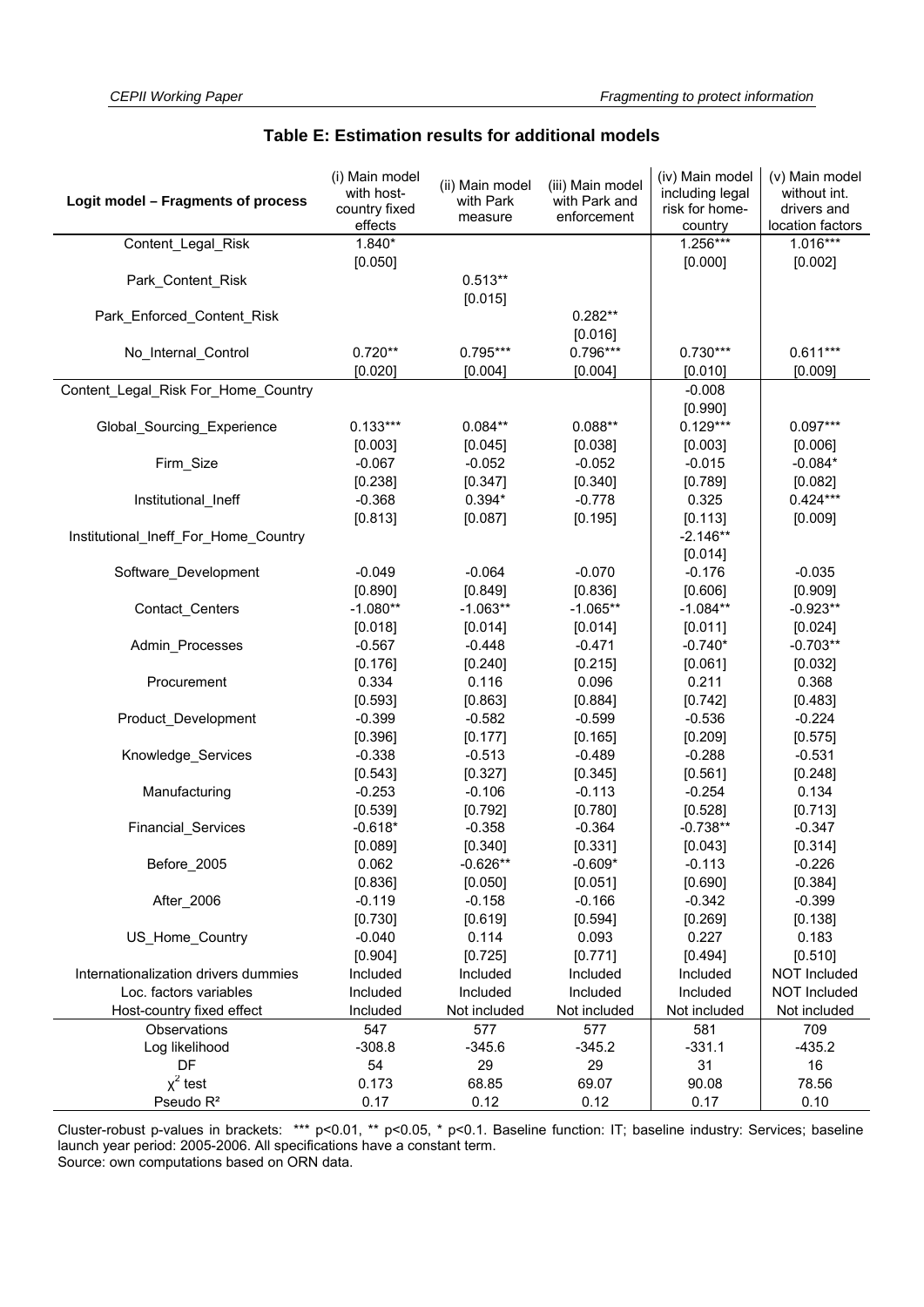$\overline{a}$ 

#### **Technical appendix**

The propensity score matching technique (PSM) uses variables that are suspected to simultaneously influence the treatment status (absence or presence of internal control) and the outcome (fragmentation decisions) to match comparable foreign services units that have different treatment status. Specifically, the PSM model estimates, based on the legal risk variable and all the control variables of the "Main Model" in Table 1.1., the likelihood of outsourcing (i.e. No Internal Control = 1). In turn, we associate each outsourced service production unit (treated observation) with one or multiple comparable internalized units (untreated observation) such that the potential outcomes are independent of the outsourcing status conditional on the background variables used at the previous stage. We then test the difference in fragmentation decisions between the treated and untreated observations. The composition of our sample, with the even distribution of outsourced and internal cases, reinforces the quality of the matching process.

We perform the matching process using different values of tolerance for the maximum distance between matches (i.e. the caliper value used to impose common support restrictions)<sup>19</sup> with different numbers of nearest neighbors for each tolerance level (i.e. 1 neighbor, the most used value, and three neighbors for the comparable matches associated to treated observations). The results for the average effect on the treated observations (ATT) are provided in Table F in appendix. For all tolerance levels and numbers of nearest neighbors, the matching method statistically confirms that the outsourced services production units have a higher likelihood to perform fragments of processes (instead of entire processes) compared to internalized units.

<sup>19</sup> The lower the tolerance – low caliper values –, the better the quality of the matches. It reduces the bias due to the non-random sampling at the cost of an increased variance.